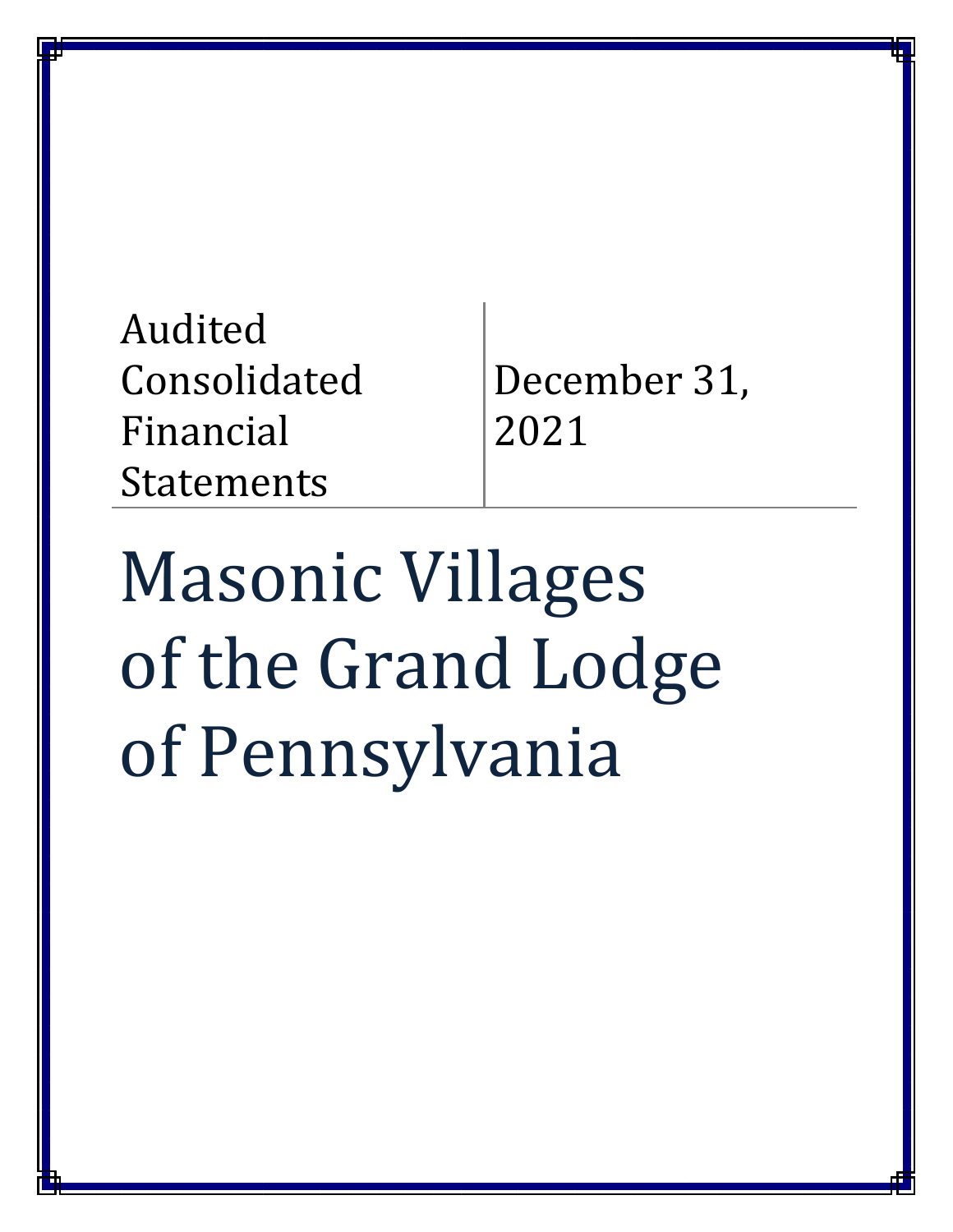# INDEX

| Independent Auditor's Report                                                                                                                                                                                             | $1 - 2$   |
|--------------------------------------------------------------------------------------------------------------------------------------------------------------------------------------------------------------------------|-----------|
| <b>Consolidated Balance Sheets</b>                                                                                                                                                                                       | 3         |
| <b>Consolidated Statements of Operations</b>                                                                                                                                                                             | 4         |
| <b>Consolidated Statements of Functional Expenses</b>                                                                                                                                                                    | 5         |
| Consolidated Statements of Changes in Net Assets                                                                                                                                                                         | 6         |
| <b>Consolidated Statements of Cash Flows</b>                                                                                                                                                                             | $7 - 8$   |
| Notes to Consolidated Financial Statements                                                                                                                                                                               | $9 - 52$  |
| Independent Auditor's Report on Internal Control Over Financial Reporting<br>and on Compliance and Other Matters Based on an Audit of Financial<br>Statements Performed in Accordance with Government Auditing Standards | $53 - 54$ |
| Schedule of Findings and Responses                                                                                                                                                                                       | 55        |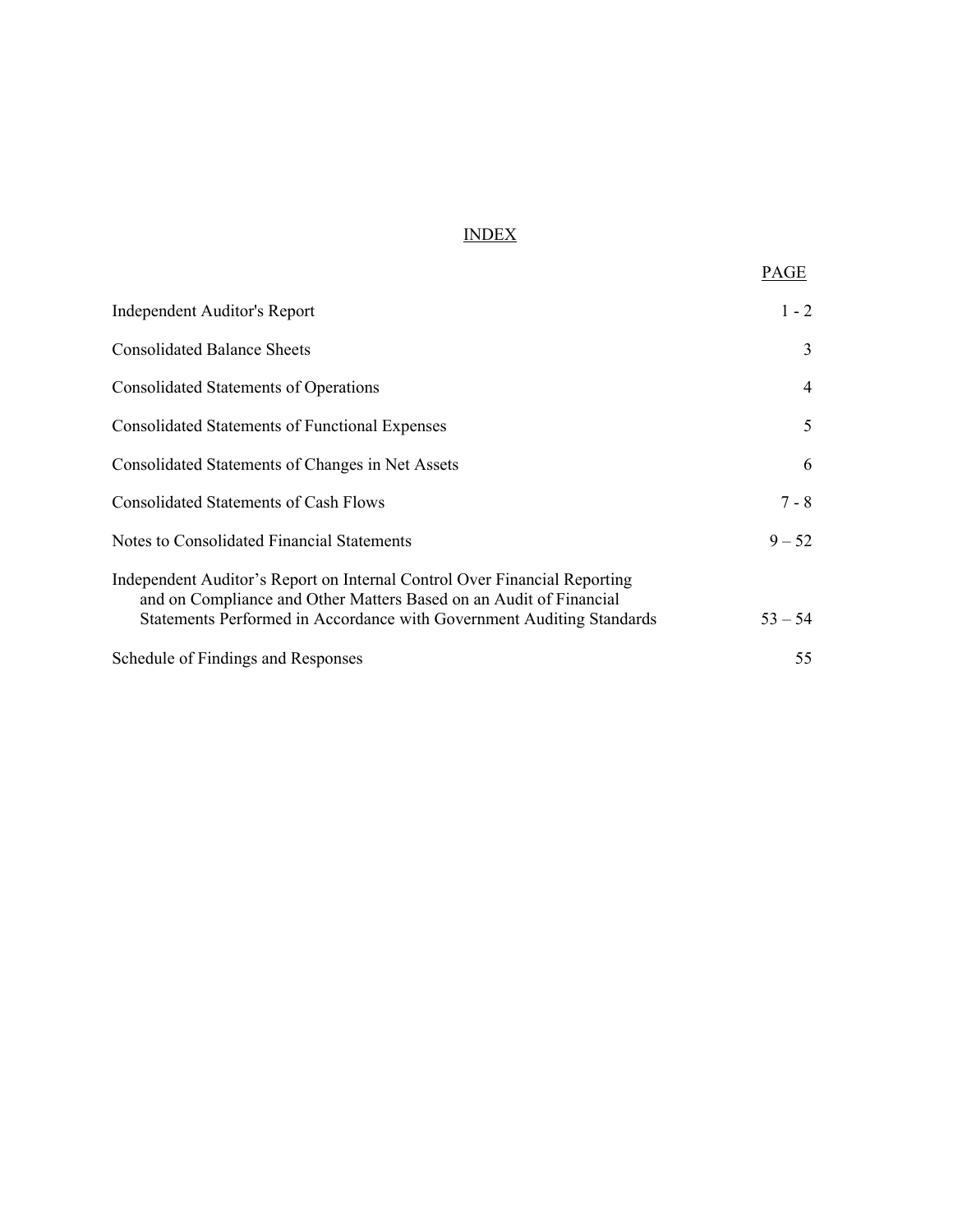

## *INDEPENDENT AUDITOR'S REPORT*

Board of Directors Masonic Villages of the Grand Lodge of Pennsylvania Elizabethtown, Pennsylvania

#### **Report on the Audit of the Consolidated Financial Statements**

#### *Opinion*

We have audited the accompanying consolidated financial statements of Masonic Villages of the Grand Lodge of Pennsylvania (a not-for-profit organization) and subsidiaries, which comprise the consolidated balance sheets as of December 31, 2021 and 2020, and the related consolidated statements of operations, functional expenses, changes in net assets, and cash flows for the years then ended, and the related notes to the consolidated financial statements.

In our opinion, based on our audits and the report of the other auditors, the consolidated financial statements referred to above present fairly, in all material respects, the financial position of Masonic Villages of the Grand Lodge of Pennsylvania and subsidiaries as of December 31, 2021 and 2020, and the results of their operations, changes in their net assets and their cash flows for the years then ended in accordance with accounting principles generally accepted in the United States of America.

We did not audit the financial statements of Pennsylvania Acacia Insurance Company, Ltd, a whollyowned subsidiary, which statements reflect total assets of \$ 16,896,427 and \$ 15,134,311 as of December 31, 2021 and 2020, respectively, and total revenues of \$ 1,871,002 and \$ 1,630,489, respectively, for the years then ended. Those statements were audited by other auditors, whose report has been furnished to us, and our opinion, insofar as it relates to the amounts included for Pennsylvania Acacia Insurance Company, Ltd, is based solely on the report of the other auditors.

#### *Basis for Opinion*

We conducted our audits in accordance with auditing standards generally accepted in the United States of America and the standards applicable to financial audits in *Government Auditing Standards*, issued by the Comptroller General of the United States. Our responsibilities under those standards are further described in the Auditor's Responsibilities for the Audit of the Consolidated Financial Statements section of our report. We are required to be independent of Masonic Villages of the Grand Lodge of Pennsylvania and subsidiaries and to meet our other ethical responsibilities, in accordance with the relevant ethical requirements related to our audits. We believe that the audit evidence we have obtained is sufficient and appropriate to provide a basis for our audit opinions.

#### *Responsibilities of Management for the Consolidated Financial Statements*

Management is responsible for the preparation and fair presentation of the consolidated financial statements in accordance with accounting principles generally accepted in the United States of America, and for the design, implementation, and maintenance of internal control relevant to the preparation and fair presentation of consolidated financial statements that are free from material misstatement, whether due to fraud or error.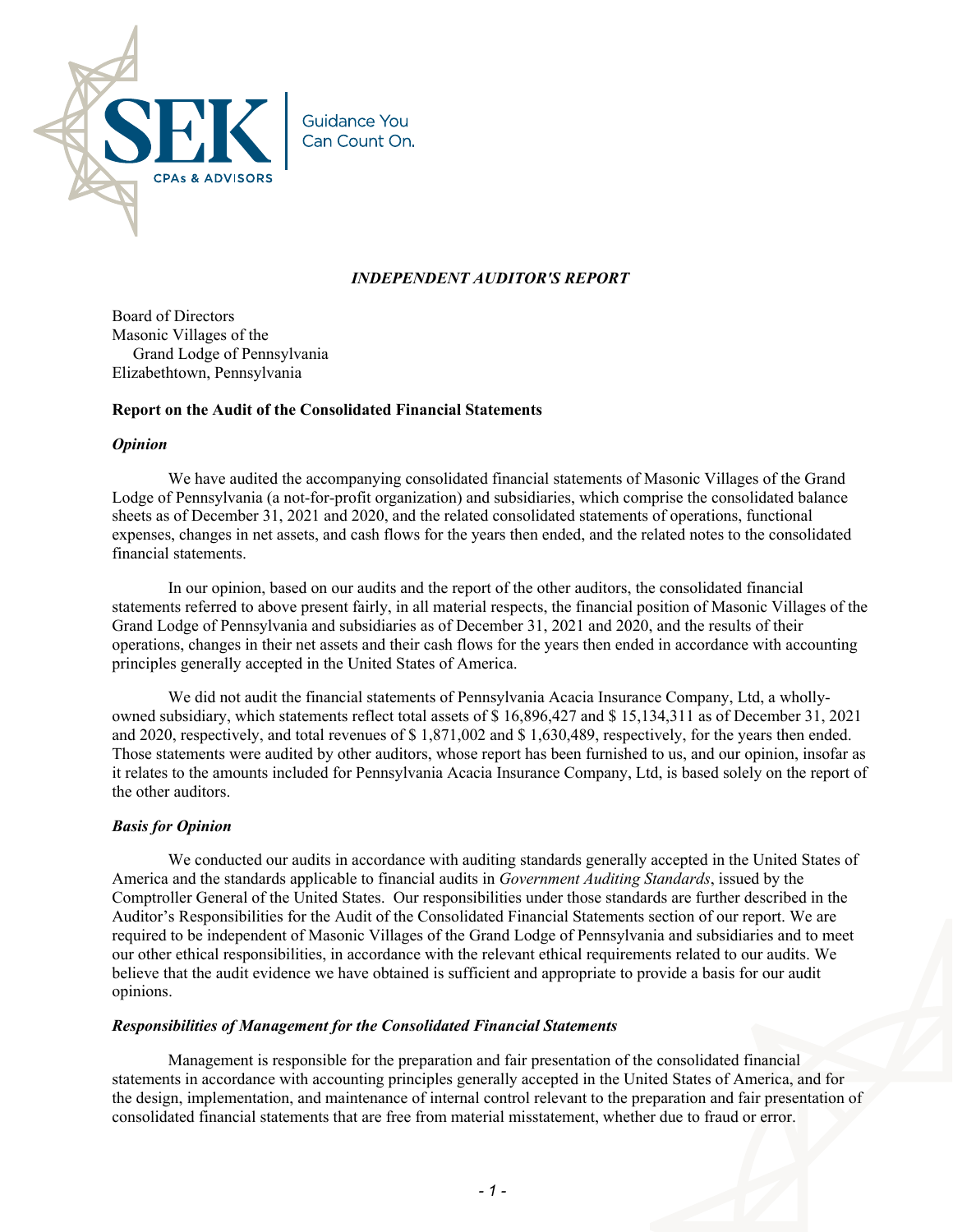In preparing the consolidated financial statements, management is required to evaluate whether there are conditions or events, considered in the aggregate, that raise substantial doubt about Masonic Villages of the Grand Lodge of Pennsylvania and subsidiaries' ability to continue as a going concern within one year after the date that the consolidated financial statements are available to be issued.

#### *Auditor's Responsibilities for the Audit of the Consolidated Financial Statements*

Our objectives are to obtain reasonable assurance about whether the consolidated financial statements as a whole are free from material misstatement, whether due to fraud or error, and to issue an auditor's report that includes our opinion. Reasonable assurance is a high level of assurance but is not absolute assurance and therefore is not a guarantee that an audit conducted in accordance with generally accepted auditing standards and *Government Auditing Standards* will always detect a material misstatement when it exists. The risk of not detecting a material misstatement resulting from fraud is higher than for one resulting from error, as fraud may involve collusion, forgery, intentional omissions, misrepresentations, or the override of internal control. Misstatements are considered material if there is a substantial likelihood that, individually or in the aggregate, they would influence the judgment made by a reasonable user based on the consolidated financial statements.

In performing an audit in accordance with generally accepted auditing standards and *Government Auditing Standards*, we:

- $\triangleright$  Exercise professional judgment and maintain professional skepticism throughout the audit.
- $\triangleright$  Identify and assess the risks of material misstatement of the consolidated financial statements, whether due to fraud or error, and design and perform audit procedures responsive to those risks. Such procedures include examining, on a test basis, evidence regarding the amounts and disclosures in the consolidated financial statements.
- $\triangleright$  Obtain an understanding of internal control relevant to the audit in order to design audit procedures that are appropriate in the circumstances, but not for the purpose of expressing an opinion on the effectiveness of Masonic Villages of the Grand Lodge of Pennsylvania and subsidiaries' internal control. Accordingly, no such opinion is expressed.
- $\triangleright$  Evaluate the appropriateness of accounting policies used and the reasonableness of significant accounting estimates made by management, as well as evaluate the overall presentation of the consolidated financial statements.
- $\triangleright$  Conclude whether, in our judgment, there are conditions or events, considered in the aggregate, that raise substantial doubt about Masonic Villages of the Grand Lodge of Pennsylvania and subsidiaries' ability to continue as a going concern for a reasonable period of time.

We are required to communicate with those charged with governance regarding, among other matters, the planned scope and timing of the audit, significant audit findings, and certain internal control-related matters that we identified during the audit.

#### **Other Reporting Required by** *Government Auditing Standards*

In accordance with *Government Auditing Standards*, we have also issued our report dated April 26, 2022, on our consideration of Masonic Villages of the Grand Lodge of Pennsylvania and subsidiaries' internal control over financial reporting and our tests of its compliance with certain provisions of laws, regulations, contracts, and grant agreements and other matters. The purpose of that report is solely to describe the scope of our testing of internal control over financial reporting and compliance and the results of that testing, and not to provide an opinion on the effectiveness of Masonic Villages of the Grand Lodge of Pennsylvania and subsidiaries' internal control over reporting or on compliance. That report is an integral part of an audit performed in accordance with *Government Auditing Standards* in considering Masonic Villages of the Grand Lodge of Pennsylvania and subsidiaries' internal control over financial reporting and compliance.

Smith Elliott Rearn à Company, LLC

April 26, 2022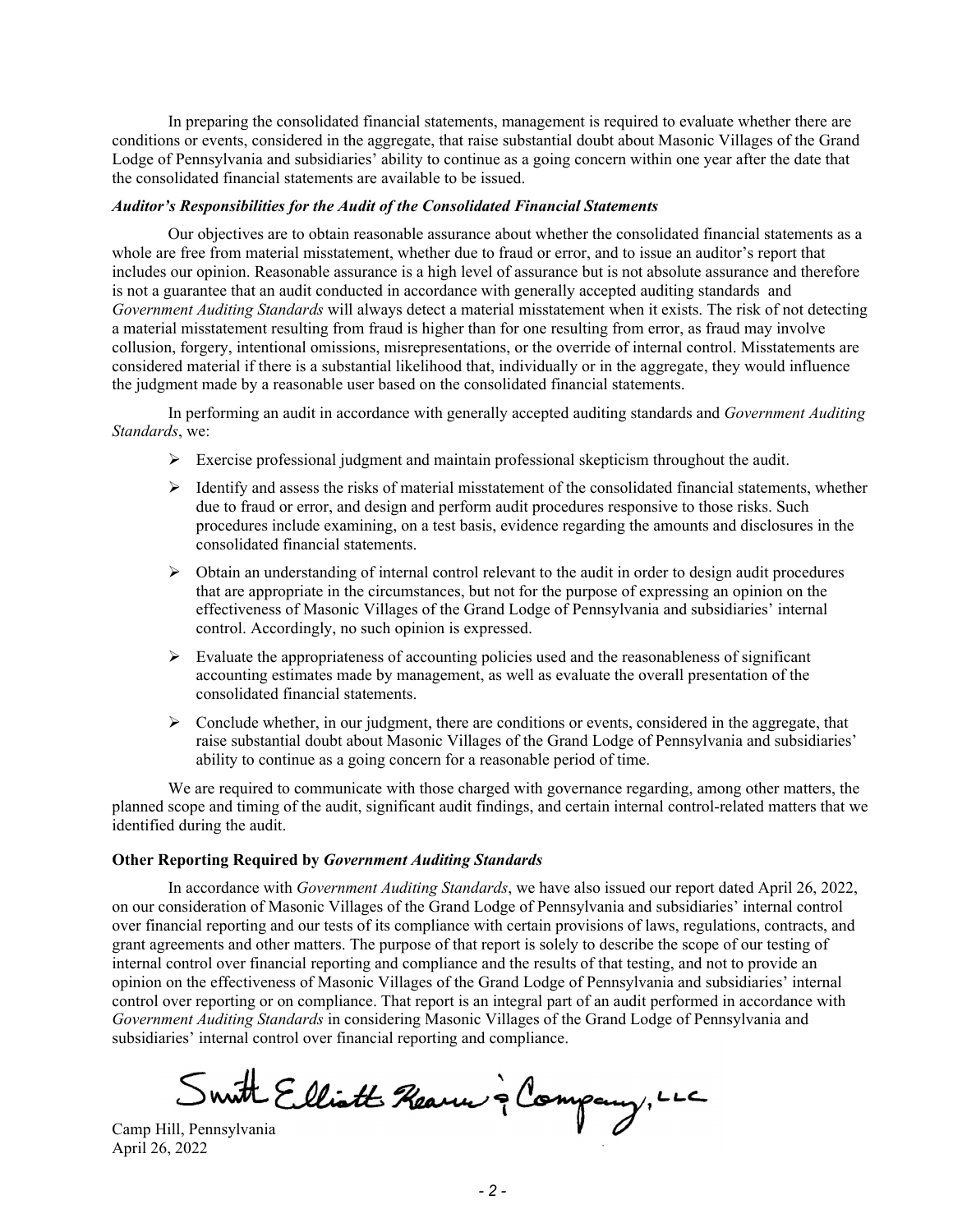# *MASONIC VILLAGES OF THE GRAND LODGE OF PENNSYLVANIA*

#### *CONSOLIDATED BALANCE SHEETS*

#### *December 31, 2021 and 2020*

| <b>ASSETS</b>                                                 |    | 2021        |    | 2020        |  |
|---------------------------------------------------------------|----|-------------|----|-------------|--|
|                                                               |    |             |    |             |  |
| <b>Current Assets:</b>                                        |    |             |    |             |  |
| Cash and cash equivalents (Note 4)                            | \$ | 19,628,864  | -S | 24,411,393  |  |
| Assets whose use is limited and that are required for         |    |             |    |             |  |
| current liabilities (Note 9)                                  |    | 2,859,331   |    | 2,748,382   |  |
| Resident accounts receivable, net of estimated uncollectibles |    |             |    |             |  |
| of \$1,267,000 in 2021 and \$1,302,000 in 2020 (Note 5)       |    | 4,733,745   |    | 5,440,928   |  |
| Accounts receivable:                                          |    |             |    |             |  |
| <b>Grand Lodge</b>                                            |    |             |    | 72,910      |  |
| Investment income receivable                                  |    | 1,110,700   |    | 1,140,691   |  |
| Inventory                                                     |    | 3,445,376   |    | 2,872,368   |  |
| Other current assets                                          |    | 3,504,671   |    | 3,739,456   |  |
| Notes receivable (Note 7)                                     |    | 636,830     |    | 963,030     |  |
| Contributions receivable (Note 6)                             |    | 213,043     |    | 132,904     |  |
| Total current assets                                          |    | 36,132,560  |    | 41,522,062  |  |
| Contributions receivable, net of current portion (Note 6)     |    | 1,234,037   |    | 188,994     |  |
| Minimum liquid reserve requirement (Notes 8, 24)              |    | 19,918,540  |    | 19,220,087  |  |
| Investments (Note 8)                                          |    | 970,802,164 |    | 884,148,444 |  |
| Property and equipment, net (Note 10)                         |    | 394,408,269 |    | 409,464,149 |  |
| Other Assets:                                                 |    |             |    |             |  |
| Deferred costs, net (Note 11)                                 |    | 52,800      |    | 105,600     |  |
| Other long-term assets                                        |    | 2,323       |    | 2,323       |  |
| Total other assets                                            |    | 55,123      |    | 107,923     |  |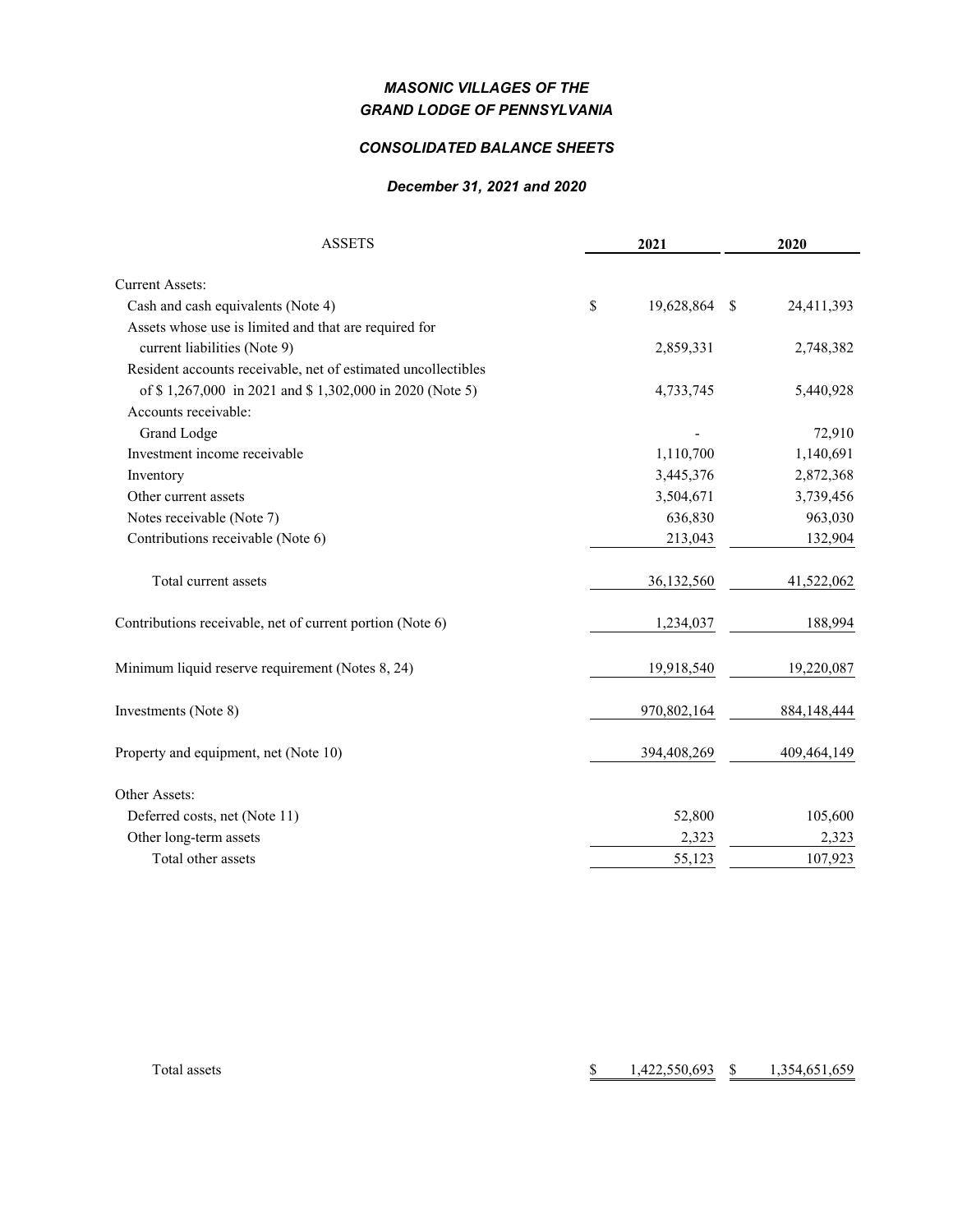| <b>LIABILITIES AND NET ASSETS</b><br>2021        |    |               | 2020          |               |  |
|--------------------------------------------------|----|---------------|---------------|---------------|--|
| <b>Current Liabilities:</b>                      |    |               |               |               |  |
| Current installments of long-term debt (Note 13) | \$ | 9,495,000     | <sup>\$</sup> | 9,145,000     |  |
| Accrued expenses                                 |    | 18,254,442    |               | 18,103,111    |  |
| Accounts payable:                                |    |               |               |               |  |
| Trade                                            |    | 4,334,369     |               | 7,045,999     |  |
| <b>Grand Lodge</b>                               |    | 101,263       |               |               |  |
| Grand Lodge of Pennsylvania Charity Foundation   |    | 25,223        |               | 18,255        |  |
| Deferred revenue from estates and trusts         |    | 50,085        |               | 54,107        |  |
| Deposits - Residents                             |    | 1,207,661     |               | 1,008,331     |  |
| Deposits on unoccupied units                     |    | 1,525,244     |               | 1,248,195     |  |
| Annuities payable                                |    | 1,144,260     |               | 929,847       |  |
| Total current liabilities                        |    | 36,137,547    |               | 37,552,845    |  |
| Annuities payable, net of current portion        |    | 9,189,088     |               | 5,724,393     |  |
| Refundable fees                                  |    | 103,227,497   |               | 106,881,509   |  |
| Deferred revenue from entrance fees              |    | 126,452,274   |               | 123,712,556   |  |
| Interest rate swap agreements (Note 12)          |    | 15,272,173    |               | 20,442,514    |  |
| Long-term debt, net (Note 13)                    |    | 149,256,623   |               | 159,099,246   |  |
|                                                  |    |               |               |               |  |
| <b>Total liabilities</b>                         |    | 439,535,202   |               | 453,413,063   |  |
| <b>Net Assets</b>                                |    |               |               |               |  |
| Without donor restrictions                       |    | 541,317,494   |               | 487, 843, 754 |  |
| With donor restrictions                          |    | 441,697,997   |               | 413,394,842   |  |
| Total net assets                                 |    | 983,015,491   |               | 901,238,596   |  |
| Total liabilities and net assets                 | \$ | 1,422,550,693 | \$            | 1,354,651,659 |  |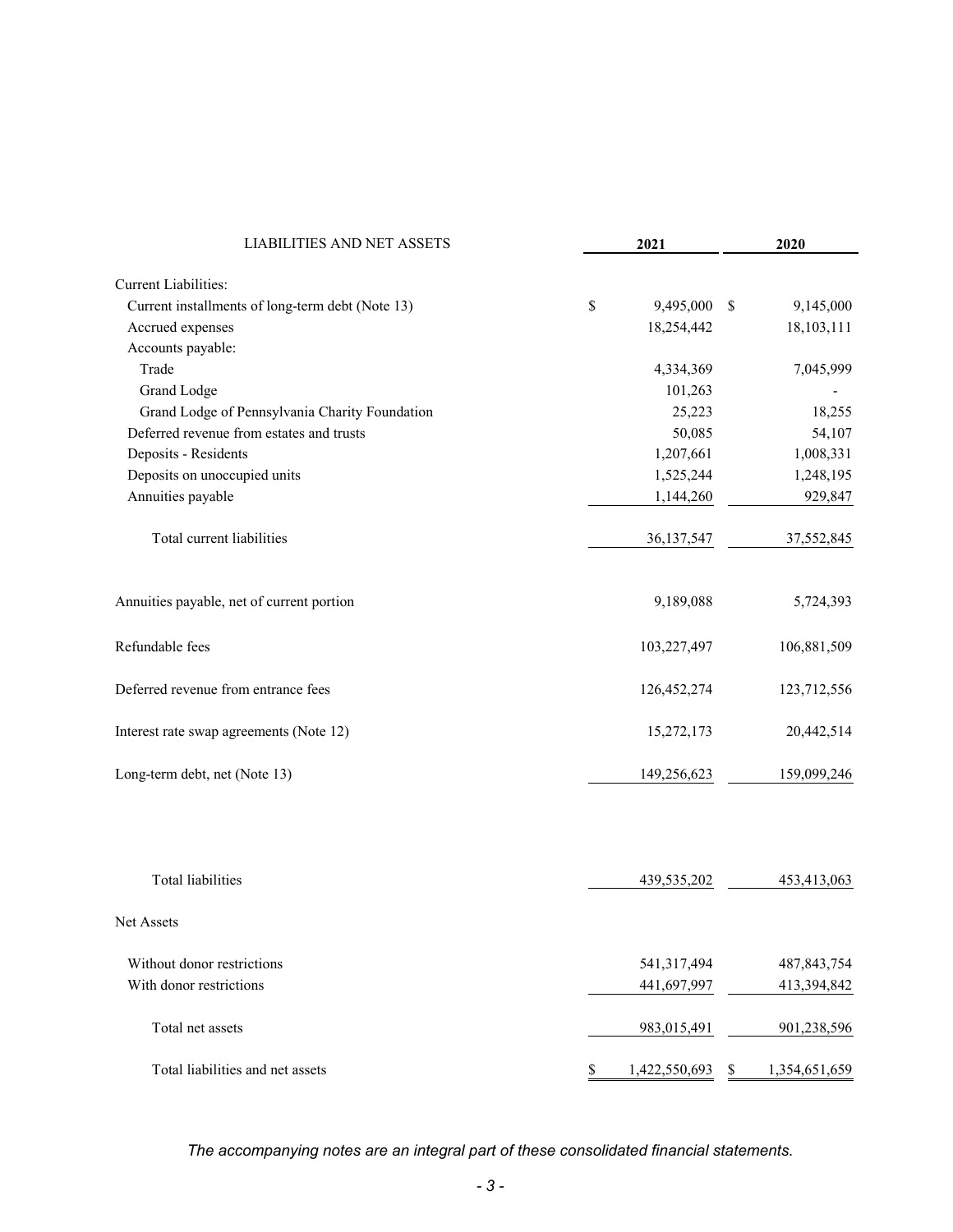#### *MASONIC VILLAGES OF THE GRAND LODGE OF PENNSYLVANIA*

#### *CONSOLIDATED STATEMENTS OF OPERATIONS*

#### *Years Ended December 31, 2021 and 2020*

|                                                                           | 2021              | 2020             |
|---------------------------------------------------------------------------|-------------------|------------------|
| Operating revenues:                                                       |                   |                  |
| Resident service revenue (Note 18)                                        | \$<br>147,648,813 | 152,179,370<br>S |
| Provision for bad debts                                                   | (64, 312)         | (442,302)        |
| Net resident service revenue                                              | 147,584,501       | 151,737,068      |
| Amortization of entrance fees                                             | 15,097,123        | 14,139,684       |
| Other operating revenue                                                   | 7,645,944         | 15,084,065       |
| Investment income                                                         | 9,524,919         | 11,530,992       |
| Total operating revenues                                                  | 179,852,487       | 192,491,809      |
| Operating expenses:                                                       |                   |                  |
| Wages, salaries, and benefits                                             | 122,506,001       | 122,705,685      |
| Supplies                                                                  | 24,398,630        | 23,795,188       |
| Purchased services                                                        | 20,486,953        | 19,219,054       |
| Energy and utilities                                                      | 8,446,796         | 8,268,118        |
| Depreciation and amortization                                             | 29,737,669        | 28,955,029       |
| Interest                                                                  | 6,139,782         | 6,527,315        |
| Other operating expenses                                                  | 5,235,352         | 5,095,805        |
| COVID-19 pandemic expenses                                                | 1,191,206         | 1,972,773        |
| Total operating expenses                                                  | 218,142,389       | 216,538,967      |
| Loss from operations before change in                                     |                   |                  |
| fair value of derivative financial instruments                            | (38, 289, 902)    | (24, 047, 158)   |
| Unrealized appreciation (depreciation) on interest rate swap agreements   | 5,170,341         | (2,424,506)      |
| Loss from operations                                                      | (33, 119, 561)    | (26, 471, 664)   |
| Nonoperating gains (losses):                                              |                   |                  |
| Contributions, gifts, and bequests                                        | 7,788,978         | 5,199,396        |
| Contributions from Grand Lodge of Pennsylvania Charity Foundation         | 437,500           | 1,653            |
| Contributions from Grand Lodge net assets with donor restrictions         | 29,000            | 41,000           |
| Income from perpetual trusts held by third parties                        | 1,996,648         | 1,940,137        |
| Realized gains on sale of investments                                     | 39,275,741        | 14,254,980       |
| Forgiveness of debt - Grand Lodge                                         | (37,500)          |                  |
| Adjustment of actuarial liabilities of split-interest agreements          | (951,314)         | 444,956          |
| Loss on disposal of property and equipment                                | (167, 913)        | (45,252)         |
| Total nonoperating gains                                                  | 48,371,140        | 21,836,870       |
| Excess (deficiency) of revenues and gains over expenses and losses        | 15,251,579        | (4,634,794)      |
| Net assets released from restrictions:                                    |                   |                  |
| Satisfaction of program restrictions - Operations                         | 19,377,292        | 18,261,593       |
| Satisfaction of program restrictions - Purchase of property and equipment | 562,638           | 195,356          |
| Total net assets released from restrictions                               | 19,939,930        | 18,456,949       |
| Transfer of net assets with donor restrictions                            |                   |                  |
| from Grand Lodge and Grand Lodge of Pennsylvania Charity Foundation       | 91,504            |                  |
| Excess of assets over liabilities of not-for-profit corporations          |                   |                  |
| added to financial reporting entity by Masonic Villages                   |                   |                  |
| assuming sole membership of organizations on January 1:                   |                   |                  |
| Pennsylvania Masonic Youth Foundation                                     |                   | 11,253,942       |
| The Masonic Library and Museum of Pennsylvania                            |                   | 11,532,129       |
| Net unrealized appreciation on investments                                | 18,190,727        | 34,178,197       |
| Increase in net assets without restrictions                               | \$<br>53,473,740  | \$<br>70,786,423 |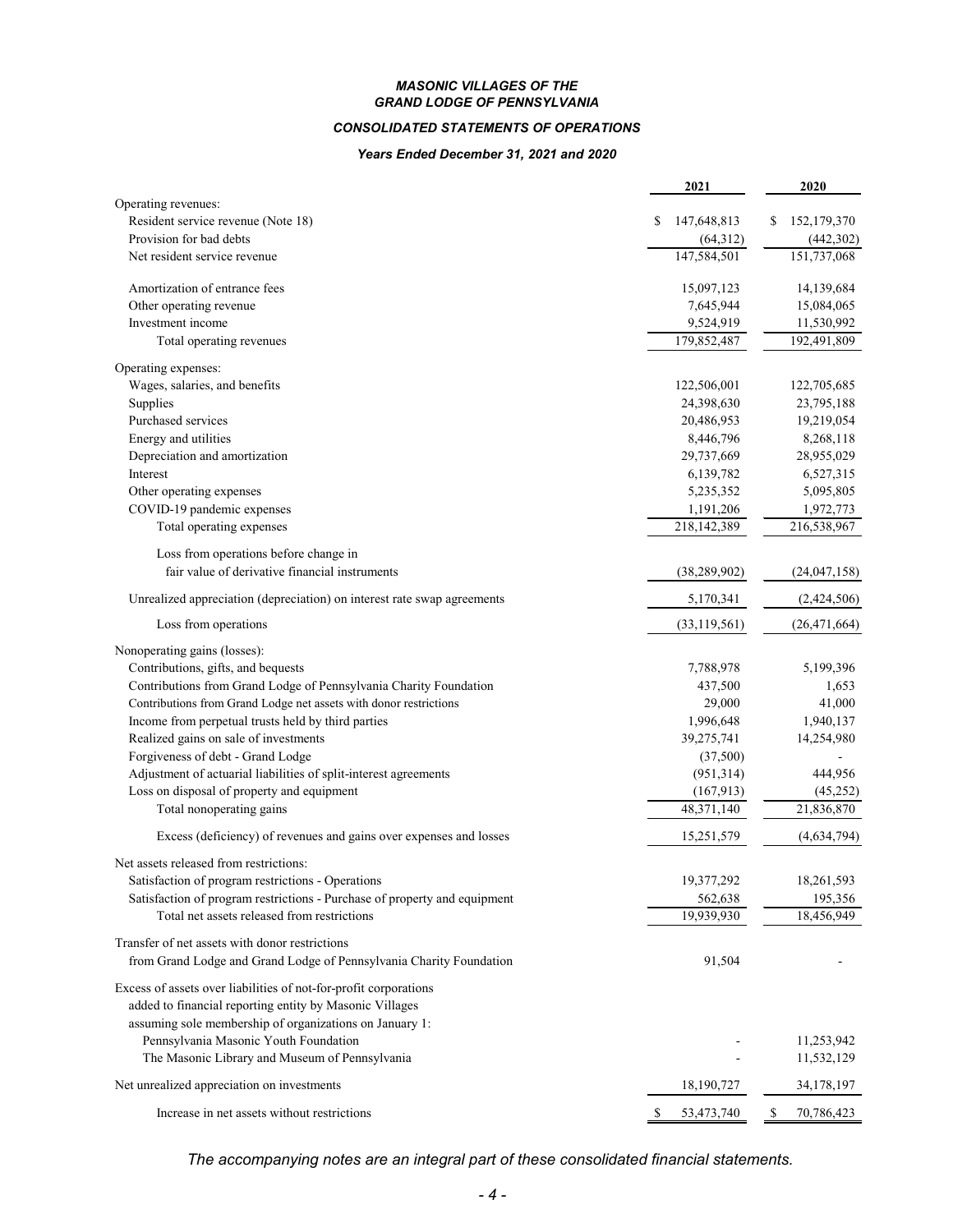#### *MASONIC VILLAGES OF THE GRAND LODGE OF PENNSYLVANIA CONSOLIDATED STATEMENTS OF FUNCTIONAL EXPENSES Years Ended December 31, 2021 and 2020*

|                               |                     | 2021                      |                 |                   |  |  |  |
|-------------------------------|---------------------|---------------------------|-----------------|-------------------|--|--|--|
|                               | Program<br>Services | Management<br>and General |                 | Total<br>Expenses |  |  |  |
| Wages, salaries, and benefits | \$<br>105,290,016   | 15,937,897<br>\$          | 1,278,088<br>\$ | \$<br>122,506,001 |  |  |  |
| Supplies                      | 24,004,574          | 387,851                   | 6,205           | 24,398,630        |  |  |  |
| Purchased services            | 13,355,638          | 6,985,827                 | 145,488         | 20,486,953        |  |  |  |
| Energy and utilities          | 8,011,332           | 433,078                   | 2,386           | 8,446,796         |  |  |  |
| Depreciation and amortization | 28,200,131          | 1,537,311                 | 227             | 29,737,669        |  |  |  |
| Interest                      | 5,905,316           | 234,466                   |                 | 6,139,782         |  |  |  |
| Other operating expenses      | 4,902,435           | 153,446                   | 179,471         | 5,235,352         |  |  |  |
| COVID-19 pandemic expenses    | 1,175,817           | 15,389                    |                 | 1,191,206         |  |  |  |
| Total operating expenses      | \$<br>190,845,259   | 25,685,265<br>\$          | 1,611,865<br>\$ | 218,142,389<br>\$ |  |  |  |

|                               | 2020                |                           |                 |                   |  |  |
|-------------------------------|---------------------|---------------------------|-----------------|-------------------|--|--|
|                               | Program<br>Services | Management<br>and General | Fundraising     | Total<br>Expenses |  |  |
| Wages, salaries, and benefits | \$<br>104,206,089   | 17,080,608<br>\$          | 1,418,988<br>\$ | 122,705,685<br>\$ |  |  |
| Supplies                      | 23,565,365          | 222,387                   | 7,436           | 23,795,188        |  |  |
| Purchased services            | 12,158,526          | 6,824,028                 | 236,500         | 19,219,054        |  |  |
| Energy and utilities          | 7,837,575           | 427,809                   | 2,734           | 8,268,118         |  |  |
| Depreciation and amortization | 27,610,069          | 1,344,312                 | 648             | 28,955,029        |  |  |
| Interest                      | 6,303,052           | 224,263                   |                 | 6,527,315         |  |  |
| Other operating expenses      | 4,550,570           | 340,980                   | 204,255         | 5,095,805         |  |  |
| COVID-19 pandemic expenses    | 1,896,148           | 76,609                    | 16              | 1,972,773         |  |  |
| Total operating expenses      | 188, 127, 394<br>\$ | 26,540,996<br>S           | 1,870,577<br>\$ | 216,538,967<br>S  |  |  |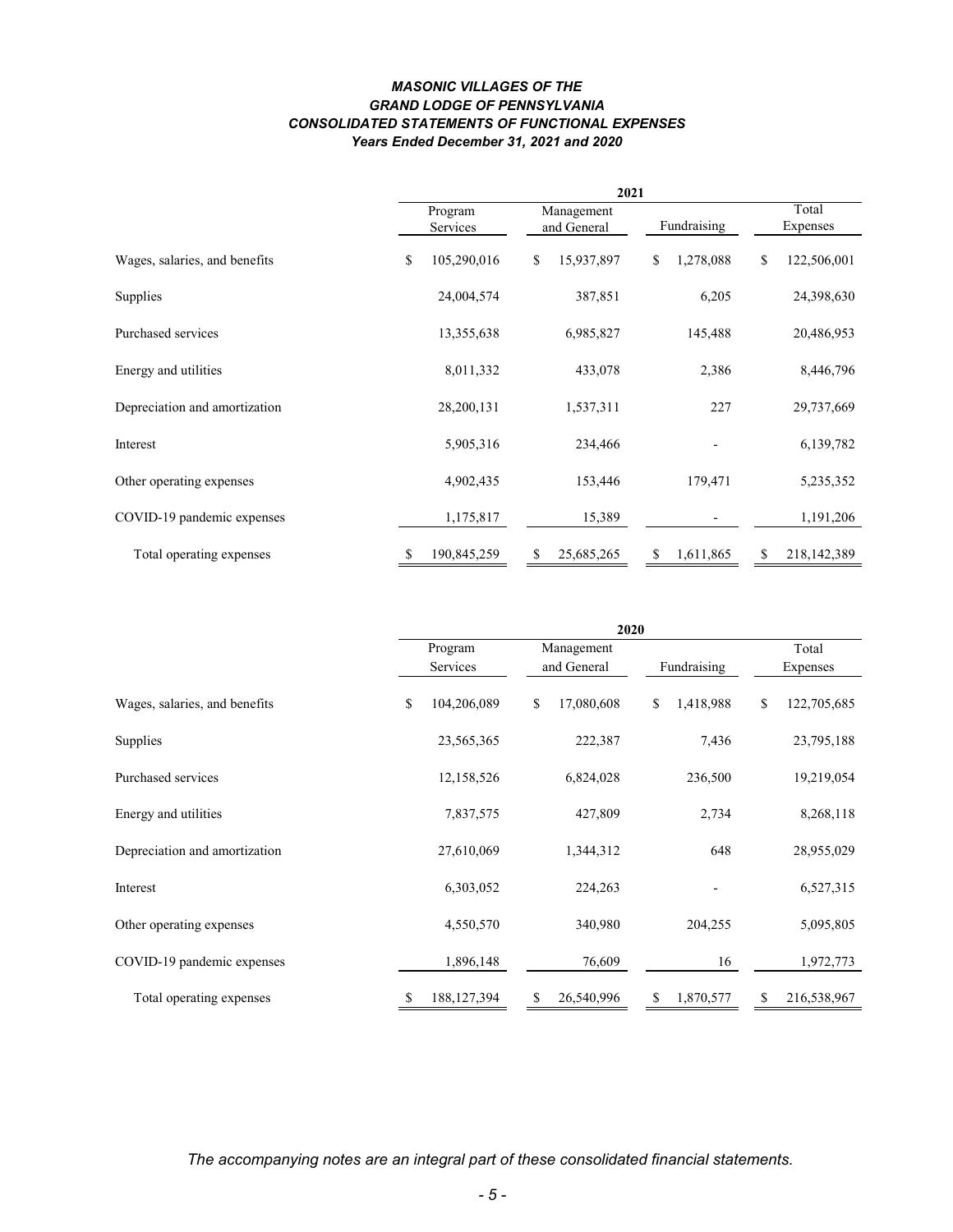#### *MASONIC VILLAGES OF THE GRAND LODGE OF PENNSYLVANIA*

#### *CONSOLIDATED STATEMENTS OF CHANGES IN NET ASSETS*

#### *Years Ended December 31, 2021 and 2020*

|                                                                            | 2021              |                         |                     | 2020              |                         |                     |  |
|----------------------------------------------------------------------------|-------------------|-------------------------|---------------------|-------------------|-------------------------|---------------------|--|
|                                                                            |                   | Without<br><b>Donor</b> | <b>With Donor</b>   |                   | Without<br><b>Donor</b> | <b>With Donor</b>   |  |
|                                                                            | Total             | <b>Restrictions</b>     | <b>Restrictions</b> | Total             | <b>Restrictions</b>     | <b>Restrictions</b> |  |
| Revenues and Gains:                                                        |                   |                         |                     |                   |                         |                     |  |
| Total operating revenues                                                   | \$179,852,487     | \$<br>179,852,487       | -S                  | 192,491,809<br>\$ | \$192,491,809           | <sup>\$</sup>       |  |
| Unrealized appreciation (depreciation)<br>on interest rate swap agreements | 5,170,341         | 5,170,341               |                     | (2,424,506)       | (2,424,506)             |                     |  |
| Nonoperating investment income                                             | 606,003           |                         | 606,003             | 638,986           |                         | 638,986             |  |
| Realized gains on sale of investments                                      | 67,517,550        | 39,275,741              | 28,241,809          | 26,130,450        | 14,254,980              | 11,875,470          |  |
| Contributions, gifts, and bequests                                         | 12,325,201        | 7,788,978               | 4,536,223           | 10,533,968        | 5,199,396               | 5,334,572           |  |
| Contribution from Grand Lodge of<br>Pennsylvania Charity Foundation        | 449,209           | 437,500                 | 11,709              | 1,653             | 1,653                   |                     |  |
| Contributions from Grand Lodge                                             |                   |                         |                     |                   |                         |                     |  |
| net assets with donor restrictions                                         | 29,000            | 29,000                  |                     | 41,000            | 41,000                  |                     |  |
| Income from perpetual trusts held by third parties                         | 2,123,377         | 1,996,648               | 126,729             | 2,071,940         | 1,940,137               | 131,803             |  |
| Total revenues and gains                                                   | 268,073,168       | 234,550,695             | 33,522,473          | 229,485,300       | 211,504,469             | 17,980,831          |  |
| Expenses and Losses:                                                       |                   |                         |                     |                   |                         |                     |  |
| Operating expenses                                                         | 218,142,389       | 218,142,389             |                     | 216,538,967       | 216,538,967             |                     |  |
| Forgiveness of debt - Grand Lodge                                          | 37,500            | 37,500                  |                     |                   |                         |                     |  |
| Loss on disposal of property and equipment                                 | 167,913           | 167,913                 |                     | 45,252            | 45,252                  |                     |  |
| Adjustment of actuarial liabilities of                                     |                   |                         |                     |                   |                         |                     |  |
| split-interest agreements                                                  | 942,139           | 951,314                 | (9,175)             | (456,006)         | (444, 956)              | (11,050)            |  |
| Total expenses and losses                                                  | 219,289,941       | 219,299,116             | (9,175)             | 216,128,213       | 216,139,263             | (11,050)            |  |
| Excess (deficiency) of revenues and gains                                  |                   |                         |                     |                   |                         |                     |  |
| over expenses and losses                                                   | 48,783,227        | 15,251,579              | 33,531,648          | 13,357,087        | (4,634,794)             | 17,991,881          |  |
| Net assets released from restrictions -                                    |                   |                         |                     |                   |                         |                     |  |
| Satisfaction of program restrictions                                       |                   |                         |                     |                   |                         |                     |  |
| For use in operations                                                      |                   | 19,377,292              | (19, 377, 292)      |                   | 18,261,593              | (18, 261, 593)      |  |
| For capital purchases                                                      |                   | 562,638                 | (562, 638)          |                   | 195,356                 | (195, 356)          |  |
| Total net assets released from restrictions                                |                   | 19,939,930              | (19,939,930)        |                   | 18,456,949              | (18, 456, 949)      |  |
| Transfer of net assets with donor restrictions                             |                   |                         |                     |                   |                         |                     |  |
| from Grand Lodge and Grand Lodge of                                        |                   |                         |                     |                   |                         |                     |  |
| Pennsylvania Charity Foundation                                            | 91,504            | 91,504                  |                     | 49,302,526        |                         | 49,302,526          |  |
| Excess of assets over liabilities of not-for-profit corporations           |                   |                         |                     |                   |                         |                     |  |
| added to financial reporting entity by Masonic Villages                    |                   |                         |                     |                   |                         |                     |  |
| assuming sole membership of organizations on January 1:                    |                   |                         |                     |                   |                         |                     |  |
| Pennsylvania Masonic Youth Foundation                                      |                   |                         |                     | 14,818,925        | 11,253,942              | 3,564,983           |  |
| The Masonic Library and Museum of Pennsylvania                             |                   |                         |                     | 20,507,215        | 11,532,129              | 8,975,086           |  |
| Net unrealized appreciation on investments                                 | 32,902,164        | 18,190,727              | 14,711,437          | 57,966,107        | 34,178,197              | 23,787,910          |  |
| Increase in net assets                                                     | 81,776,895        | 53,473,740              | 28,303,155          | 155,951,860       | 70,786,423              | 85,165,437          |  |
| Net assets at January 1                                                    | 901,238,596       | 487,843,754             | 413,394,842         | 745,286,736       | 417,057,331             | 328,229,405         |  |
| Net assets at December 31                                                  | \$<br>983,015,491 | 541,317,494<br>S        | 441,697,997<br>S    | 901,238,596<br>S  | \$487,843,754           | 413.394.842<br>S    |  |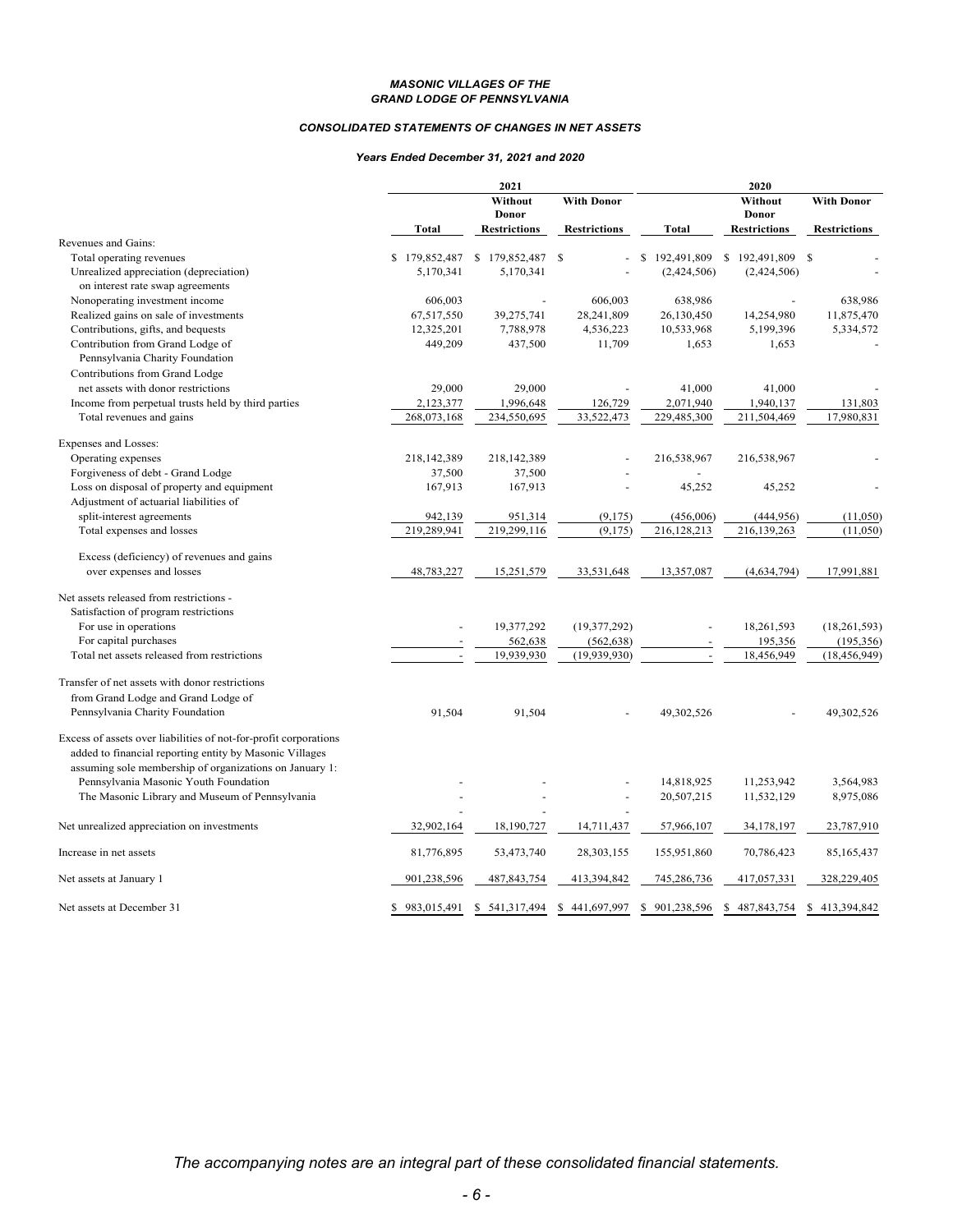#### *MASONIC VILLAGES OF THE GRAND LODGE OF PENNSYLVANIA*

#### *CONSOLIDATED STATEMENTS OF CASH FLOWS*

#### *Years Ended December 31, 2021 and 2020*

|                                                                     | 2021            | 2020           |
|---------------------------------------------------------------------|-----------------|----------------|
| Cash Flows from Operating Activities and Nonoperating Gains:        |                 |                |
| Increase in net assets                                              | 81,776,895<br>S | \$155,951,860  |
| Adjustments to reconcile increase in net assets to net cash         |                 |                |
| provided by operating activities and nonoperating gains:            |                 |                |
| Depreciation and amortization                                       | 29,737,669      | 28,955,029     |
| Amortization of deferred financing costs                            | 118,104         | 121,593        |
| Bad debts                                                           | 64,312          | 442,302        |
| Bond premium amortization                                           | (465, 727)      | (477,800)      |
| Loss on disposal of property and equipment                          | 167,913         | 45,252         |
| Amortization of entrance fees                                       | (15,097,123)    | (14, 139, 684) |
| Initial contributions recognized from split-interest agreements     | (2,699,900)     | (1,818,479)    |
| Actuarial adjustment for split-interest agreements                  | 942,139         | (456,006)      |
| Contributions restricted for long-term investments                  | (4,662,952)     | (5,466,375)    |
| Net realized and unrealized gains on long-term investments          | (100, 419, 714) | (84,096,557)   |
| (Increase) decrease in fair value of interest rate swap agreements  | (5,170,341)     | 2,424,506      |
| Transfer of net assets with donor restrictions                      |                 |                |
| from Grand Lodge and Grand Lodge of Pennsylvania Charity Foundation | (91, 504)       | (49,302,526)   |
| Excess of assets over liabilities of Pennsylvania Masonic           |                 |                |
| Youth Foundation and The Masonic Library and Museum                 |                 |                |
| of Pennsylvania added to financial reporting entity on January 1    |                 | (35,326,140)   |
| Decrease in receivables                                             | 810,084         | 2,984,377      |
| Increase in other current assets and inventory                      | (338, 223)      | (864, 367)     |
| (Decrease) in accounts payable and accrued expenses                 | (2,452,068)     | (1,934,317)    |
| (Decrease) increase in other current and noncurrent liabilities     | 472,357         | (2,363,414)    |
| Proceeds from entrance fees and deposits                            | 27,887,828      | 25,248,350     |
| Net cash provided by operating activities and nonoperating gains    | 10,579,749      | 19,927,604     |
| Cash Flows from Investing Activities:                               |                 |                |
| Acquisition of property and equipment                               | (14,796,902)    | (16,368,030)   |
| Decrease (increase) in assets whose use is limited                  | (110, 949)      | 3,824          |
| Decrease in notes receivable                                        | 326,200         | 157,771        |
| Decrease in note receivable from Grand Lodge                        |                 | 542,846        |
| Proceeds from the sale of investments                               | 47,341,014      | 37,687,204     |
| Purchases of investments                                            | (34, 112, 766)  | (34,838,126)   |
| Proceeds from acquiring control of other entities                   |                 | 865,199        |
| Net cash (used in) investing activities                             | (1,353,403)     | (11, 949, 312) |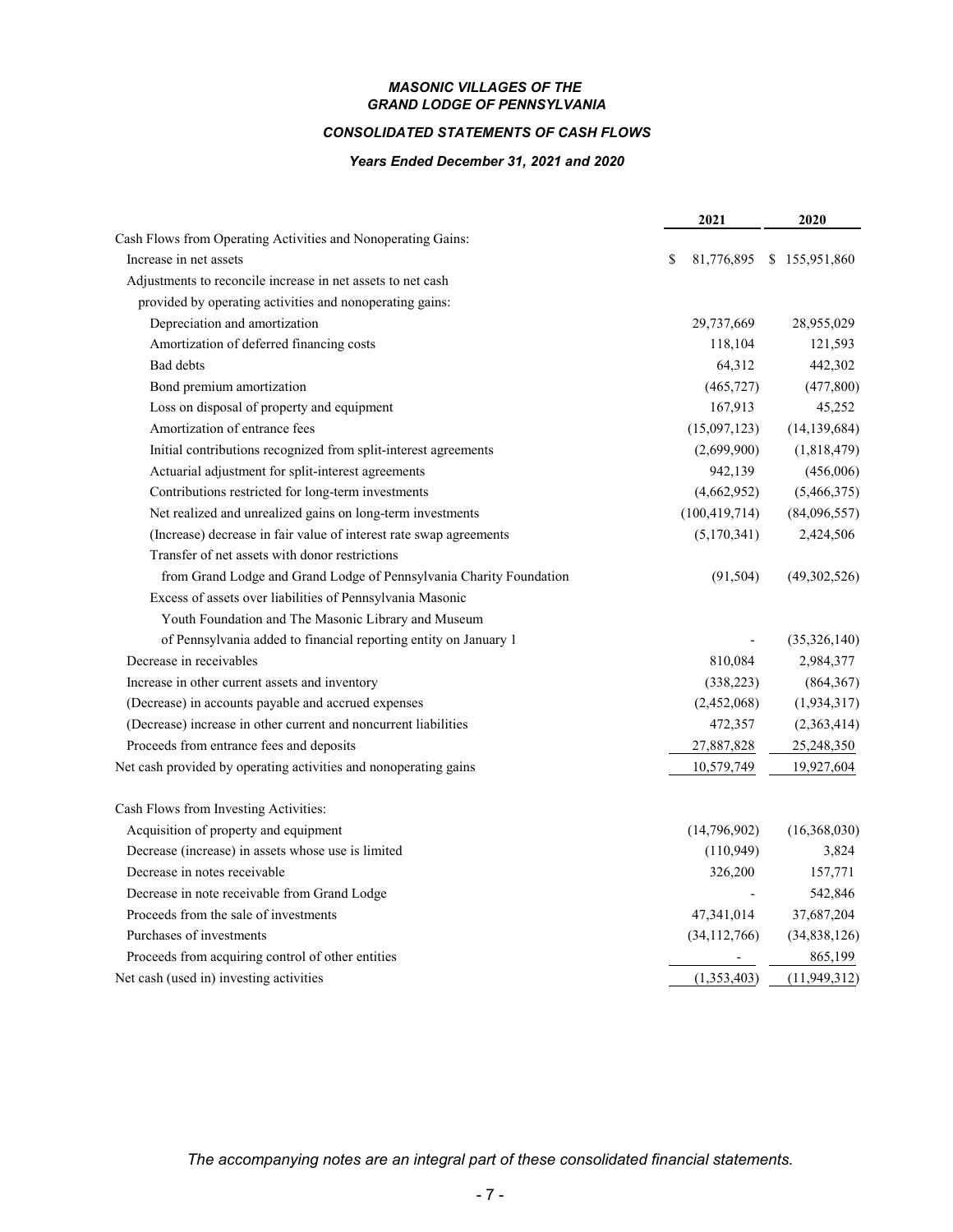#### *MASONIC VILLAGES OF THE GRAND LODGE OF PENNSYLVANIA*

## *CONSOLIDATED STATEMENTS OF CASH FLOWS - CONTINUED*

#### *Years Ended December 31, 2021 and 2020*

|                                                                  | 2021                    |    | 2020           |
|------------------------------------------------------------------|-------------------------|----|----------------|
| Cash Flows from Financing Activities:                            |                         |    |                |
| Refunds of entrance fees and deposits                            | \$<br>$(13,704,999)$ \$ |    | (9, 941, 321)  |
| Proceeds from contributions restricted for long-term investments | 4,662,952               |    | 5,466,375      |
| Proceeds from contributions under split-interest agreements      | 5,203,693               |    | 4,013,089      |
| Net payments made on split-interest agreements                   | (1,025,521)             |    | (830,662)      |
| Principal payments on long-term debt                             | (9,145,000)             |    | (8,830,000)    |
| Net cash (used in) financing activities                          | (14,008,875)            |    | (10, 122, 519) |
| Net (decrease) in cash and cash equivalents                      | (4,782,529)             |    | (2,144,227)    |
| Cash and cash equivalents - Beginning of year                    | 24,411,393              |    | 26,555,620     |
| Cash and cash equivalents - End of year                          | 19,628,864              |    | 24,411,393     |
| Supplemental disclosure of cash flow information:                |                         |    |                |
| Cash paid during the year for interest                           | 6,900,498               | S. | 6,998,807      |
| Cash paid during the year for income taxes                       |                         |    |                |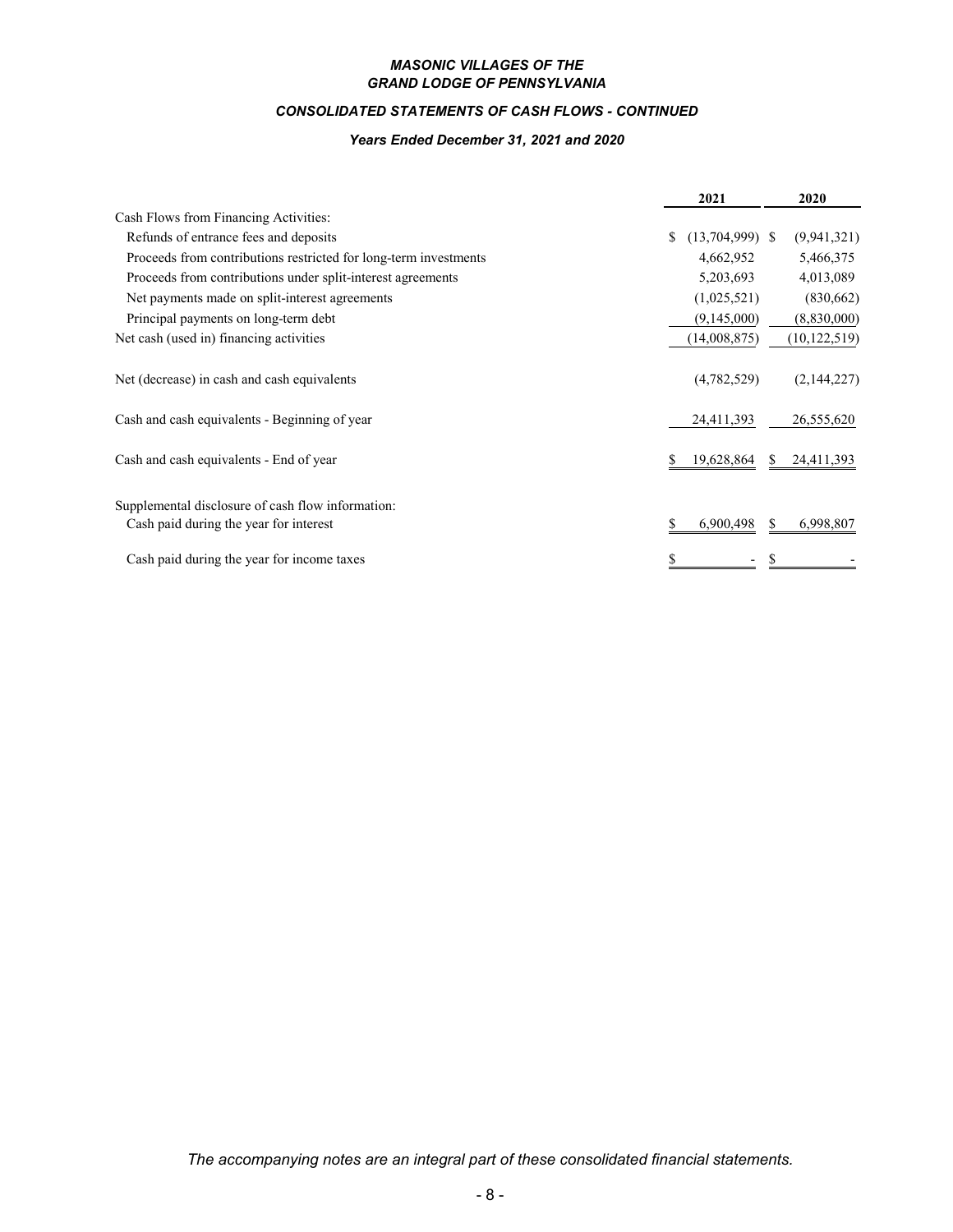### *MASONIC VILLAGES OF THE GRAND LODGE OF PENNSYLVANIA*

### *NOTES TO CONSOLIDATED FINANCIAL STATEMENTS*

#### *December 31, 2021 and 2020*

#### **NOTE 1: Summary of Significant Accounting Policies**

#### Organization

Masonic Villages of the Grand Lodge of Pennsylvania (Masonic Villages) is a not-for-profit corporation. The Grand Lodge of Free and Accepted Masons of Pennsylvania (Grand Lodge) is the sole member of this not-for-profit corporation. Prior to January 1, 2013, Masonic Villages operated as an unincorporated unit of Grand Lodge known as Masonic Homes of the Grand Lodge of Free and Accepted Masons of Pennsylvania (Masonic Homes). Masonic Villages is considered the successor organization to Masonic Homes and has continued to operate Masonic Homes' services under the not-for-profit corporation since January 1, 2013. Masonic Villages provides various services in Pennsylvania at its campuses located in Elizabethtown, Warminster, Sewickley, Lafayette Hill, and Dallas. These campuses are referred to, collectively and individually, as "Masonic Villages" for marketing and business purposes.

Services provided at the Elizabethtown campus as of December 31, 2021 include a 453 bed nursing facility providing nursing care (Nursing Home), 1,110 units of Retirement Living consisting of apartments and cottages, a 135 bed personal care facility (Personal Care), a 40 bed home for disadvantaged children (Children's Home), and an 8 bed Residential care program (Residential Care) for developmentally disabled individuals. In addition to these residential services, the Elizabethtown location also offers an Outreach program, and hospice, home health care and home care services. The Elizabethtown location also includes meeting and conference facilities and a farm.

As of December 31, 2021, services provided at the Warminster campus include a 43 bed nursing facility and 19 beds of personal care.

Services provided at the Sewickley campus include a 128 bed nursing facility, 64 beds of personal care, and 282 units of Retirement Living Apartments and Villas as of December 31, 2021. In addition to these residential services, the Sewickley location also offers home care services.

As of December 31, 2021, services provided at the Lafayette Hill campus include a 60 bed nursing facility, 39 beds of personal care, and 158 units of Retirement Living Apartments.

Services provided at the Dallas campus include 83 units of Retirement Living Apartments and Cottages as of December 31, 2021.

Pennsylvania Masonic Youth Foundation (Foundation) and The Masonic Library and Museum of Pennsylvania (Masonic Library and Museum) are both not-for-profit corporations whose sole member was Grand Lodge prior to January 1, 2020. Masonic Villages has always had an economic interest in the Foundation and the Masonic Library and Museum through the significant annual financial support provided by Masonic Villages to both not-for-profit corporations. On December 27, 2019, the Foundation's Board of Directors approved new by-laws that made Masonic Villages the sole member of the Foundation, with an effective date of January 1, 2020. On December 27, 2019, the Masonic Library and Museum's Board of Directors approved new by-laws that made Masonic Villages the sole member of the Masonic Library and Museum, with an effective date of January 1, 2020. As the sole member of the Foundation and the Masonic Library and Museum, Masonic Villages has the ability to determine the direction of management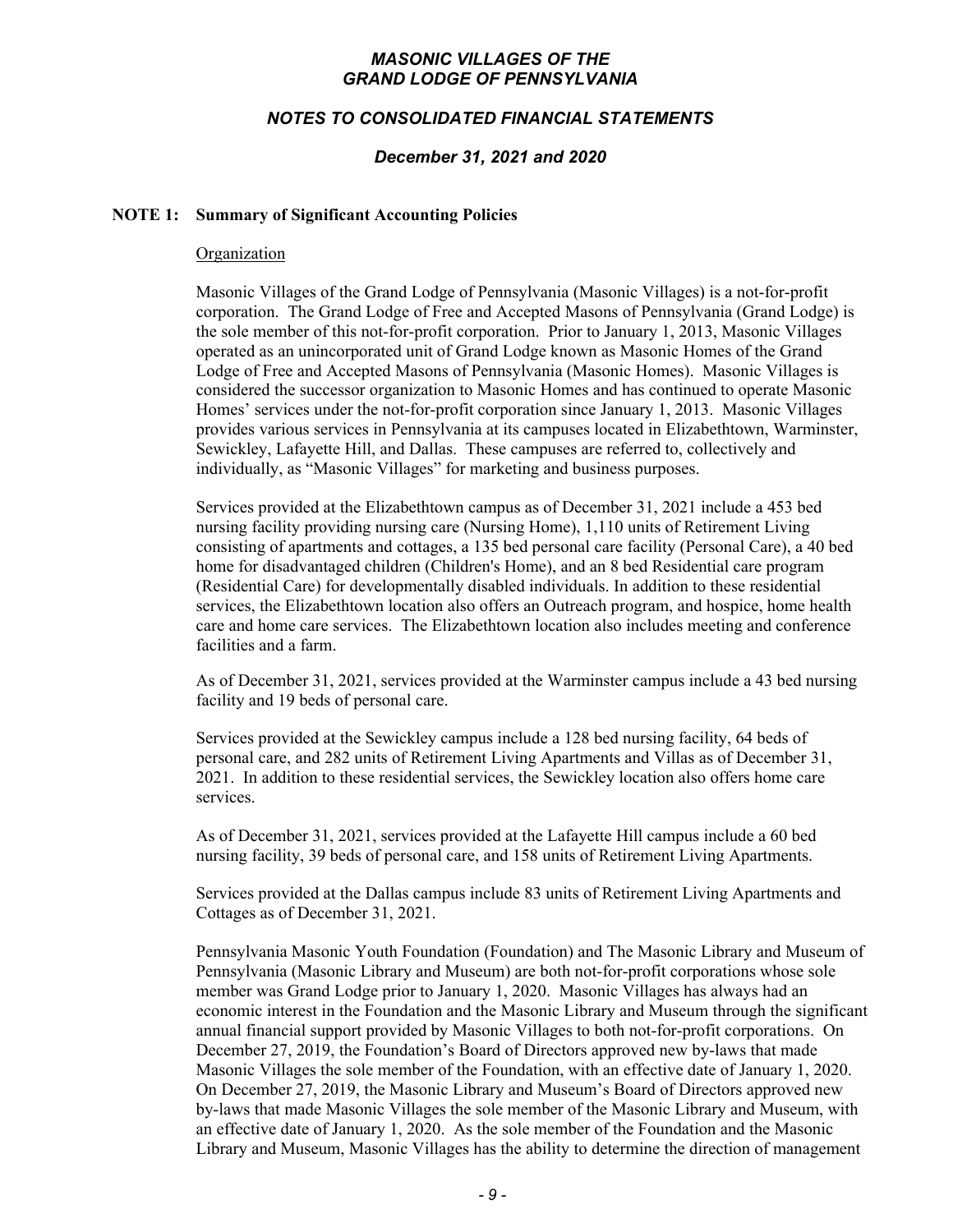#### Organization **–** Continued

and policies for both organizations. Generally accepted accounting principles require an organization that has both control of and an economic interest in another entity to include the assets, liabilities, revenues and expenses of that entity in its consolidated financial statements. Accordingly, the Foundation and the Masonic Library and Museum became part of the aggregate Masonic Villages entity as of January 1, 2020 for financial reporting purposes. This transaction was accounted for as an acquisition. The financial impact of the consolidation of the Foundation and the Masonic Library and Museum into Masonic Villages as of January 1, 2020 is as follows:

The Masonic

|                                 | Pennsylvania<br>Masonic Youth<br>Foundation | THE MASOIHE<br>Library and<br>Museum of<br>Pennsylvania | Total           |  |  |
|---------------------------------|---------------------------------------------|---------------------------------------------------------|-----------------|--|--|
| Total assets                    | \$14,875,451                                | \$21,129,055                                            | 36,004,506<br>S |  |  |
| Total liabilities               | \$<br>56,526                                | S<br>621,840                                            | S<br>678,366    |  |  |
| Net assets without restrictions | 11,253,942                                  | 11,532,129                                              | 22,786,071      |  |  |
| Net assets with restrictions    | 3,564,983                                   | 8,975,086                                               | 12,540,069      |  |  |
|                                 | 14,875,451                                  | \$21,129,055                                            | 36,004,506<br>S |  |  |

On May 21, 2021 Ashlar Creative Solutions, LLC's, a wholly-owned subsidiary of Masonic Villages, board of directors approved a resolution giving consent to dissolve and liquidate Ashlar Creative Solutions, LLC. The Company ceased operations in May 2021 and on February 22, 2022 the Pennsylvania Department of State approved the dissolution and liquidation of the remaining assets to Masonic Villages.

### Principles of Consolidation

The consolidated financial statements include the financial statements of Masonic Villages and its wholly-owned subsidiaries, Pennsylvania Acacia Insurance Company, Ltd., Acacia Services, LLC, Ashlar Creative Solutions, LLC, Ashlar Home Health and Hospice Services, LLC, The Masonic Library and Museum of Pennsylvania, and Pennsylvania Masonic Youth Foundation after elimination of all significant interrelated balances and transactions.

### Assets Whose Use is Limited

Assets whose use is limited include assets held by trustees under an indenture agreement.

#### Resident Accounts Receivable

Accounts receivable for services provided to residents consists of amounts owed directly from residents on a private pay basis and amounts owed from third-party payors on behalf of residents. Receivables from third-party payors are recorded at established rates, net of contractual adjustments specific to each payor. Receivables from private pay residents are recorded at established rates. Receivables are considered to be past due when payments have not been received by Masonic Villages within 90 days of their contractually stated due date. The provision for uncollectible private pay resident accounts receivable is based on management's assessment of the collectability of individual receivables and the aggregate aging of all of the private pay resident accounts receivable. Losses are charged against the allowance for uncollectible private pay resident accounts receivable when management believes the un-collectability of a receivable is confirmed.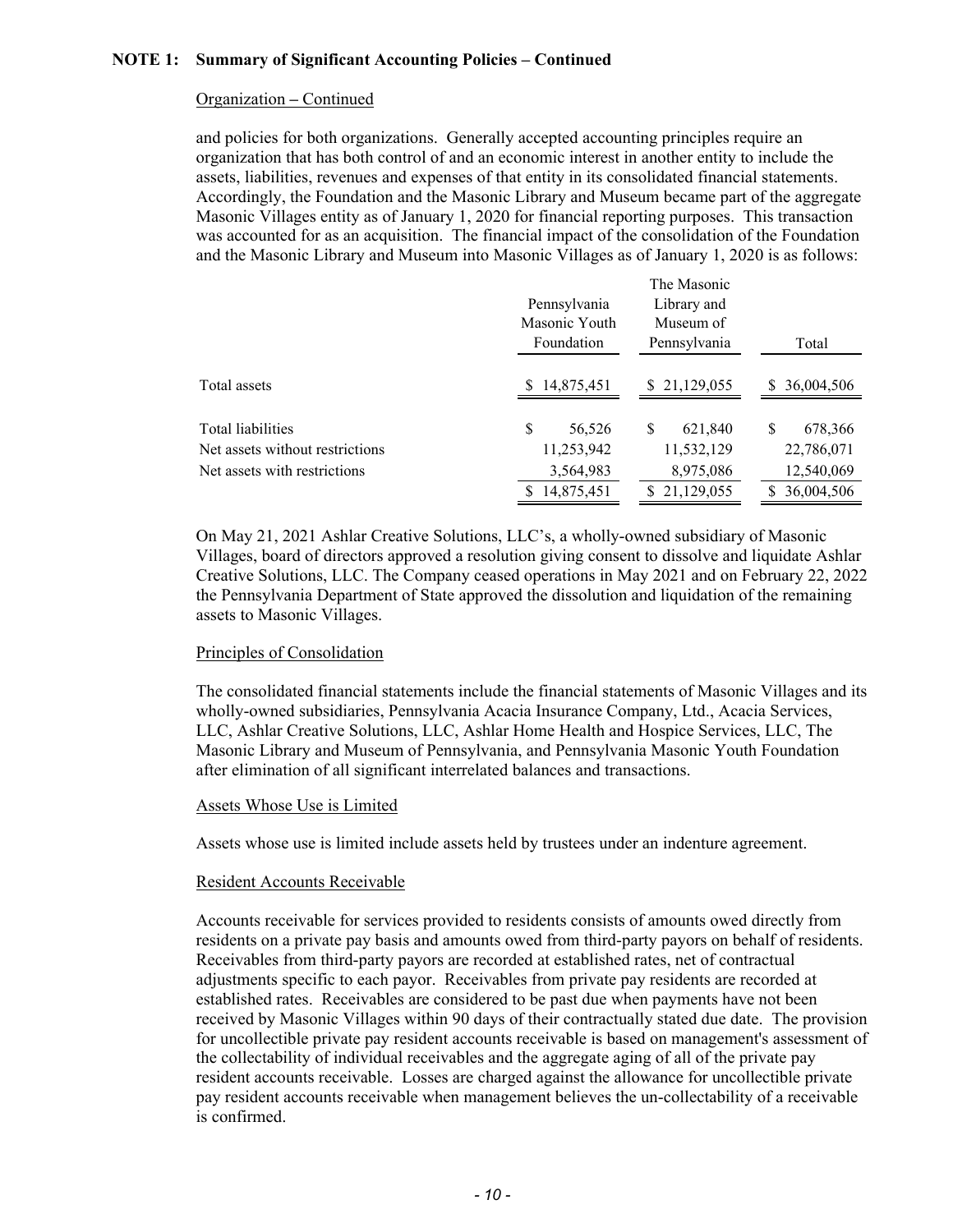#### **Inventory**

Inventory consists of medical supplies and pharmaceutical products, livestock, and maintenance supplies and is valued at the lower of cost or net realizable value. Cost is determined on the firstin, first-out basis.

#### Notes Receivable and Allowance for Uncollectible Notes Receivable

Masonic Villages has provided short-term loans to residents entering its Retirement Living facilities. These loans are evidenced by a note which authorizes a judgment against the resident's property to effect loan satisfaction, and are recorded at the gross amount of the loan proceeds, reduced by an allowance for uncollectible notes receivable. Interest income from notes receivable is accrued on the straight-line method. Notes are considered to be due one year from the date of the note.

Nonaccrual notes receivable are those on which accrual of interest has ceased and where all previously accrued but not collected interest is reversed. Notes are placed on nonaccrual status when, in the opinion of management, full collection is doubtful. Interest accrued but not collected as of the date of placement on nonaccrual status is reversed and charged against current income. While a note receivable is on nonaccrual status, subsequent cash payments received are either applied to outstanding principal balance or recorded as interest income, depending on management's assessment of the ultimate collection of principal and interest.

The allowance for uncollectible notes receivable is evaluated on a regular basis by management and is based on historical experience, the nature and volume of the notes receivable portfolio, adverse conditions that may affect the borrower's ability to repay, and prevailing economic conditions. This evaluation is inherently subjective, as it requires estimates that are susceptible to significant revision as more information becomes available. Notes are considered to be past due when principal and interest payments have not been received by Masonic Villages within 90 days of their contractually stated due date. Losses are charged against the allowance for uncollectible notes receivable when management believes the uncollectability of a note is confirmed.

#### Contributions Receivable

Contributions receivable recorded by Masonic Villages consist of charitable lead trusts and promises to give.

Masonic Villages will be the recipient of specified funds over the terms of several charitable lead trusts upon the death of the beneficiaries. Contributions receivable are recorded at the net present value of the expected trust assets to be received based on the fair value of the trust assets, the contractual or risk-free rate of return (which ranges from 1.92% to 4.25%), and the life expectancy of the current beneficiary or term of the trust.

Unconditional promises to give that are expected to be collected within one year are recorded at net realizable value. Unconditional promises to give that are expected to be collected in future years are recorded at the present value of their estimated future cash flows. The discounts on those amounts are computed using risk-free interest rates applicable to the years in which the promises are received. Amortization of the discounts is included in contribution revenue. Conditional promises to give are not included as support until the conditions are substantially met.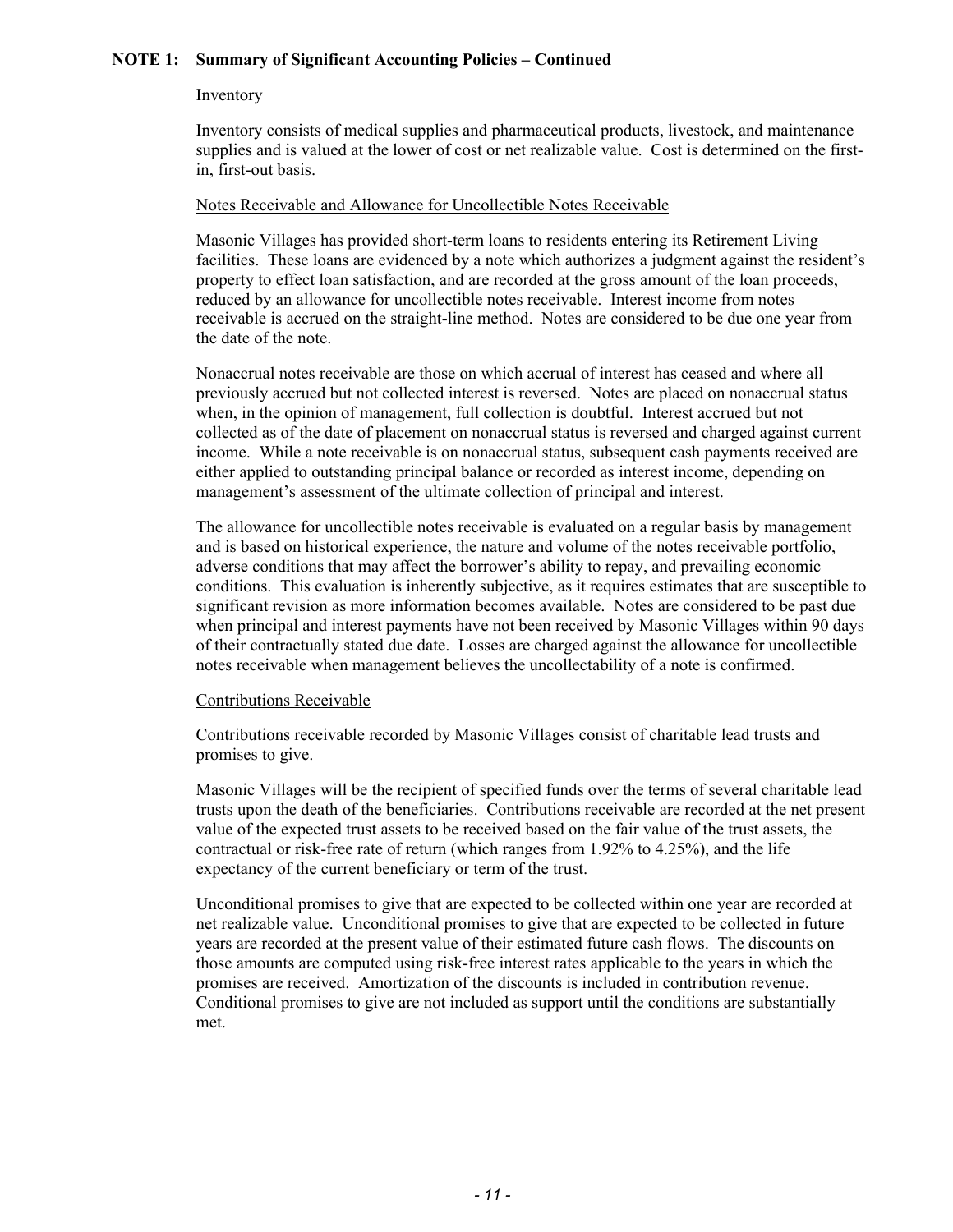#### Investments and Investment Income

Masonic Villages carries investments at fair value. When available, fair value of the investments is determined using quoted market prices of a national securities exchange. In other instances, fair value is determined using other observable market data or Masonic Villages' own assumptions. Contributed investments are initially valued at the quoted fair value on the date received, which is then treated as cost.

Investment income on borrowed funds held by a trustee and investment income from all other investments without donor restrictions are reported as operating revenues. Investment income and gains (losses) on investments with donor restrictions are added to (deducted from) the appropriate net assets with donor restrictions.

#### Property and Equipment

Property and equipment are recorded at cost, or if donated, at fair value at the date of receipt. Masonic Villages reviews all disbursements greater than \$ 1,000 for capitalization as property and equipment. Expenditures for repairs which extend the useful life of the assets are capitalized and routine maintenance and repair costs are expensed as incurred.

Depreciation is provided over the estimated useful life of each class of depreciable asset and is computed on the straight-line method. Estimated useful lives are: land improvements - 10 to 20 years, buildings and improvements - 20 to 40 years, and equipment - 3 to 20 years.

### Deferred Financing Costs

Deferred financing costs are amortized over the period the obligation is outstanding using the effective interest method.

### **Collections**

Masonic Villages owns collections of Masonic memorabilia, paintings, antique furniture, farm equipment, and other artifacts related to the history of Masonic Villages and Freemasonry. These collections are located at the Elizabethtown, Pennsylvania campus and at the Masonic Temple in Philadelphia, Pennsylvania. The collections, which were primarily acquired through contributions since Masonic Villages' inception, are not recognized as assets in the consolidated balance sheets. Contributed collection items are not recognized as revenue in the consolidated statements of changes in net assets.

### Retirement Living - Entrance Fee Units

Entrance Fees - Fees paid by a resident upon entering into a resident agreement for Retirement Living, net of the portion thereof that is expected to be refundable to the resident based on refundable contract choice (refundable fees), are recorded as deferred revenue and are amortized to revenue using the straight-line method over the estimated remaining life expectancy of the resident. Contingent contracts are those that provide a minimum refund percentage greater than zero and state that re-occupancy is required prior to the payment of a refund. The refundable portion of a contingent contract is not amortized to revenue but remains as a liability until withdrawal. Some of Masonic Villages' Retirement Living resident agreements are contingent contracts because they include certain minimum guaranteed refund amounts to the residents.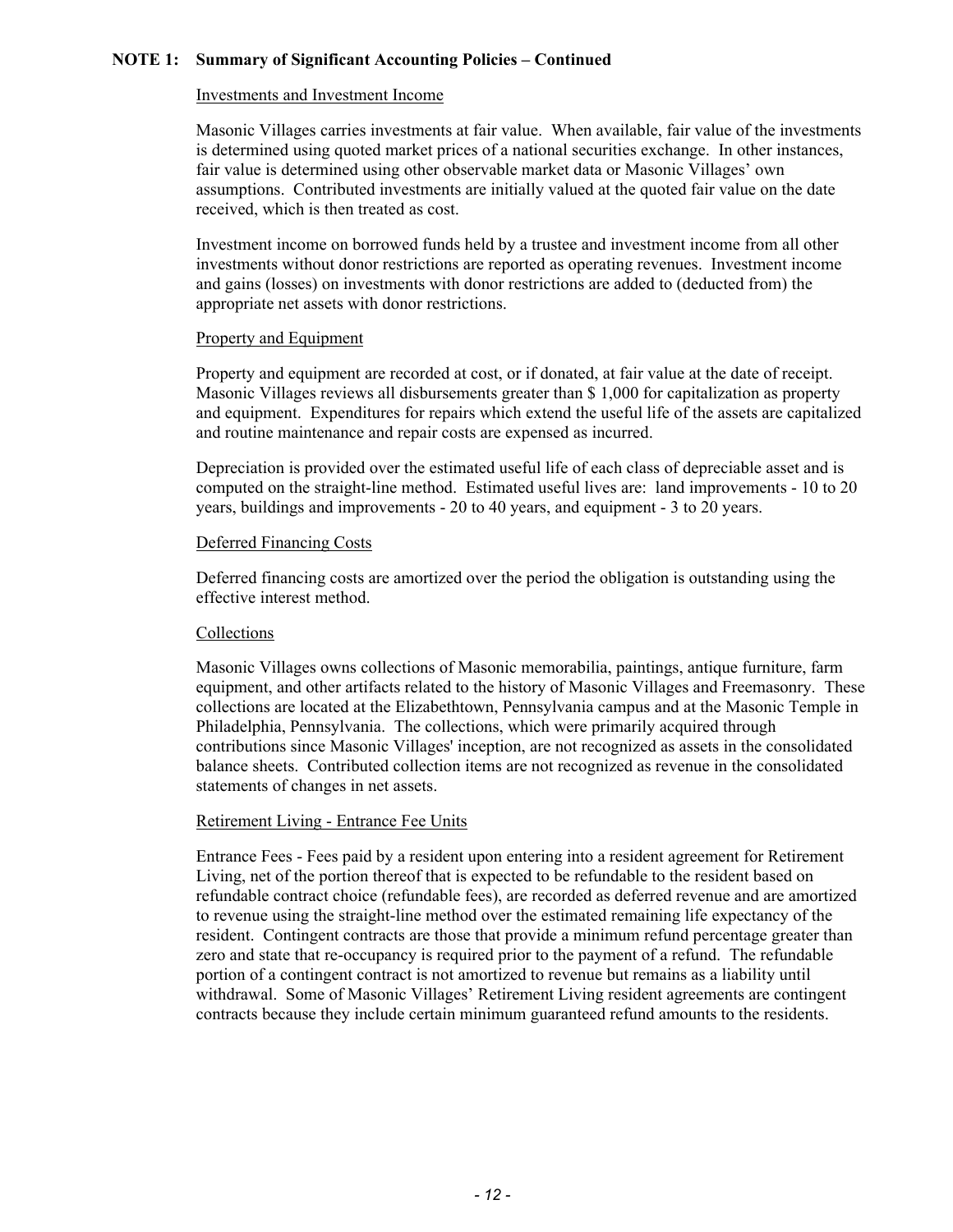### Retirement Living - Entrance Fee Units – Continued

Contractually Refundable Fees - Masonic Villages offers two types of contracts at its Elizabethtown, Dallas, Sewickley, and Lafayette Hill campuses. Under the terms of the first contract type, amounts refundable equal the contract amount less 5.00% for the first month of occupancy and 1.00% for each month of occupancy thereafter. As of January 1, 2014, new contracts for the Sewickley campus define amounts refundable as the contract amount less 6% for the first month of occupancy and 2% for each month of occupancy thereafter. Under the terms of the second contract type, amounts refundable equal 90% of the original contract amount whenever the resident chooses to permanently leave retirement living or the facility. In addition, a variation of the refundable contract type is available at the Dallas campus providing an annual 1% increase in the refundable percentage. At December 31, 2021 and 2020, entrance fees of approximately \$ 103,227,000 and \$ 106,882,000, respectively, were refundable to residents (excluding deposits on unoccupied units) under the terms of the refundable contracts.

Obligation to Provide Future Services - Masonic Villages annually calculates the present value of the net cost of future services to be provided to Retirement Living residents. Costs of future services for Retirement Living residents at the Elizabethtown and Lafayette Hill campuses include the meals, housekeeping, maintenance, and facility costs that are provided under the terms of the Elizabethtown and Lafayette Hill contracts. Costs of future services for Retirement Living residents at the Sewickley campus who qualify for life care include the health care services, meals, housekeeping, maintenance, and facility costs that are provided under the terms of the Sewickley contract. Costs of future services for Retirement Living residents at the Dallas campus include the housekeeping, maintenance, and facility costs that are provided under the terms of the Dallas contract. The aggregate cost of future services is compared with the balance of deferred revenue from entrance fees. If the present value of the net cost for future services and use of facilities exceeds the deferred revenue from entrance fees, a liability will be recorded with a corresponding charge to expenses. Management's calculation resulted in an estimate of no liability for future services to be provided as of either December 31, 2021 or 2020, using a discount rate of 5.00% for 2021 and 2020.

These agreements are regulated by the Commonwealth of Pennsylvania Department of Insurance. Masonic Villages is required to maintain liquid reserves to cover the future costs associated with these agreements.

### Resident Personal Funds

Masonic Villages receives and holds personal funds of certain residents as an agent of those residents. Cash and cash equivalents include resident personal funds totaling \$ 1,207,661 and \$ 1,008,331 as of December 31, 2021 and 2020, respectively.

#### Worker's Compensation Claims

For the years ended December 31, 2021 and 2020, Masonic Villages was insured for workers compensation claims in a large risk-large deductible program with a \$ 500,000 deductible for each injury/disease and a \$ 1,900,000 aggregate for each injury/disease. Premiums paid, net of any performance-based refunds, are recorded in wages, salaries, and benefits in the consolidated statements of operations.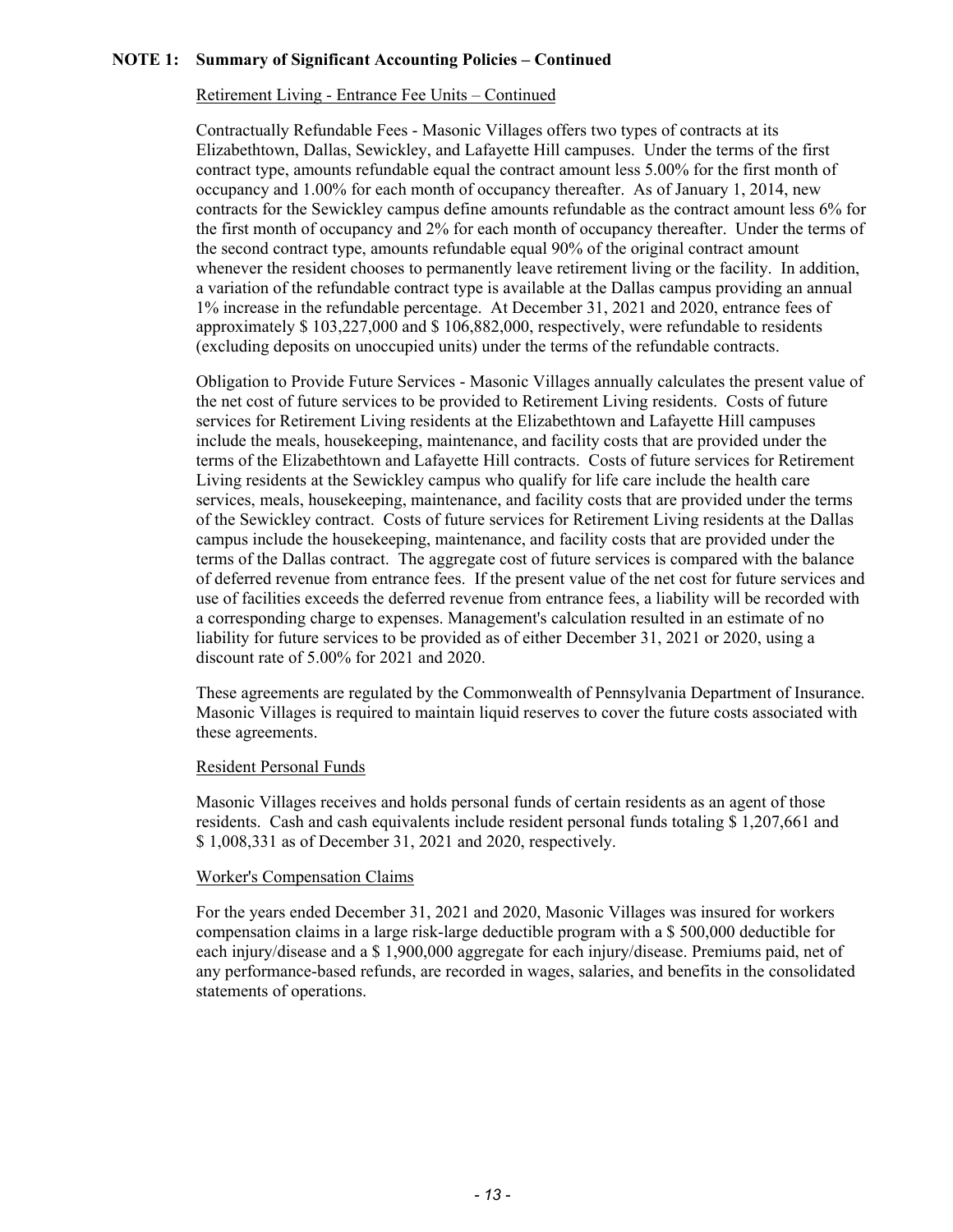### Annuities Payable

Masonic Villages has several charitable gift annuity and charitable remainder unitrust arrangements with donors. Annuities payable are recorded at the net present value of the expected annuity payments based upon the amount of the contribution, the contractual rate of return (which ranges from 3.00% to 11.70%), and the life expectancy of the beneficiary of the annuity.

#### Bond Premium

Bond premium is amortized over the period the related long-term debt obligation is outstanding using the effective interest method.

#### Net Assets

Net assets, revenues, gains and losses are classified based on the existence or absence of donorimposed restrictions. Net assets without donor restrictions are those available for use in general operations and may be used at the discretion of management and the Board of Directors. The Board of Directors may designate net assets to fulfill certain purposes and remove designations from net assets at their discretion.

Net assets with donor restrictions include donor restrictions that may be temporary or where the donor has specified that resources be maintained in perpetuity. Net assets with temporary donor restrictions may be met by the passage of time or other events specified by the donor. Donor imposed restrictions are released when the stipulated purpose for which the resource has been restricted has been fulfilled, when a stipulated time has elapsed, or both.

#### **Support**

Contributions received are measured at their fair values and are reported as an increase in net assets. Masonic Villages reports gifts of cash and other assets as restricted support if they are received with donor stipulations that limit the use of the donated assets, or if they are designated as support for future periods. When a donor restriction expires, net assets with donor restrictions are reclassified to net assets without donor restrictions and reported in the consolidated statements of changes in net assets as net assets released from restrictions. Donor-restricted contributions whose restrictions are met in the same reporting period are reported as support without donor restrictions.

Gifts of goods and equipment are reported as support without donor restrictions unless explicit donor stipulations specify how the donated assets must be used. Gifts of long-lived assets with explicit restrictions that specify how the assets are to be used and gifts of cash or other assets that must be used to acquire long-lived assets are reported as support with donor restrictions. Masonic Villages reports expirations of donor restrictions when the donated or acquired long-lived assets are placed in service.

Masonic Villages is the beneficiary under various wills and trust agreements. Amounts received from such sources are recorded when clear title is established, and the proceeds are measurable.

#### Donated Services

A significant number of volunteers annually donate their services to Masonic Villages. Because the services provided do not require specialized skills, the value of these donated services is not reflected in the consolidated financial statements.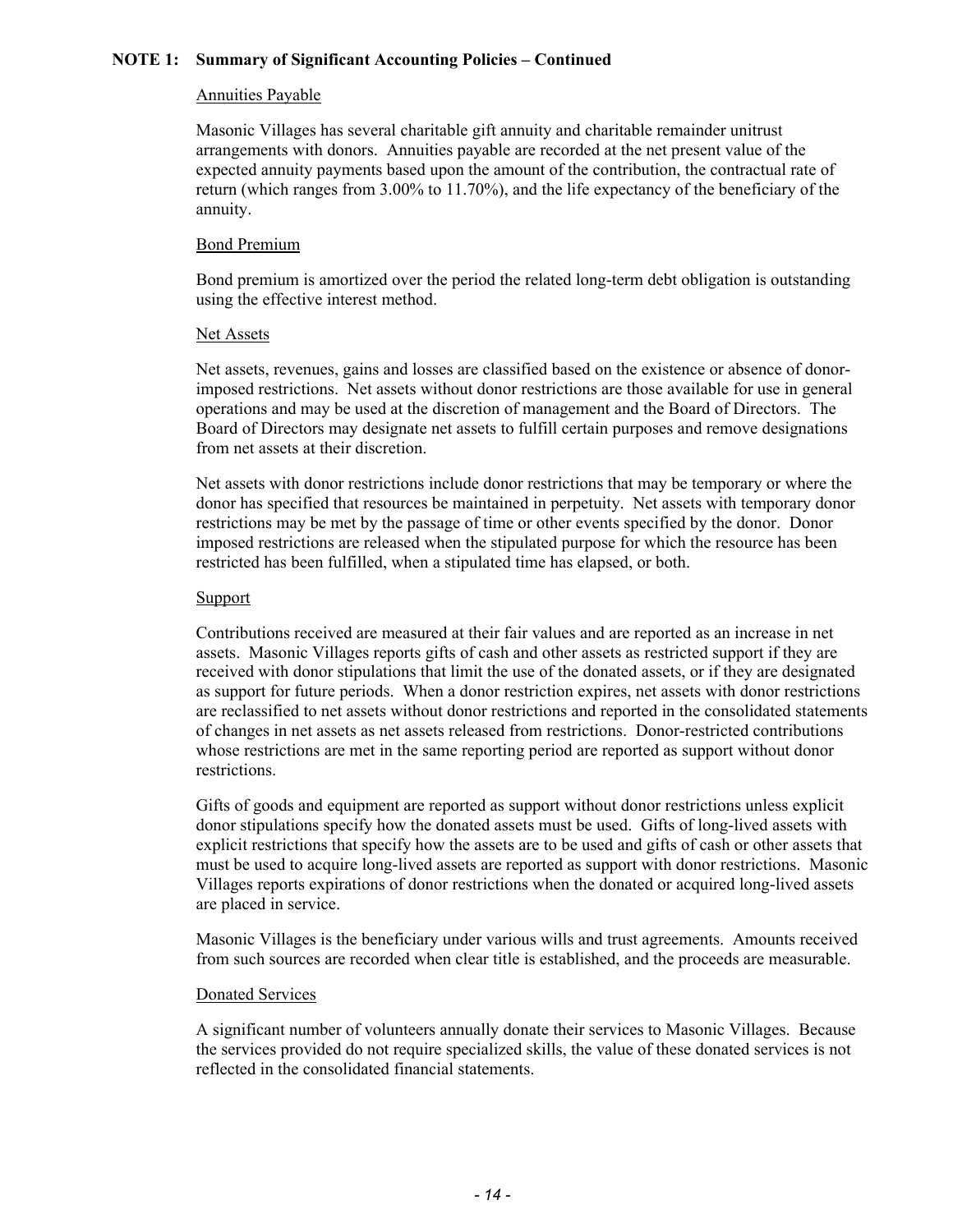#### Resident Service Revenue

Resident service revenue is reported at the amount that reflects the consideration Masonic Villages expect to receive in exchange for the services provided. These amounts are due from residents or third-party payors, including health insurers and government programs, and may include variable consideration for retroactive revenue adjustments under reimbursement programs. This consideration is recorded initially at Masonic Villages' established rates for the services, reduced when appropriate by contractual adjustments and charity allowances, to arrive at resident service revenue reported in the consolidated statements of operations.

Performance obligations are determined based on the nature of the services provided. Resident service fee revenue is recognized as performance obligations are satisfied. The performance obligations inherent within the services Masonic Villages provides are typically satisfied within specific measurable time periods or through the delivery of a service that is immediately consumed by a customer.

Nursing care, personal care, retirement living, and the residential care program for developmentally disabled individuals are considered to be senior living residency services. Under the senior living residency agreements, services are provided to residents for a stated daily or monthly fee. Masonic Villages has determined that the senior living services included under the daily or monthly fee have the same timing and pattern of transfer and are a series of distinct services that are considered one performance obligation which is satisfied over time.

In addition to senior living residency services, Masonic Villages also offers several ancillary service programs which include adult day care, child day care, home care, home health care and hospice services. Masonic Villages enters into contracts to provide these ancillary services. Each service provided under these contracts is capable of being distinct. Accordingly, these services are considered individual and separate performance obligations which are satisfied as services are provided and revenue is recognized as services are provided.

Masonic Villages also provides goods and services to residents and non-residents that do not require specific contracts. This includes certain medical ancillary services, pharmacy, wellness center, beauty and barber services, meals, laundry, transportation, parking, and communications services. These goods and services are typically provided in a retail setting, where the performance obligations are satisfied, and the revenue recognized once the goods and services have been delivered to or consumed by the customer.

Masonic Villages' admissions process for senior living residency services includes a credit assessment of the prospective resident and obtaining an understanding of available third-party reimbursement from health insurers and government programs for the prospective resident. These evaluations typically occur prior to the provision of services. Acceptance of the prospective resident's credit status and applicable coverage from third party payors may require Masonic Villages to accept discounts from established billing rates. These discounts for senior living residency services represent explicit price concessions to the transaction price and are recorded as a reduction from resident service revenue.

Masonic Villages receives a significant portion of its revenue from Medicare, Medicaid and other third-party payors that receive discounts from established billing rates. Settlements with third party payors for retroactive adjustments due to audits, reviews, or investigations are considered variable consideration and are included in the determination of the estimated transaction price for providing services. Masonic Villages estimates the transaction price based on terms of the contract with the payor, correspondence with the payor, and historical payment trends. Retroactive adjustments are recognized in future periods as final settlements are determined. Adjustments arising from a change in the transaction price were not significant for the years ended December 31, 2021 and 2020. Laws and regulations governing Medicare, Medicaid, and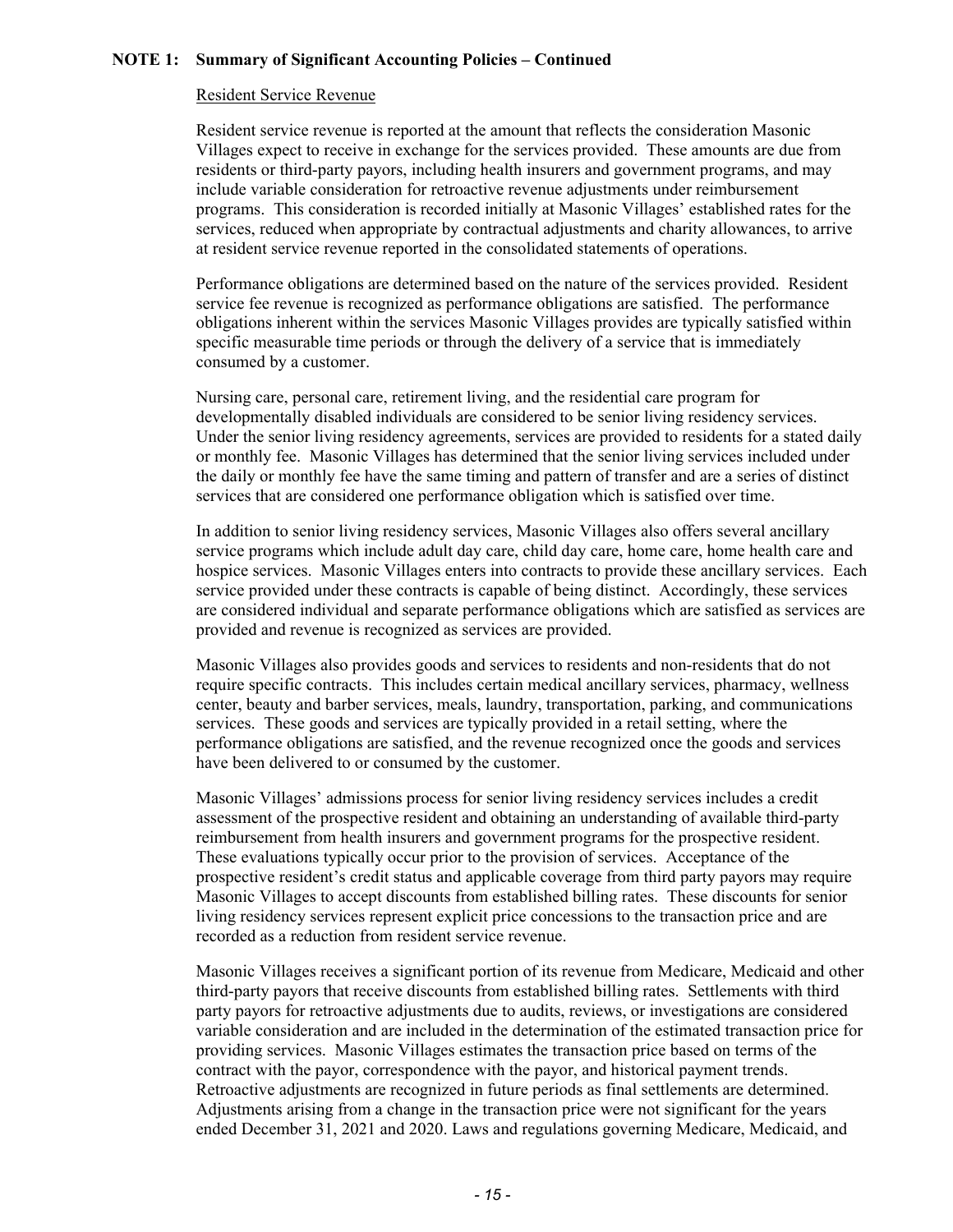#### Resident Service Revenue - Continued

other third-party programs are extremely complex and subject to interpretation. As a result, there is at least a reasonable possibility that recorded estimates will change in the near term.

#### *Financing Component*

Masonic Villages has elected the practical expedient allowed under generally accepted accounting principles for revenue recognition and does not adjust the promised amount of consideration from residents or third-party payors for the effects of a significant financing component due to Masonic Villages' expectation that the period between the time the service is provided to a resident and the time the resident or third-party payor pays for the service will be one year or less. Masonic Villages also enters into Retirement Living contracts which provide for payments at the time of inception and are amortized to revenue using the straight-line method over the estimated remaining life expectancy of the individual contract holders. In these instances, the financing component is not deemed to be significant to the contract.

#### *Contract Costs*

Masonic Villages has applied the practical expedient allowed under generally accepted accounting principles for contracts with customers. As a result, all incremental contract acquisition costs are expensed as they are incurred, as the amortization period of the asset that Masonic Villages would have recognized is one year or less.

#### Charity Care

Charity care is provided to residents who have demonstrated the inability to pay and who are not eligible for third party reimbursement. Residents who meet Masonic Villages' criteria for charity care are provided services without charge or at amounts less than established rates. Certain residents qualify for charity care upon admission or when their financial resources are depleted. Therefore, Masonic Villages has determined it has provided implicit price concessions to these residents. The implicit price concessions included in estimating the transaction price represent the difference between amounts billed to residents and the amounts Masonic Villages expects to collect based on its collection history with those residents. These implicit price concessions are recorded as charity care allowances. Because Masonic Villages provides charity care to residents who are unable to pay for these services, it is not reported as resident service revenue.

### Consolidated Statements of Operations Earnings Measurements

Masonic Villages' consolidated statements of operations includes two performance indicators to measure operating earnings. The loss from operations before change in fair value of derivative financial instruments serves as an intermediate performance indicator. The loss from operations before change in fair value of derivative financial instruments includes all revenue without donor restrictions from the provision of health care and residential services, operating revenue from incidental activities such as the farm, investment income, and expenses incurred in the performance of these activities. Unrealized appreciation on interest rate swap agreements and non-operating gains and losses are excluded from this intermediate performance indicator.

The final performance indicator is the loss from operations. The loss from operations includes all revenue without donor restrictions from the provision of health care and residential services, operating revenue from incidental activities such as the farm, investment income, expenses incurred in the performance of these activities, and changes in the fair value of derivative financial instruments. Non-operating gains and losses are excluded from the loss from operations.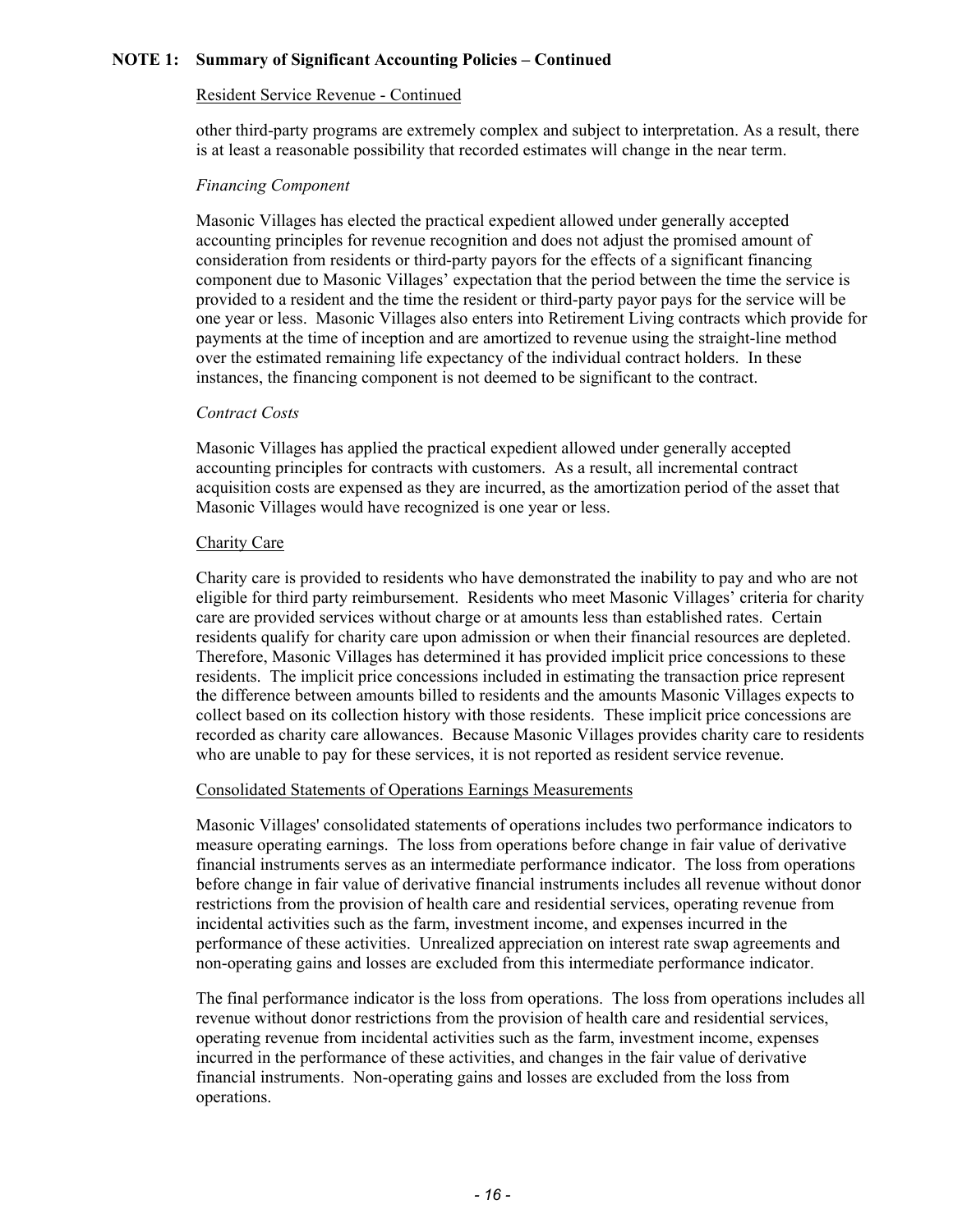# Consolidated Statements of Changes in Net Assets Earnings Measurement

Masonic Villages utilizes the excess (deficiency) of revenues and gains over expenses and losses to measure its annual earnings. The excess (deficiency) of revenues and gains over expenses and losses includes revenues and expenses from program activities, contributions, investment income, realized gains (losses) from the sale of investments, and changes in the fair value of derivative instruments. The net unrealized appreciation (depreciation) on investments is excluded from the excess (deficiency) of revenues and gains over expenses and losses.

### Cash and Cash Equivalents

Cash and cash equivalents include investments in highly liquid debt instruments (i.e. money market funds) with original maturities of three months or less, excluding amounts classified as assets whose use is limited.

### Leases

Masonic Villages has entered into leasing arrangements for a parcel of land at the Dallas campus and the use of equipment at several locations. Masonic Villages made payments totaling \$ 511,927 and \$ 448,827 under leasing arrangements for the years ended December 31, 2021 and 2020, respectively. These payments are reported in purchased services expense in the consolidated statements of operations.

#### Income Taxes

Masonic Villages is a not-for-profit entity as described in Section 501(c) (3) of the Internal Revenue Code and is exempt from federal income taxes on related income pursuant to Section 509(a) of the Code and files a Form 990, "Return of Organization Exempt from Income Tax". Pennsylvania Masonic Youth Foundation, The Masonic Library and Museum of Pennsylvania, Pennsylvania Acacia Insurance Company, Ltd. and Ashlar Home Health and Hospice Services, LLC are all single member, tax-exempt corporations. Acacia Services, LLC and Ashlar Creative Solutions, LLC are both single member, for-profit limited liability organizations and are considered disregarded entities for income tax purposes.

Generally accepted accounting principles require organizations to disclose significant tax positions that are subject to uncertainty about the merits of the position taken or the amount of the position that may ultimately be sustained upon examination by the taxing authorities. The effects of tax positions are recognized in financial statements if, in the opinion of management, the tax position would more likely than not be sustained upon an examination by the taxing authorities, including the resolution of any applicable appeals or litigation. Masonic Villages' most significant tax position is that it is exempt from payment of federal and state income taxes. Accordingly, Masonic Villages has not reported any income tax expense in the consolidated statements of operations and the consolidated statements of changes in net assets for the years ended December 31, 2021 and 2020. Masonic Villages has not recorded liabilities for income taxes or unrecognized income tax benefits in the consolidated balance sheets as of December 31, 2021 and 2020. Masonic Villages' Form 990 is generally subject to examination for a period of three years after the returns are filed.

### Use of Estimates

The preparation of consolidated financial statements in conformity with generally accepted accounting principles requires management to make estimates and assumptions that affect the reported amounts of assets and liabilities and disclosure of contingent assets and liabilities at the date of the consolidated financial statements. Estimates also affect the reported amounts of revenue and expenses during the reporting period. Actual results could differ from those estimates.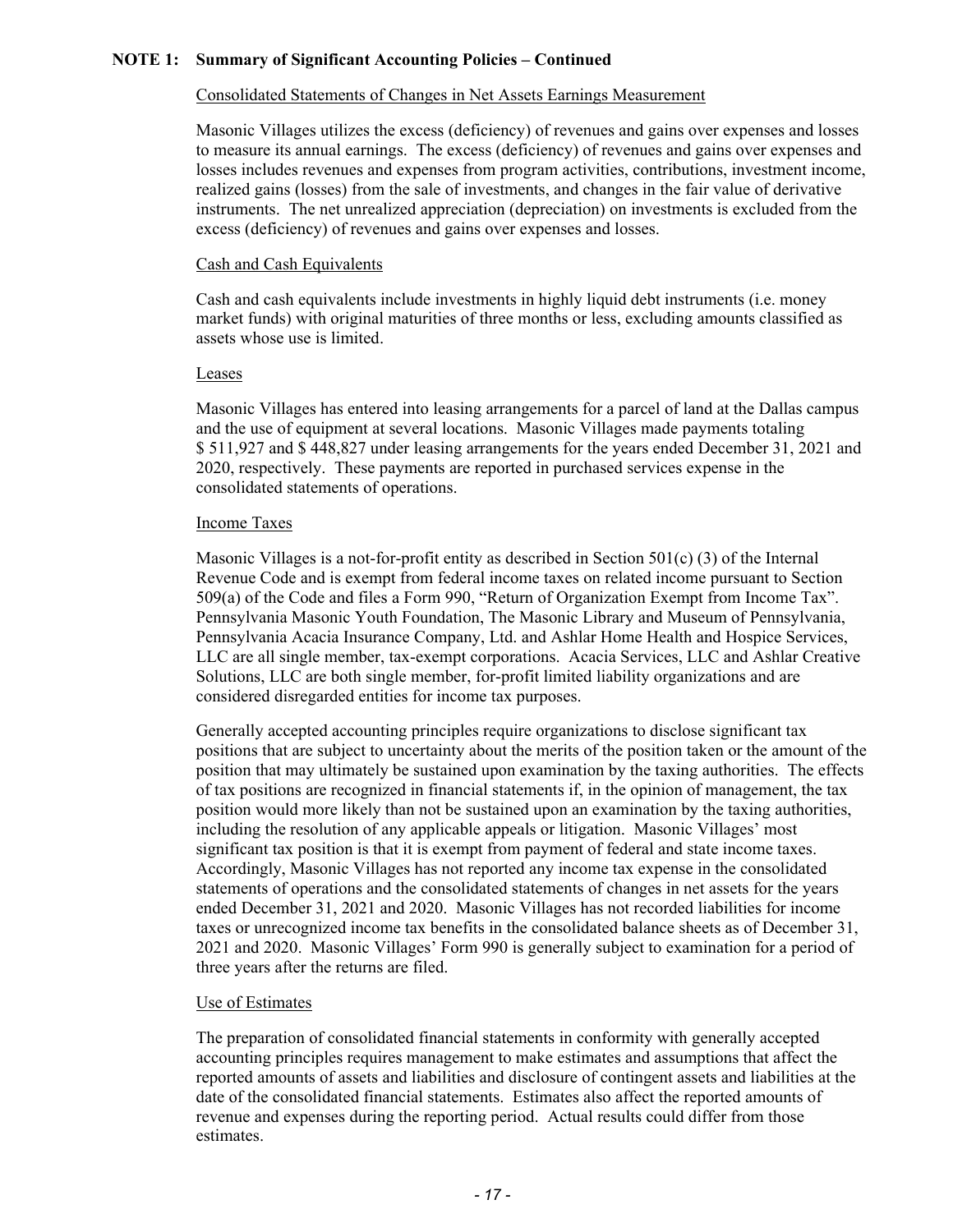#### Derivative Financial Instruments

Derivative financial instruments used by Masonic Villages consist of pay-fixed, receive variable interest rate swap agreements. The purpose of these interest rate swap agreements is to limit Masonic Villages' exposure to interest rate changes on its variable-rate debt.

#### Disclosure about Fair Value of Financial Instruments

Financial instruments include cash and cash equivalents, short-term investments, investment securities, resident accounts receivable, notes receivable, deposits, long-term debt, and interest rate swaps.

The fair value of cash and cash equivalents are deemed to be the same as their carrying value. The fair value of resident accounts receivable equals their carrying value, since they are stated net of estimated uncollectible amounts. The fair value of the long-term debt is determined based on the quoted market price of the long-term debt at the consolidated balance sheet date. The fair values of interest rate swap agreements are based on quoted market prices if available or valuation techniques which consider the present value of estimated expected future cash flows. Disclosure of additional fair values is contained in the following notes.

#### **NOTE 2: Reassignment of Assets**

On December 3, 2019, the Grand Lodge Committee on Finance approved a resolution to make the operations of Grand Lodge and its charitable affiliates and subsidiaries more efficient and effective. One of the elements of this effort was a review of the donor restricted funds and perpetual trusts held by third parties reported as assets of Grand Lodge and Grand Lodge of Pennsylvania Charity Foundation as of December 31, 2019. Some of these donor restricted funds and perpetual trusts held by third parties had been established for the primary benefit of another charity, including Masonic Villages. Although Grand Lodge and the Grand Lodge of Pennsylvania Charity Foundation had been appropriately distributing income generated by these assets each year to the charity named as the primary beneficiary, the funds and trusts were not reported as assets of those beneficiary charitable entities. As a result of this review, these donor restricted funds and trusts were reassigned in 2020 to achieve a better alignment of the assets with the charitable entity that is the beneficiary of the related income. On January 1, 2020, Grand Lodge and the Grand Lodge of Pennsylvania Charity Foundation transferred donor restricted funds and perpetual trusts held by third parties with fair values totaling \$ 49,302,526 to Masonic Villages as follows:

|                                                                  |   | Grand Lodge of<br>Pennsylvania           |  |         |       |                         |  |
|------------------------------------------------------------------|---|------------------------------------------|--|---------|-------|-------------------------|--|
|                                                                  |   | <b>Charity Foundation</b><br>Grand Lodge |  |         | Total |                         |  |
| Donor restricted funds<br>Perpetual trusts held by third parties | S | 46,258,264 \$<br>2,561,944               |  | 482,318 | -8    | 46,740,582<br>2,561,944 |  |
|                                                                  |   | 48,820,208                               |  | 482,318 |       | 49, 302, 526            |  |

On January 1, 2021, the Grand Lodge of Pennsylvania Charity Foundation transferred net assets totaling \$ 91,504 to Masonic Villages. This transfer represented investment assets and the net present value of expected annuity payments related to charitable gift annuity arrangements that had been entered with donors by the Grand Lodge of Pennsylvania Charity Foundation through December 31, 2020. The purpose of this transfer is to consolidate all charitable gift annuity activities with Masonic Villages, which will improve operational efficiency and reduce the amount of regulatory reporting.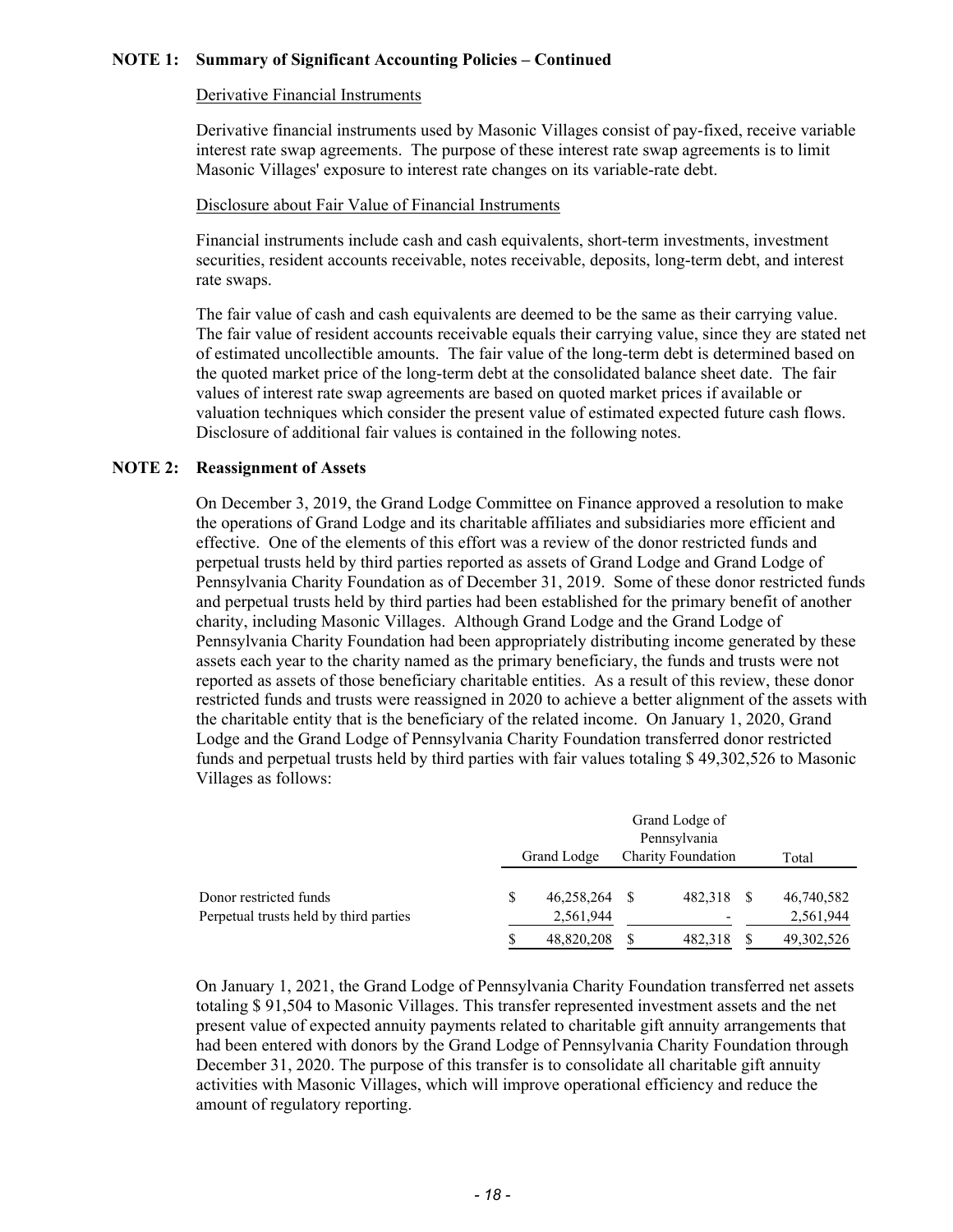## **NOTE 3: Liquidity and Availability**

Financial assets available for general expenditure without donor or other restrictions limiting their use within one year consist of the following as of December 31, 2021 and 2020:

|                                                    |   | 2021          | 2020          |
|----------------------------------------------------|---|---------------|---------------|
| Cash and cash equivalents available for operations | S | 16,485,641    | 21,069,876    |
| Investment income receivable                       |   |               |               |
| without donor restrictions                         |   | 97.710        | 75,905        |
| Resident accounts receivable                       |   | 4,733,745     | 5,440,928     |
| Accounts receivable - Grand Lodge                  |   |               | 72,910        |
| Notes receivable                                   |   | 636,830       | 963,030       |
| Investments without donor restrictions             |   | 542, 124, 043 | 487,566,476   |
|                                                    |   | 564,077,969   | 515, 189, 125 |

Under Masonic Villages' liquidity management strategy, financial assets are structured to be available as expenditures, liabilities and other obligations become due. Masonic Villages also invests cash in excess of daily requirements in short-term investments. Investments without donor restrictions are subject to an annual spending policy that is described in Note 8. Although Masonic Villages does not intend to spend from its investments without donor restrictions in excess of the maximum spending policy limit, amounts from these investments could be made available, if necessary.

### **NOTE 4: Cash and Cash Equivalents**

Masonic Villages holds cash and cash equivalents that have been restricted by donors for certain purposes. Masonic Villages is not permitted to use restricted cash and cash equivalents for general operations. The components of Masonic Villages' cash and cash equivalents as of December 31, 2021 and 2020 are as follows:

|                                  |   | 2021       | 2020       |
|----------------------------------|---|------------|------------|
| Available for operations         | S | 16,485,641 | 21,069,876 |
| Held for residents deposits      |   | 1,207,661  | 1,008,331  |
| Total without donor restrictions |   | 17,693,302 | 22,078,207 |
| With donor restrictions          |   | 1,935,562  | 2,333,186  |
|                                  |   | 19,628,864 | 24,411,393 |

#### **NOTE 5: Resident Accounts Receivable**

Masonic Villages' resident accounts receivable consists of amounts owed from individuals, insurance companies, and government agencies. As of December 31, 2021 and 2020, Masonic Villages' aggregate resident accounts receivable over 90 days past due totaled \$ 1,923,384 and \$ 2,636,747, respectively.

Masonic Villages' resident accounts receivable are reduced by an allowance for uncollectible accounts. In evaluating the collectability of resident accounts receivable, Masonic Villages evaluates its past history and identifies trends for each of its major sources of revenue to estimate the appropriate allowance for doubtful accounts and provision for bad debts. Management regularly reviews data about these major payor sources of revenue in evaluating the sufficiency of the allowance for doubtful accounts. For receivables associated with private pay residents (which includes both residents without insurance and residents with deductible and copayment balances due for which third-party coverage exists for part of the bill), Masonic Villages records a provision for bad debts in the period of service on the basis of past experience, which indicates that many private pay residents are unable or unwilling to pay the portion of the bill for which they are financially responsible.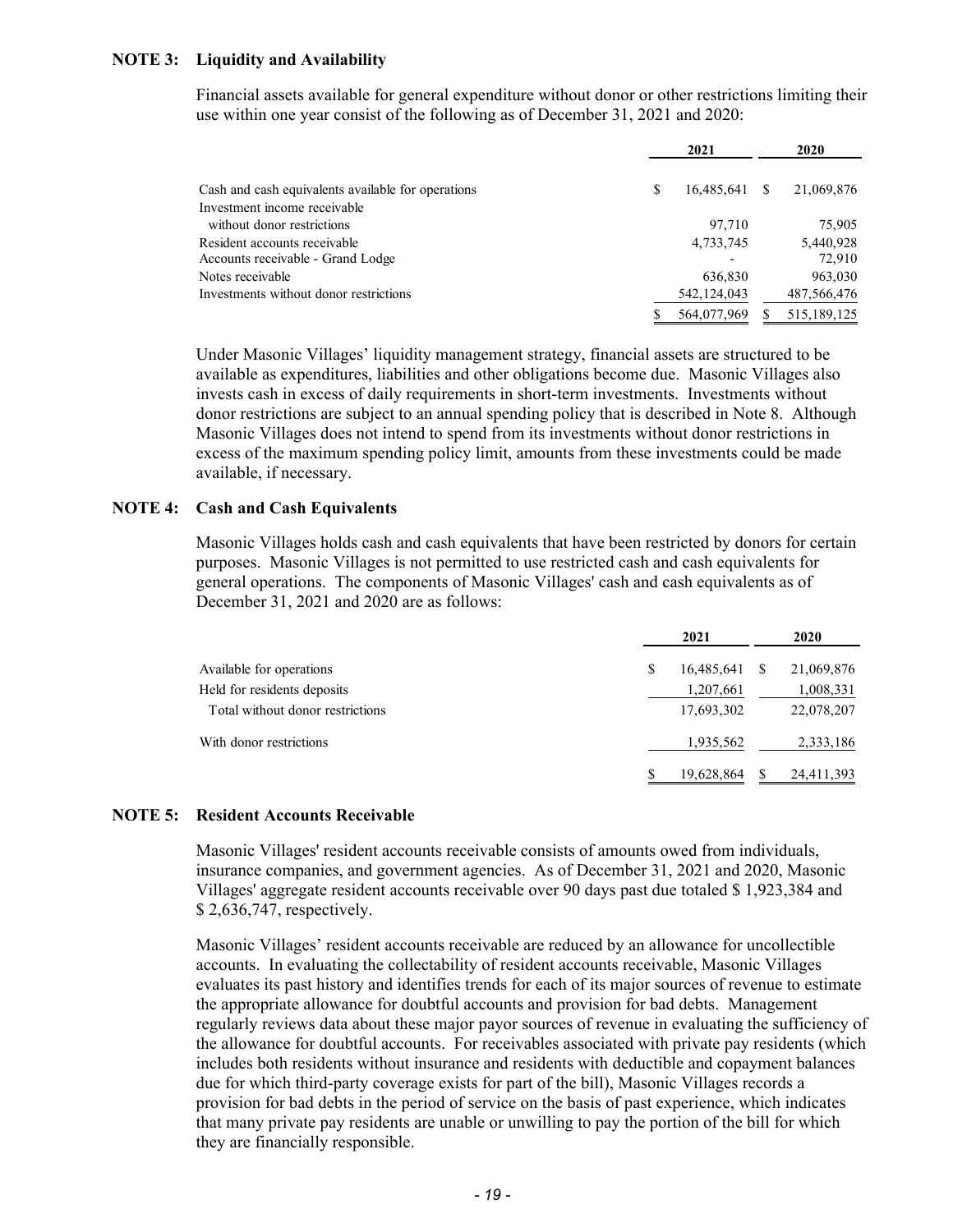### **NOTE 5: Resident Accounts Receivable - Continued**

The difference between the standard rates and the amounts actually collected after all reasonable collection efforts have been exhausted is charged off against the allowance for uncollectible accounts.

The changes in the allowance for uncollectible accounts receivable for the years ended December 31, 2021 and 2020 were as follows:

|                                                             |   | 2021           | 2020      |  |
|-------------------------------------------------------------|---|----------------|-----------|--|
| Allowance at January 1                                      | S | $1,302,000$ \$ | 1,177,000 |  |
| Provision for bad debts<br>Accounts receivable written off, |   | 64,312         | 442,302   |  |
| net of recoveries                                           |   | (99,312)       | (317,302) |  |
| Allowance at December 31                                    |   | 1,267,000      | 1,302,000 |  |

#### **NOTE 6: Contributions Receivable**

Contributions receivable consisted of the following as of December 31, 2021 and 2020:

|                                                                                                   | 2021                          | 2020              |
|---------------------------------------------------------------------------------------------------|-------------------------------|-------------------|
| Charitable lead annuity trusts<br>Promises to give                                                | \$<br>1,329,744 \$<br>117,336 | 253,217<br>68,681 |
| Total contributions receivable                                                                    | 1,447,080                     | 321,898           |
| Less:<br>Current portion of charitable lead annuity trusts<br>Current portion of promises to give | 153,043<br>60,000             | 62,904<br>70,000  |
| Noncurrent portion                                                                                | S<br>1,234,037                | 188.994           |

Promises to give consist of the following as of December 31, 2021 and 2020:

|                                                      | 2021          |                       | 2020              |
|------------------------------------------------------|---------------|-----------------------|-------------------|
| Promises to give before unamortized discount and     |               |                       |                   |
| allowance for uncollectibles<br>Unamortized discount | <sup>\$</sup> | 120,000 \$<br>(2,664) | 70,000<br>(1,319) |
| Net promises to give                                 |               | 117,336               | 68,681            |

The schedule of payments to be received from promises to give as of December 31, 2021 is as follows:

| 2023 |   | 60,000  |
|------|---|---------|
|      | S | 120,000 |

The discount rates used for promises to give received during the years ended December 31, 2021 and 2020 were 1.51% and .92%, respectively.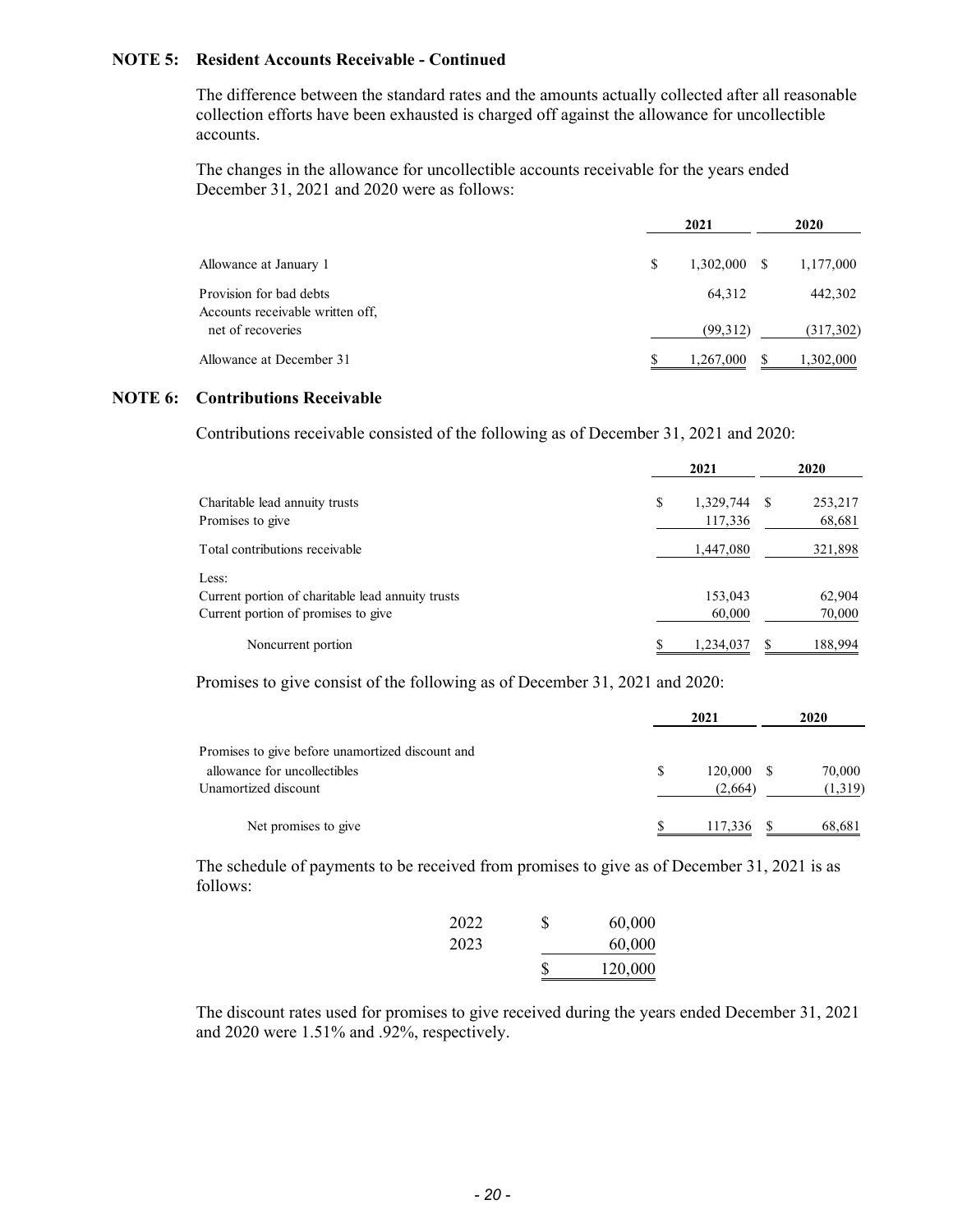#### **NOTE 7: Notes Receivable**

Notes receivable with Masonic Villages' Retirement Living residents totaled \$ 636,830 and \$ 963,030 as of December 31, 2021 and 2020, respectively. Interest was charged at rates ranging from 0% to 5% per annum. Notes receivable outstanding beyond their due date, included in the aforementioned totals, were \$ 0 as of December 31, 2021 and 2020. There were no notes receivable on nonaccrual status as of December 31, 2021 and 2020. Based on management's evaluation of the notes receivable portfolio, no provision for uncollectible notes receivable is required.

#### **NOTE 8: Investments**

Certain investments are pooled with related organizations and are referred to as "Consolidated Fund" investments. Consolidated Fund investments and certain short-term investments are administered by twenty different investment management firms and held in safekeeping by JPMorgan Chase Bank, N. A. Approximately 98% of the pooled investments are attributable to the Masonic Villages.

The following table summarizes total Consolidated Fund investments held in safekeeping at JPMorgan Chase Bank, N. A.:

| <u>At December 31, 2021</u>      | Cost             | <b>Gross</b><br>Unrealized<br>Gains | <b>Gross</b><br>Unrealized<br>Losses | <b>Fair Value</b> |
|----------------------------------|------------------|-------------------------------------|--------------------------------------|-------------------|
| Domestic stocks                  | S<br>222,708,024 | 136,354,291<br>S                    | 4,419,326<br>S                       | 354,642,989<br>-S |
| International stocks             | 42,024,015       | 12,228,167                          | 2,153,407                            | 52,098,775        |
| U.S. Government and Agency bonds | 23,626,661       | 78,619                              | 305,154                              | 23,400,126        |
| Domestic corporate bonds         | 90,852,390       | 1,378,490                           | 1,330,818                            | 90,900,062        |
| Municipal bonds                  | 9,877,785        | 207,618                             | 141,974                              | 9,943,429         |
| Mutual funds - Equity securities | 50,598,190       | 10,024,391                          |                                      | 60,622,581        |
| Exchange traded funds            | 88,992,346       | 5,872,881                           | 74.010                               | 94,791,217        |
| Mortgage backed securities       | 21,562,809       | 343,867                             | 154,169                              | 21,752,507        |
| Asset backed securities          | 28,826,588       | 75,170                              | 328,606                              | 28,573,152        |
| Real estate investment trusts    | 806,554          | 516,603                             |                                      | 1,323,157         |
| Private equity investments       | 13,595,586       | 5,824,676                           |                                      | 19,420,262        |
| Limited partnerships             | 110,826,794      | 16,256,982                          | 29,808                               | 127,053,968       |
| Money market funds               | 56,091,178       |                                     |                                      | 56,091,178        |
| <b>Total Consolidated Fund</b>   | 760,388,920      | 189, 161, 755                       | 8,937,272<br>S                       | 940,613,403       |

**Gross Gross**

| <b>At December 31, 2020</b>      |   | Cost         |   | <b>Unrealized</b><br>Gains |   | Unrealized<br>Losses |               | <b>Fair Value</b> |
|----------------------------------|---|--------------|---|----------------------------|---|----------------------|---------------|-------------------|
| Domestic stocks                  | S | 199,220,528  | S | 107,883,352                | S | 1,618,714            | <sup>\$</sup> | 305,485,166       |
| International stocks             |   | 41,656,038   |   | 6,772,706                  |   | 1,826,631            |               | 46,602,113        |
| U.S. Government and Agency bonds |   | 25,013,017   |   | 129,294                    |   | 110,925              |               | 25,031,386        |
| Domestic corporate bonds         |   | 86,731,252   |   | 4,563,235                  |   | 136,123              |               | 91,158,364        |
| Municipal bonds                  |   | 7,838,810    |   | 487,108                    |   | 50,783               |               | 8,275,135         |
| Mutual funds - Equity securities |   | 50, 543, 380 |   | 8,958,893                  |   |                      |               | 59,502,273        |
| Exchange traded funds            |   | 96,474,522   |   | 9,031,070                  |   | 1,629,024            |               | 103,876,568       |
| Mortgage backed securities       |   | 24, 345, 470 |   | 857,438                    |   | 44,505               |               | 25,158,403        |
| Asset backed securities          |   | 32, 315, 563 |   | 383,788                    |   | 181,069              |               | 32,518,282        |
| Real estate investment trusts    |   | 864,855      |   | 204,035                    |   | 30,482               |               | 1,038,408         |
| Private equity investments       |   | 11,702,144   |   | 2,372,808                  |   |                      |               | 14,074,952        |
| Royalty trusts                   |   | 1,592,895    |   | 323,477                    |   |                      |               | 1,916,372         |
| Limited partnerships             |   | 75,418,033   |   | 11,671,459                 |   |                      |               | 87,089,492        |
| Money market funds               |   | 61,688,220   |   |                            |   |                      |               | 61,688,220        |
| <b>Total Consolidated Fund</b>   |   | 715,404,727  |   | 153,638,663                | S | 5,628,256            |               | 863,415,134       |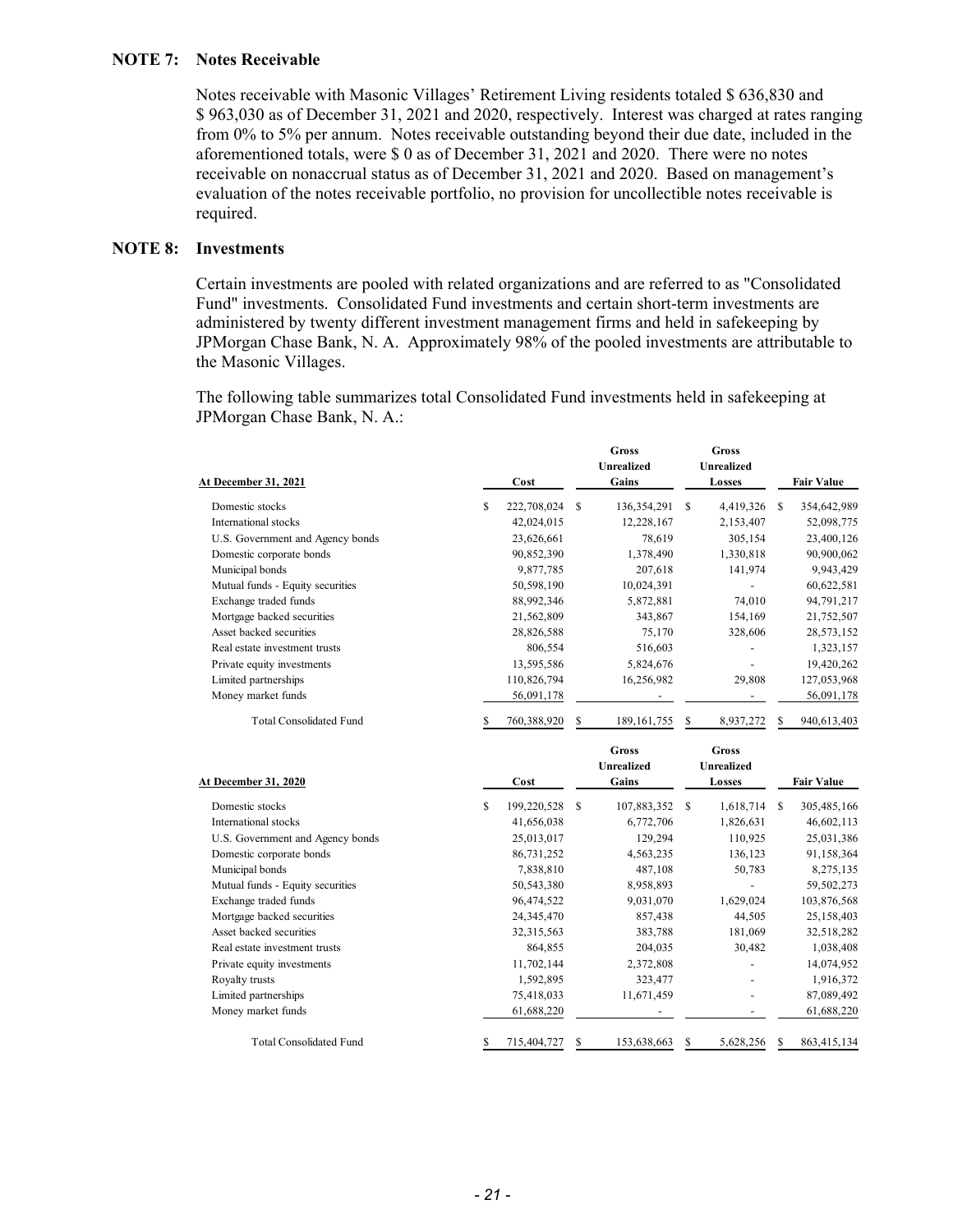### **NOTE 8: Investments – Continued**

At December 31, 2021 and 2020, Masonic Villages' investments consisted of the following:

|                                         | 2021            |    |                   | 2020 |                |  |                   |
|-----------------------------------------|-----------------|----|-------------------|------|----------------|--|-------------------|
|                                         | Cost            |    | <b>Fair Value</b> |      | Cost           |  | <b>Fair Value</b> |
| Money Market Funds                      | \$<br>7,055,680 | \$ | 7,055,680         | S    | $6,240,706$ \$ |  | 6,240,706         |
| Consolidated Fund                       | 454,534,011     |    | 535,068,363       |      | 418, 443, 543  |  | 481,325,770       |
| Lincoln Financial Group                 | 1,137,595       |    | 1,137,595         |      | 1,061,959      |  | 1,061,959         |
| Mill Creek Capital Advisors, LLC        | 8,682,174       |    | 10,137,043        |      | 4,157,060      |  | 5,041,444         |
| <b>Total Without Donor Restrictions</b> | 471,409,460     |    | 553,398,681       |      | 429,903,268    |  | 493,669,879       |
| Money Market Funds                      | 2,283,328       |    | 2,283,328         |      | 3,445,097      |  | 3,445,097         |
| Consolidated Fund                       | 307, 182, 215   |    | 380,431,988       |      | 293, 108, 513  |  | 356,776,799       |
| Real estate                             | 391,007         |    | 391,007           |      | 391,007        |  | 391,007           |
| Perpetual Trusts Held by Third Parties  | 26,474,948      |    | 54,215,700        |      | 26,474,948     |  | 49,085,749        |
| <b>Total With Donor Restrictions</b>    | 336, 331, 498   |    | 437, 322, 023     |      | 323,419,565    |  | 409,698,652       |
|                                         | 807,740,958     |    | 990,720,704       |      | 753,322,833    |  | 903, 368, 531     |

Masonic Villages' investments are presented in the consolidated balance sheets in the following categories as of December 31, 2021 and 2020:

|                                                                 |   | 2021                         | 2020                      |
|-----------------------------------------------------------------|---|------------------------------|---------------------------|
| Minimum liquid reserve requirement<br>Investments at fair value | S | 19,918,540 \$<br>970,802,164 | 19,220,087<br>884,148,444 |
|                                                                 |   | 990,720,704 \$               | 903, 368, 531             |

Masonic Villages has designated portions of its Consolidated Fund investments without donor restrictions to use for specific programs or functions. The composition of Masonic Villages' designated investments as of December 31, 2021 and 2020 is as follows:

|                                          | 2021                |     |                   | 2020 |              |    |                   |
|------------------------------------------|---------------------|-----|-------------------|------|--------------|----|-------------------|
|                                          | Cost                |     | <b>Fair Value</b> |      | Cost         |    | <b>Fair Value</b> |
| Masonic Villages Reserve Fund            | \$<br>166,511,220   | \$. | 201,055,908       | S.   | 152,903,865  | S. | 180,809,802       |
| Masonic Temple Preservation Fund         | 14,488,046          |     | 17,116,688        |      | 13, 177, 601 |    | 15,234,056        |
| Children's Home Fund                     | 6,511,413           |     | 7,512,341         |      | 6,137,889    |    | 6,903,594         |
| Ilgen Trust                              | 13,994,234          |     | 15,954,820        |      | 13,258,257   |    | 14,725,200        |
| Charitable Gift Annuity Reserve Funds    | 6,387,495           |     | 7,515,865         |      | 8,364,522    |    | 9,705,103         |
| Warminster Building and Improvement Fund | 2,763,818           |     | 2,904,473         |      | 2,529,311    |    | 2,572,489         |
| Masonic Eastern Star Endowment Fund      | 1,843,270           |     | 1,881,589         |      | 1,716,675    |    | 1,690,925         |
| Elizabethtown Retirement Living Fund     | 32,479,616          |     | 36,487,820        |      | 29,661,895   |    | 32,434,603        |
| Dallas Retirement Living Fund            | 2,963,061           |     | 3,404,404         |      | 2,700,161    |    | 3,026,230         |
| Sewickley Retirement Living Fund         | 154, 182, 065       |     | 178,987,153       |      | 140,360,085  |    | 159, 104, 517     |
| Lafayette Hill Funds                     | 33,603,260          |     | 38,587,177        |      | 30,572,124   |    | 34,255,702        |
| Pennsylvania Masonic Youth Foundation    | 10,717,871          |     | 12,763,231        |      | 9,830,941    |    | 11,443,767        |
| The Masonic Library and                  |                     |     |                   |      |              |    |                   |
| Museum of Pennsylvania                   | 951,622             |     | 1,089,912         |      | 524,422      |    | 601,824           |
| Pennsylvania Acacia Insurance Company    | 14, 167, 824        |     | 16,837,785        |      | 12,930,334   |    | 15,042,496        |
|                                          | \$<br>461, 564, 815 |     | 542,099,166       | S    | 424,668,082  | S  | 487,550,308       |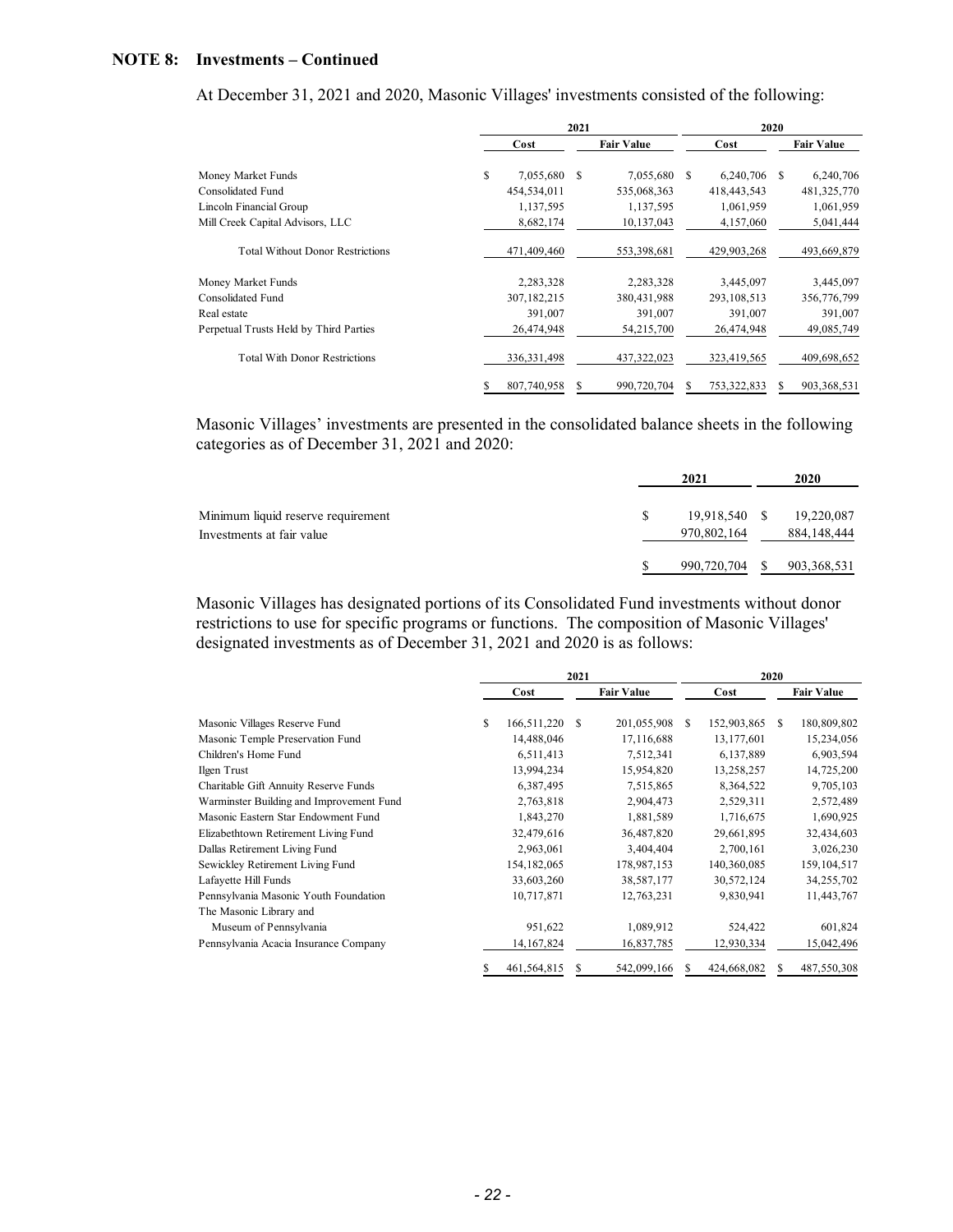### **NOTE 8: Investments – Continued**

The Consolidated Fund investment policy includes specific guidance on the maximum amount that each organization participating in the Consolidated Fund may withdraw from its Consolidated Fund investments each year. The maximum amount that may be withdrawn and spent is equal to a percentage of the three-year average fair value of a participating organization's Consolidated Fund investments. The investment policy permits withdrawals from investments without donor restrictions in excess of the spending policy maximum. For the years ended December 31, 2021 and 2020, the spending policy percentage recommended by the Grand Lodge Committee on Finance and elected by the Trustees of the Consolidated Fund was 5.00%. On September 25, 2020, the spending policy percentage for the year ended December 31, 2020 was increased to 10.00% by the Trustees of the Consolidated Fund. This change was prompted by a new Pennsylvania law increasing the upper percentage for spending policies of not-for-profit corporations from 7% to 10% for the years 2020, 2021, and 2022. The Pennsylvania legislature enacted this temporary increase to spending limits to provide flexibility to not-for-profit corporations related to the fiscal impact of the COVID-19 pandemic. Masonic Villages reports the cumulative excess of the restricted spending maximum over amounts withdrawn from Consolidated Fund investments with donor restrictions as net assets with donor restrictions available to be appropriated for expenditure.

Masonic Villages' performance in comparison with the spending maximum amounts is summarized in the following table:

|                                              | <b>Without Donor</b><br><b>Restrictions</b> |    | <b>With Donor</b><br><b>Restrictions</b> |    | Total      |
|----------------------------------------------|---------------------------------------------|----|------------------------------------------|----|------------|
| Masonic Villages' Consolidated Fund spending |                                             |    |                                          |    |            |
| maximum amount for 2021                      | \$<br>41,824,665                            | S. | 27,535,775                               | -S | 69,360,440 |
| Amounts withdrawn from Consolidated Fund     | 20,449,549                                  |    | 26,891,465                               |    | 47,341,014 |
| Excess of spending maximum                   |                                             |    |                                          |    |            |
| amount over amounts withdrawn                | 21,375,116                                  |    | 644,310                                  |    | 22,019,426 |
|                                              | <b>Without Donor</b>                        |    | <b>With Donor</b>                        |    |            |
|                                              | <b>Restrictions</b>                         |    | <b>Restrictions</b>                      |    | Total      |
| Masonic Villages' Consolidated Fund spending |                                             |    |                                          |    |            |
| maximum amount for 2020                      | \$<br>40,036,336                            | -S | 26,056,630 \$                            |    | 66,092,966 |
| Amounts withdrawn from Consolidated Fund     | 12,211,078                                  |    | 25,476,126                               |    | 37,687,204 |
| Excess (deficiency) of spending maximum      |                                             |    |                                          |    |            |
| amount over amounts withdrawn                | 27.825.258                                  |    | 580,504                                  |    | 28,405,762 |

#### **NOTE 9: Assets Whose Use is Limited**

Assets whose use is limited that are required for obligations classified as current liabilities are reported in current assets. The composition of assets whose use is limited at December 31, 2021 and 2020, is set forth below.

|                           |   | 2021           |  |                   | 2020         |                |    |                   |  |
|---------------------------|---|----------------|--|-------------------|--------------|----------------|----|-------------------|--|
|                           |   | Cost           |  | <b>Fair Value</b> |              | Cost           |    | <b>Fair Value</b> |  |
| Under indenture agreement |   |                |  |                   |              |                |    |                   |  |
| held by trustee -         |   |                |  |                   |              |                |    |                   |  |
| Cash and short-term       |   |                |  |                   |              |                |    |                   |  |
| investments               | S | 2,859,331 \$   |  | 2,859,331         | $\mathbb{S}$ | 2,748,382      | -S | 2,748,382         |  |
| Less current portion      |   | 2,859,331      |  | 2,859,331         |              | 2,748,382      |    | 2,748,382         |  |
|                           |   | $\blacksquare$ |  |                   |              | $\blacksquare$ |    |                   |  |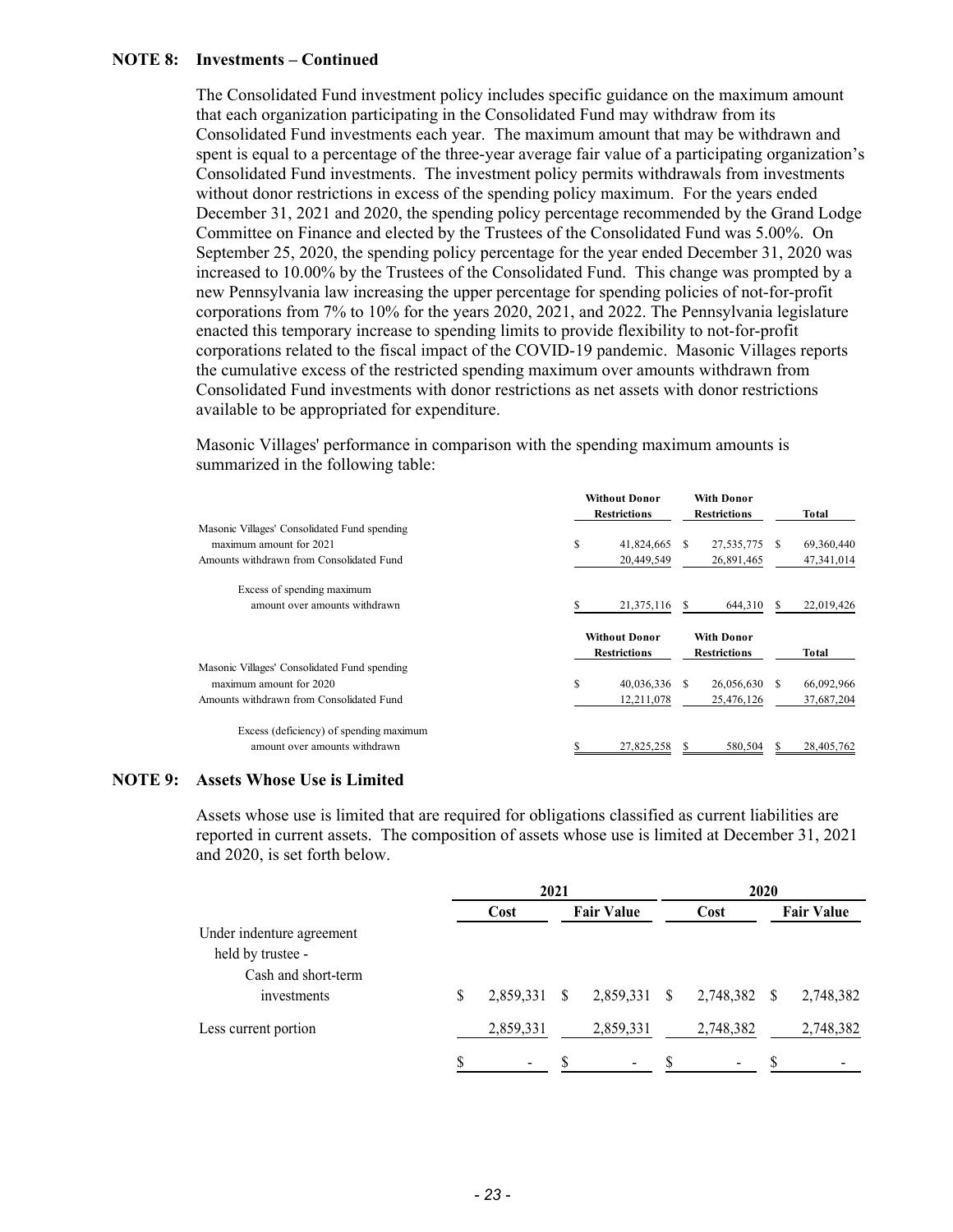### **NOTE 10: Property and Equipment**

A summary of property and equipment at December 31, 2021 and 2020 follows:

|                               | 2021            |    | 2020          |
|-------------------------------|-----------------|----|---------------|
| Land                          | \$<br>5,984,187 | -S | 5,878,666     |
| Land improvements             | 30,275,897      |    | 28,976,795    |
| Buildings and improvements    | 487,534,067     |    | 483,892,413   |
| Equipment                     | 323, 125, 726   |    | 314, 171, 365 |
|                               | 846,919,877     |    | 832,919,239   |
| Less accumulated depreciation | 453,966,536     |    | 425,275,217   |
|                               | 392,953,341     |    | 407,644,022   |
| Construction in progress      | 1,454,928       |    | 1,820,127     |
| Property and equipment, net   | 394,408,269     |    | 409,464,149   |

Depreciation expense for the years ended December 31, 2021 and 2020 was \$ 29,684,869 and \$ 28,902,229, respectively.

#### **NOTE 11: Deferred Costs**

A summary of deferred costs at December 31, 2021 and 2020 follows:

|                                        | 2021                 | 2020       |
|----------------------------------------|----------------------|------------|
| Costs to upgrade Elizabethtown Borough |                      |            |
| wastewater treatment plant             | \$<br>$1,056,000$ \$ | 1,056,000  |
| Less accumulated amortization          | (1,003,200)          | (950, 400) |
|                                        | 52,800               | 105,600    |

Amortization expense related to deferred costs totaled \$ 52,800 for each of the years ended December 31, 2021 and 2020.

#### **NOTE 12: Interest Rate Swap Agreements**

On July 1, 1999, Masonic Villages entered into an interest rate swap agreement on the 1999 Bonds with Wells Fargo Bank, NA (formerly known as Wachovia Bank NA). This agreement expires on July 1, 2034. Wells Fargo Bank, NA exchanged a fixed rate of 4.5925% on the outstanding principal of the 1999 Bonds for the variable interest rate Masonic Villages would have paid. Masonic Villages entered into this agreement to limit the exposure to interest rate changes on the 1999 Bonds.

On September 7, 2001, Masonic Villages entered into an interest rate swap agreement on the 2001 Bonds with Wells Fargo Bank, NA (formerly known as Wachovia Bank NA). This agreement expires September 7, 2031. Wells Fargo Bank, NA exchanged a fixed rate of 4.085% on the outstanding principal of the 2001 Bonds for the variable interest rate Masonic Villages would have paid. Masonic Villages entered into this agreement to limit the exposure to interest rate changes on the 2001 Bonds.

On September 7, 2001, Masonic Villages entered into a forward interest rate swap agreement with Wells Fargo Bank, NA (formerly known as Wachovia Bank NA) on variable rate bonds that were issued during 2002 (2002 Bonds). This agreement expires May 1, 2032. Wells Fargo Bank, NA exchanged a fixed rate of 4.190% on the outstanding principal of the 2002 Bonds for the variable interest rate Masonic Villages would have paid. Masonic Villages entered into this agreement to limit the exposure to interest rate changes on the 2002 Bonds.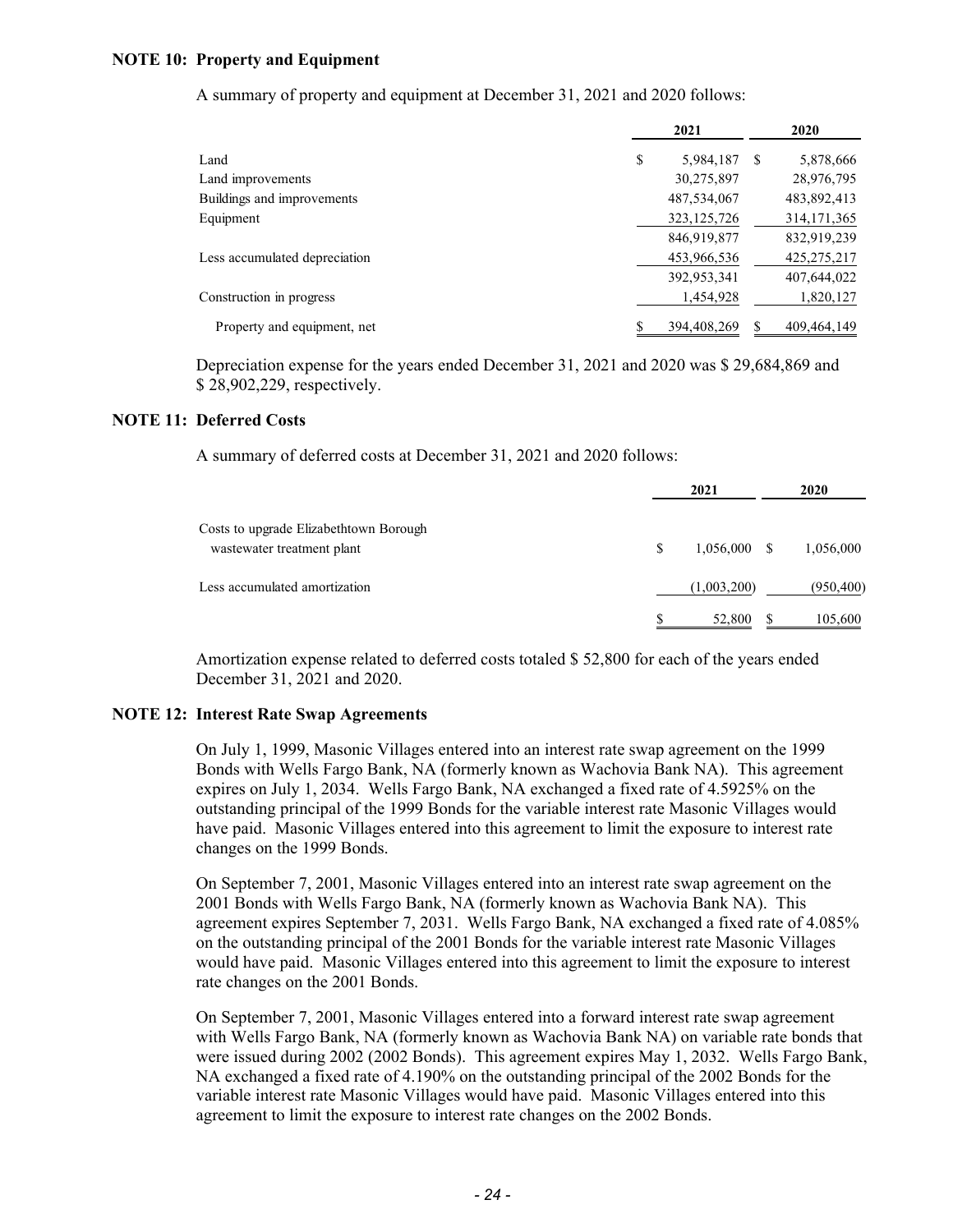### **NOTE 12: Interest Rate Swap Agreements – Continued**

On May 22, 2003, Masonic Villages entered into an interest rate swap agreement on the 2004 Bonds with Wells Fargo Bank, NA (formerly known as Wachovia Bank NA). This agreement expired on November 19, 2019. Wells Fargo Bank, NA exchanged a fixed rate of 3.75% on the outstanding principal of the 2004 Bonds for the variable interest rate Masonic Villages would have paid. Masonic Villages entered into this agreement to limit the exposure to interest rate changes on the 2004 Bonds.

The variable interest rates on all four of Masonic Villages' interest rate swap agreements are determined using 67% of the London Interbank Offered Rate (LIBOR). The variable interest rates on the 1999 Bonds, the 2001 Bonds, the 2002 Bonds, and the 2004 Bonds are determined by the remarketing agent based on the Securities Industry and Financial Markets Association (SIFMA) index, adjusted for market demand.

On April 1, 2008, the Lancaster County Hospital Authority issued Variable Rate Demand/Fixed Rate Health Center Revenue bonds (Masonic Homes Project), Series 2008 (2008 Bonds) for \$144,950,000. The proceeds of the 2008 Bonds were used to completely refund the outstanding principal of the 1999 Bonds, the 2001 Bonds, the 2002 Bonds, and the 2004 Bonds. Masonic Villages received the proceeds of the 2008 Bonds in four separate series that corresponded to the outstanding principal amount and repayment schedules of each of the refunded bond series. Series A of the 2008 Bonds (\$ 37,420,000) replaced the 2001 Bonds. Series B of the 2008 Bonds (\$ 34,725,000) replaced the 2002 Bonds. Series C of the 2008 Bonds (\$ 29,550,000) replaced the 2004 Bonds. Series D of the 2008 Bonds (\$ 43,255,000) replaced the 1999 Bonds. The new bonds were structured in four separate series to correspond to outstanding principal amounts and repayment schedules of the four refunded bond issues. This approach enabled the interest rate swap agreements to continue to be used with the new variable rate demand bonds.

In January 2015, the interest rate swap agreement for the 2004 Bonds / 2008 Bonds (Series C) was terminated in connection with the refunding of the 2008 Bonds (Series C) in February 2015.

On May 31, 2018, Masonic Villages and Wells Fargo Bank, NA amended the interest rate agreements for the 2008 Bonds (Series A and B). These amendments were done in connection with renegotiation of the direct purchase agreements with Wells Fargo Bank, NA for the 2008 Bonds (Series A and B). Under the amendments, the variable interest rates on Masonic Villages' interest rate swap agreements are now determined using 80% of the LIBOR. The original fixed interest rates in the interest rate swap agreements were increased to synchronize with the revised direct purchase agreements. The fixed interest rate in the swap agreement for 2008 Bonds (Series A) increased from 4.085% to 4.470%. The interest rate for the swap agreement for the 2008 Bonds (Series B) increased from 4.190% to 4.571%.

The interest rate swaps are recognized as an asset or liability in the consolidated balance sheets at their fair value. Changes in fair value are recorded as a change in unrealized appreciation or depreciation in the consolidated statements of operations and the consolidated statements of changes in net assets.

As of December 31, 2021, and 2020, the fair values of Masonic Villages' interest rate swap agreements were as follows:

|                                                                 | 2021                                | 2020        |
|-----------------------------------------------------------------|-------------------------------------|-------------|
| Liabilities:                                                    |                                     |             |
| 1999 Bonds / 2008 Bonds (Series D) interest rate swap agreement | $\sqrt{5}$ (7,551,709) \ $\sqrt{5}$ | (9,702,620) |
| 2001 Bonds / 2008 Bonds (Series A) interest rate swap agreement | (3,787,700)                         | (5,312,661) |
| 2002 Bonds / 2008 Bonds (Series B) interest rate swap agreement | (3,932,764)                         | (5,427,233) |
|                                                                 | $$(15,272,173) \$ (20,442,514)$     |             |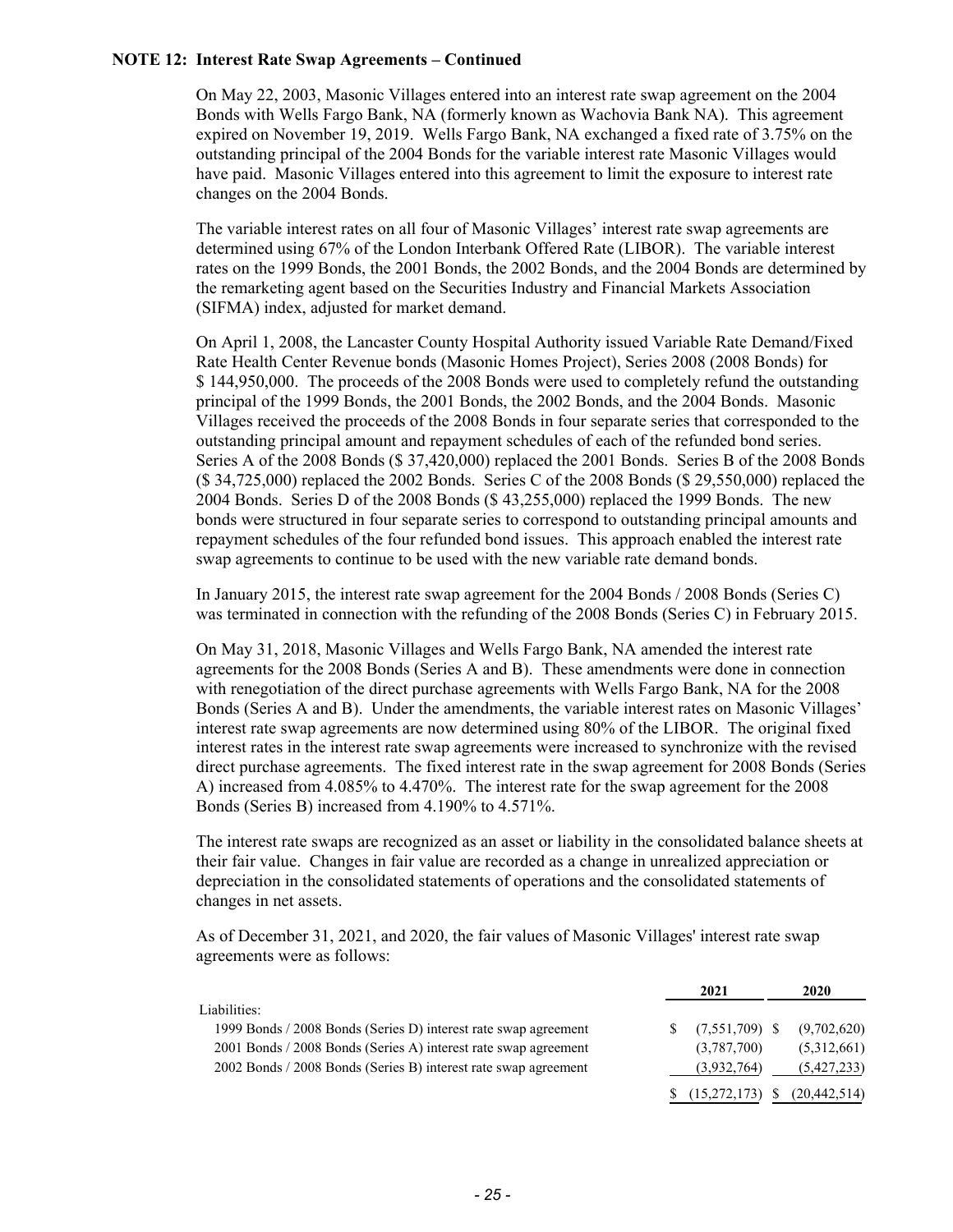#### **NOTE 12: Interest Rate Swap Agreements – Continued**

At both December 31, 2021 and 2020, the accumulated derivative loss which had been reported outside of the performance indicator was:

|                                                                                                                                    | 2021                       | 2020                       |
|------------------------------------------------------------------------------------------------------------------------------------|----------------------------|----------------------------|
| 1999 Bonds / 2008 Bonds (Series D) interest rate swap agreement                                                                    | $(7,215,803)$ \$           | (7,215,803)                |
| 2001 Bonds / 2008 Bonds (Series A) interest rate swap agreement<br>2002 Bonds / 2008 Bonds (Series B) interest rate swap agreement | (3,359,207)<br>(3,510,225) | (3,359,207)<br>(3,510,225) |
|                                                                                                                                    | (14,085,235)               | (14,085,235)               |

By using derivative instruments, Masonic Villages is exposed to credit and market risk. If the counterparty fails to perform, credit risk is equal to the extent of the fair value gain in a derivative. When the fair value of a derivative contract is positive, this generally indicates that the counterparty owes Masonic Villages and, therefore, creates a repayment risk for Masonic Villages. When the fair value of a derivative contract is negative, Masonic Villages owes the counterparty and, therefore, it has no repayment risk. Masonic Villages minimizes the credit (or repayment) risk in derivative instruments by entering into transactions with high quality counterparties that are reviewed periodically by Masonic Villages' management.

At December 31, 2021 and 2020, the net payments associated with the terms of the swap agreements totaled:

| Fixed rate payments                                             | 2021            |     | 2020       |
|-----------------------------------------------------------------|-----------------|-----|------------|
| 1999 Bonds / 2008 Bonds (Series D) interest rate swap agreement | \$<br>1,305,992 | \$. | 1,373,043  |
| 2001 Bonds / 2008 Bonds (Series A) interest rate swap agreement | 925,018         |     | 1,022,811  |
| 2002 Bonds / 2008 Bonds (Series B) interest rate swap agreement | 953,675         |     | 987,412    |
| Total fixed rate payments                                       | 3,184,685       |     | 3,383,266  |
| Variable rate payments                                          |                 |     |            |
| 1999 Bonds / 2008 Bonds (Series D) interest rate swap agreement | (19,015)        |     | (109, 589) |
| 2001 Bonds / 2008 Bonds (Series A) interest rate swap agreement | (16,201)        |     | (100, 969) |
| 2002 Bonds / 2008 Bonds (Series B) interest rate swap agreement | (17,061)        |     | (96, 445)  |
| Total variable rate payments                                    | (52, 277)       |     | (307,003)  |
| Net payments to interest rate swap provider                     | 3,132,408       |     | 3,076,263  |
|                                                                 |                 |     |            |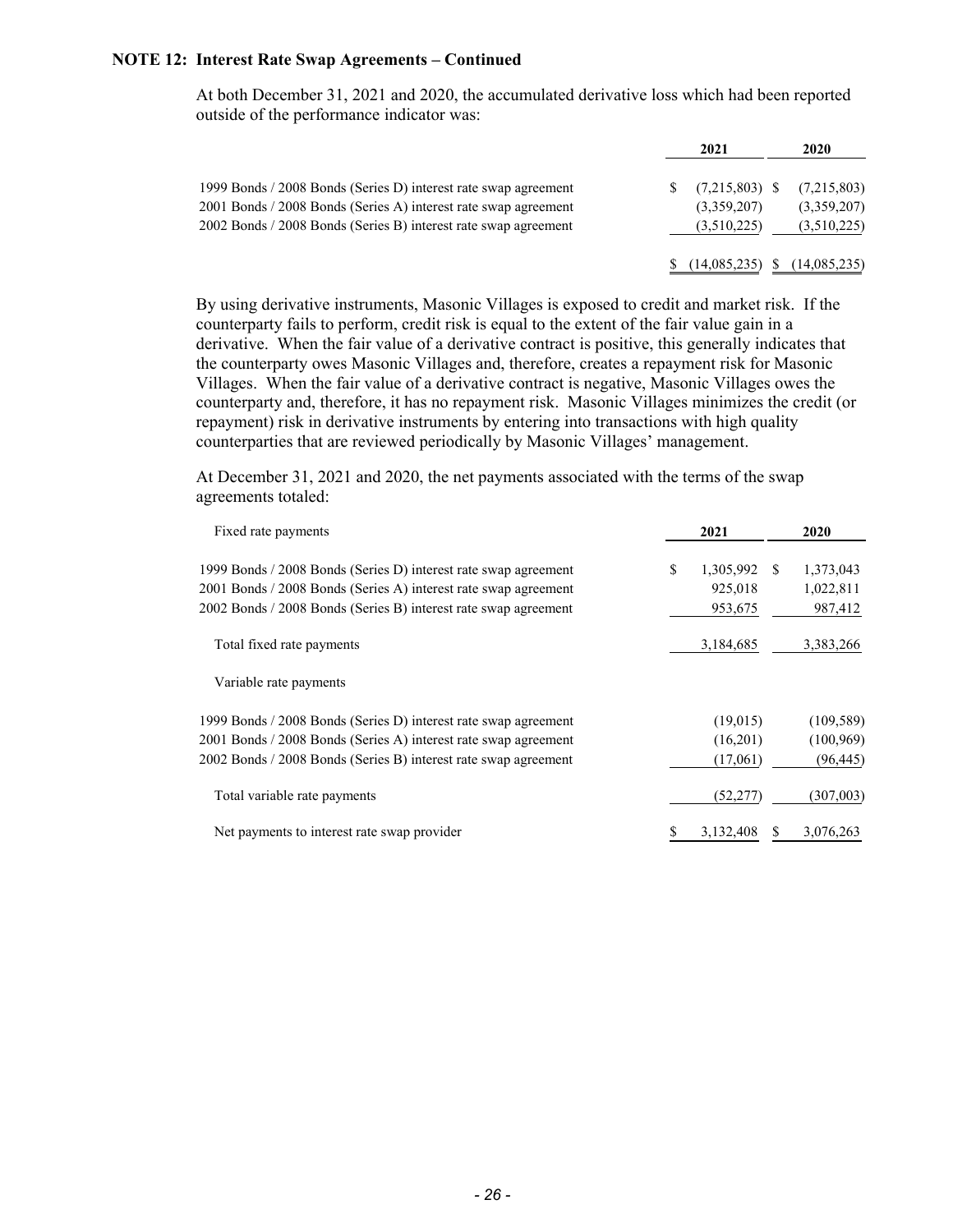#### **NOTE 13: Long-Term Debt**

All of Masonic Villages' outstanding bonds are secured by a pledge of Masonic Villages' gross revenues. A summary of long-term debt at December 31, 2021 and 2020 follows:

|                                                                                                                                | 2021                                   | 2020                             |
|--------------------------------------------------------------------------------------------------------------------------------|----------------------------------------|----------------------------------|
| Lancaster County Hospital Authority (Series of 1996) -<br>variable rate demand/fixed rate bonds, maturing<br>through 2027      | \$<br>6,960,000                        | -S<br>7,975,000                  |
| Lancaster County Hospital Authority (Series of 2008) -<br>variable rate demand bonds, maturing through 2034                    | 67,740,000                             | 72,210,000                       |
| Lancaster County Hospital Authority (Series of 2013) -<br>variable rate demand bonds, maturing through 2038                    | 28,995,000                             | 30,345,000                       |
| Lancaster County Hospital Authority (Series of 2015) -<br>$2.15\%$ to 5.00% bonds, maturing through 2035                       | 25,320,000                             | 26,620,000                       |
| Lancaster County Hospital Authority (Series of 2017) -<br>2.625% to 5.00% bonds, maturing through 2038<br>Total long-term debt | 26,650,000<br>155,665,000              | 27,660,000<br>164,810,000        |
| Add premium on bonds payable<br>Less deferred financing costs                                                                  | 4,039,032<br>(952, 409)<br>(9,495,000) | 4,504,759<br>(1,070,513)         |
| Less current installments of long-term debt                                                                                    | \$<br>149,256,623                      | (9,145,000)<br>159,099,246<br>\$ |

Under the terms of the bond purchase agreements with the Lancaster County Hospital Authority, Masonic Villages is required to maintain certain deposits with the Trustee. Such deposits are included with assets whose use is limited in the consolidated financial statements. The loan agreements place limits on the incurrence of additional borrowing and require that Masonic Villages satisfy certain measures of financial performance as long as the debt is outstanding. For the years ended December 31, 2021 and 2020, Masonic Villages met the minimum debt service coverage ratio contained in the loan agreements.

A schedule of principal repayments on long-term debt for the next five years and thereafter follows:

| Bond<br><b>Series</b> |   | 2022      |   | 2023      | 2024            |   | 2025       |   | 2026       |   | <b>Thereafter</b> |   | Total       |
|-----------------------|---|-----------|---|-----------|-----------------|---|------------|---|------------|---|-------------------|---|-------------|
| 1996                  | S | 1.055.000 | S | 1.095.000 | \$<br>1.135.000 | S | 1.180.000  | S | 1,225,000  | S | 1,270,000         | S | 6,960,000   |
| 2008(A)               |   | 1,660,000 |   | 1,735,000 | 1,810,000       |   | 1,890,000  |   | 1,970,000  |   | 11,210,000        |   | 20,275,000  |
| $2008$ (B)            |   | 1,445,000 |   | 1.505,000 | 1.570,000       |   | 1,635,000  |   | 1,710,000  |   | 11,910,000        |   | 19,775,000  |
| 2008(D)               |   | 1,565,000 |   | 1,650,000 | 1,725,000       |   | 1,815,000  |   | 1,905,000  |   | 19,030,000        |   | 27,690,000  |
| 2013                  |   | 1,385,000 |   | 1,420,000 | 1,455,000       |   | 1,490,000  |   | 1,530,000  |   | 21,715,000        |   | 28,995,000  |
| 2015                  |   | 1,340,000 |   | 1.390.000 | 1,450,000       |   | 1,515,000  |   | 1,570,000  |   | 18,055,000        |   | 25,320,000  |
| 2017                  |   | 1,045,000 |   | 1,050,000 | 1,100,000       |   | 1,135,000  |   | 1,180,000  |   | 21,140,000        |   | 26,650,000  |
|                       |   | 9,495,000 |   | 9,845,000 | 10,245,000      |   | 10,660,000 |   | 11,090,000 |   | 104,330,000       |   | 155,665,000 |

The fair value of Masonic Villages' total outstanding bonds, based on quoted market prices, at December 31, 2021 and 2020 was approximately \$ 162,702,234 and \$ 172,016,000, respectively.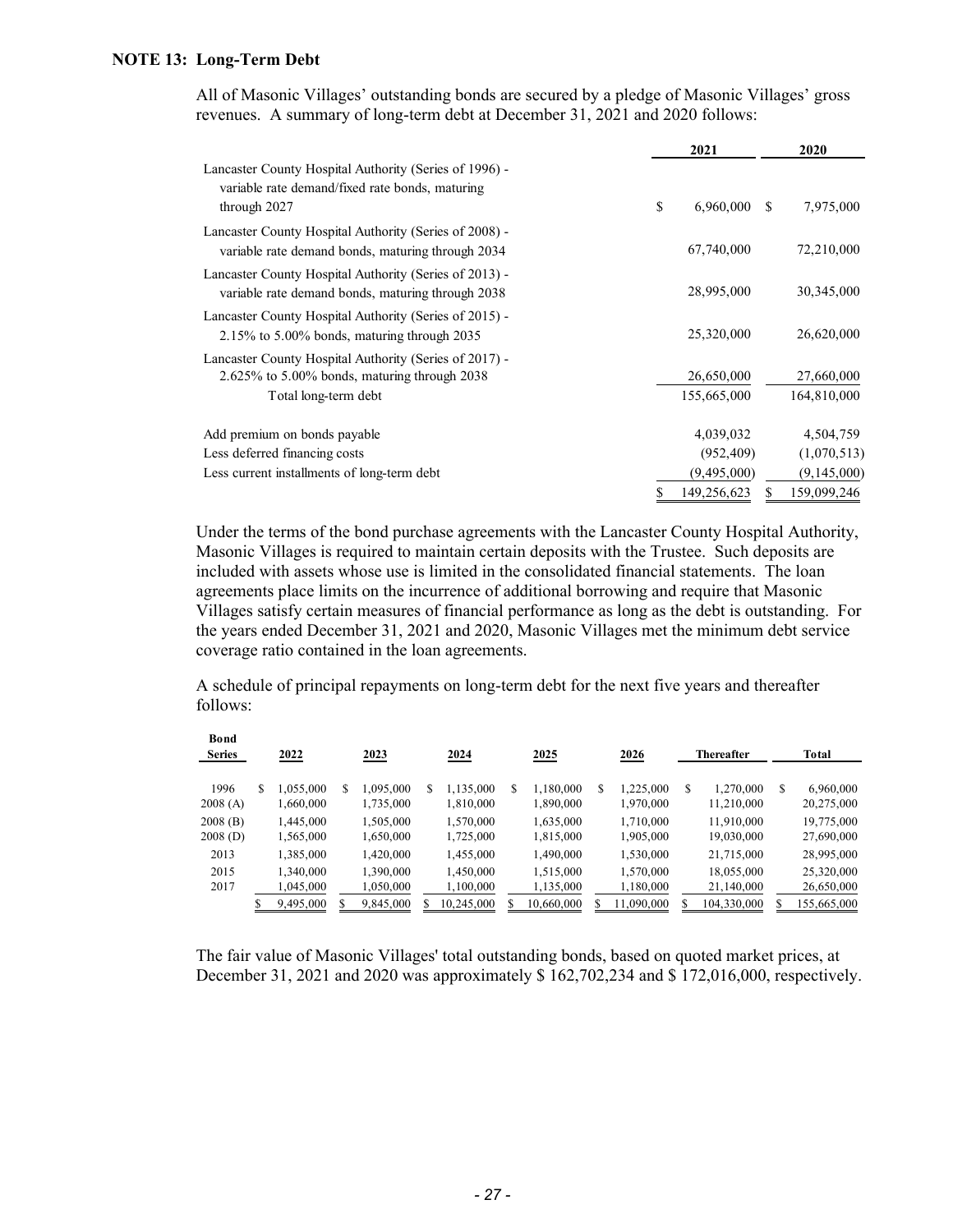### **NOTE 13: Long-Term Debt - Continued**

A summary of interest costs on borrowed funds and investment income on funds held by the Trustee under the bond purchase agreement during the years ended December 31, 2021 and 2020 follows:

| 2021                                        | Capitalized          |   | Interest<br><b>Expense</b> |    | Investment<br>Income     |               | Total      |  |
|---------------------------------------------|----------------------|---|----------------------------|----|--------------------------|---------------|------------|--|
| Bond premium amortization                   | \$<br>$\sim$         | S | $(465, 727)$ \$            |    | $\overline{\phantom{0}}$ | S             | (465, 727) |  |
| Interest cost                               |                      |   | 3,355,003                  |    |                          |               | 3,355,003  |  |
| Net payments to interest rate swap provider |                      |   | 3,132,401                  |    |                          |               | 3,132,401  |  |
| Amortization of deferred financing costs    |                      |   | 118,105                    |    |                          |               | 118,105    |  |
| Investment income - Funds                   |                      |   |                            |    |                          |               |            |  |
| held by Trustee                             |                      |   |                            |    | (665)                    |               | (665)      |  |
|                                             |                      |   | 6,139,782                  | S  | (665)                    | S.            | 6,139,117  |  |
| 2020                                        |                      |   |                            |    |                          |               |            |  |
| Bond premium amortization                   | \$<br>$\blacksquare$ | S | $(477,800)$ \$             |    | $\overline{\phantom{0}}$ | <sup>\$</sup> | (477,800)  |  |
| Interest cost                               |                      |   | 3,807,259                  |    |                          |               | 3,807,259  |  |
| Net payments to interest rate swap provider |                      |   | 3,076,263                  |    |                          |               | 3,076,263  |  |
| Amortization of deferred financing costs    |                      |   | 121,593                    |    |                          |               | 121,593    |  |
| Investment income - Funds                   |                      |   |                            |    |                          |               |            |  |
| held by Trustee                             |                      |   |                            |    | (14,056)                 |               | (14, 056)  |  |
|                                             | \$                   | S | 6,527,315                  | \$ | (14,056)                 | S             | 6,513,259  |  |

Masonic Villages and PNC Bank, NA (PNC) entered a Continuing Covenants Agreement on December 19, 2013 for PNC to directly purchase all outstanding principal of the 2013 Bonds. Under the terms of this agreement, PNC will hold the outstanding principal of the 2013 Bonds as an investment asset for a minimum of ten years. On May 31, 2018, Masonic Villages amended Continuing Covenants Agreements with Wells Fargo Bank, NA (Wells Fargo) for Wells Fargo to directly purchase all outstanding principal of the 1996 Bonds and 2008 Bonds, Series A, B, and C. Under the terms of these amended agreements, Wells Fargo will hold the outstanding principal of the 1996 Bonds and the 2008 Bonds, Series A, B, and C as an investment asset for a minimum of five years. On November 1, 2019, J.P. Morgan Chase Bank, NA., agreed to extend a letter of credit to support the 2008 Bonds, Series D issued through the Lancaster County Hospital Authority. This letter of credit has a five-year term expiring on October 3, 2024.

# **NOTE 14: Endowments**

Masonic Villages' endowment consists of several individual funds established for a variety of purposes. Masonic Villages' endowment includes both donor-restricted endowment funds and funds designated by Masonic Villages' Board of Directors to function as an endowment. Net assets associated with endowment funds, including funds designated by Masonic Villages' Board of Directors to function as endowments, are classified and reported based on the existence or absence of donor-imposed restrictions.

The Commonwealth of Pennsylvania has not adopted the Uniform Prudent Management of Institutional Funds Act of 2006. Guidance for the administration of endowment funds in Pennsylvania is provided in Act 141, which was passed by the Pennsylvania legislature in 1998. Under Act 141, Pennsylvania not-for-profit organizations are permitted to elect an annual amount that may be used from their endowment funds based on an annual spending rate between 2% and 7%. Act 141 permits the spending of accumulated principal and income from an endowment fund if the amount withdrawn is less than or equal to the annually elected percentage. Masonic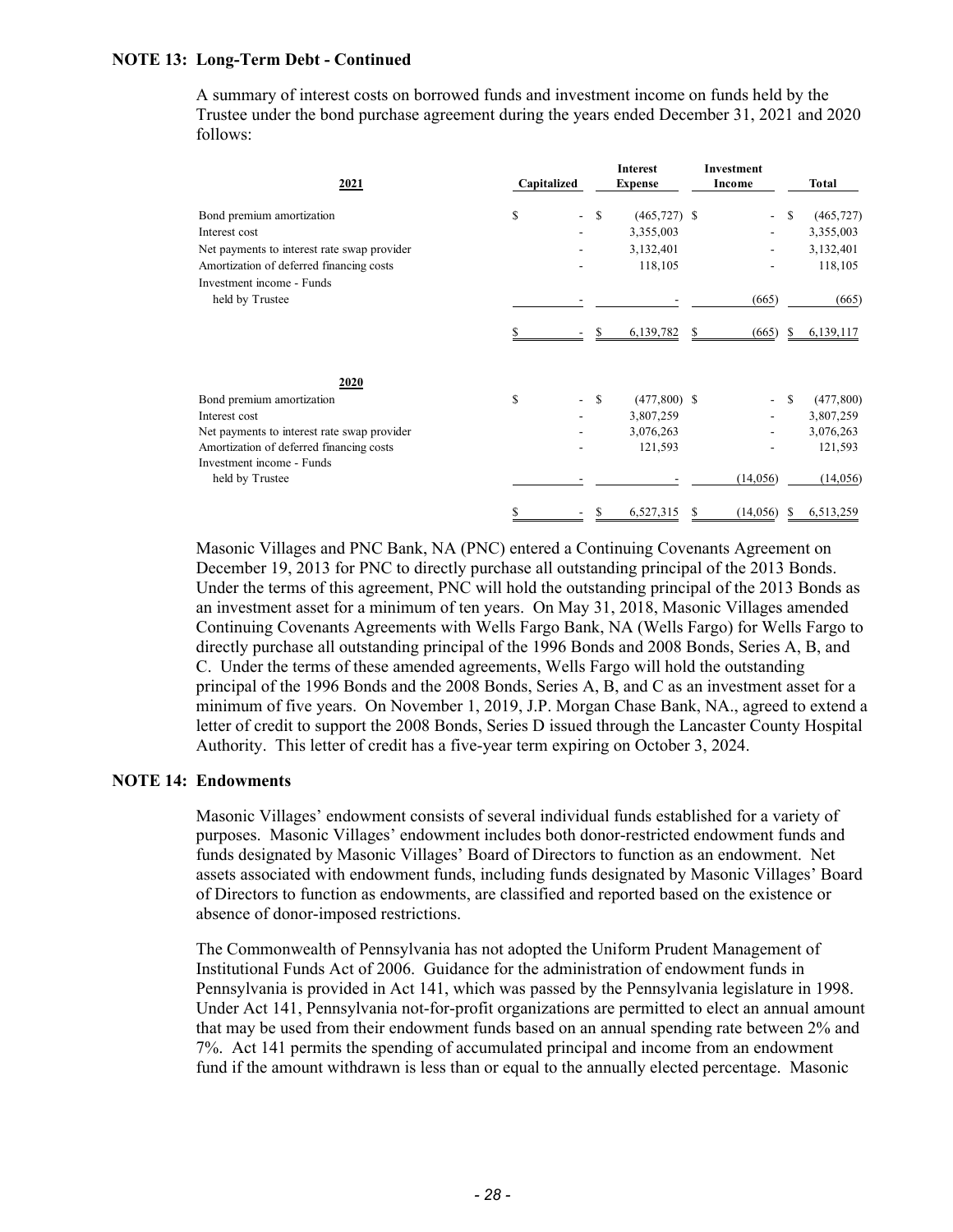## **NOTE 14: Endowments – Continued**

Villages' interpretation of Act 141 classifies interest income, dividends, and capital appreciation earned by donor-restricted endowment fund investments as donor restricted activity. All interest income, dividends, and capital appreciation in excess of the annual spending amount are reported as net assets with donor restrictions available to be appropriated for expenditure in future years. Masonic Villages intends to preserve the fair value of the original gift as of the gift date of the donor-restricted endowment funds, absent explicit donor stipulations to the contrary. As a result of this interpretation, Masonic Villages classifies as net assets required to be maintained in perpetuity (a) the original value of gifts donated to the permanent endowment, (b) the original value of subsequent gifts to the endowment, and (c) accumulations to the permanent endowment made in accordance with the direction of the applicable donor gift instrument at the time the accumulation is added to the fund. The remaining portion of the donor-restricted endowment is classified as net assets with donor restrictions available to be appropriated for expenditure by Masonic Villages in a manner consistent with the standard of prudence described by Act 141.

asonic Villages considers several factors when making a determination to appropriate or accumulate donor-restricted endowment funds. These factors include the duration and preservation of the fund, the mission of the Masonic Villages, the purpose of the donor-restricted endowment fund, satisfaction of specific donor instructions, general economic conditions, the possible effect of inflation and deflation, the expected total return from income and the appreciation of investments, other resources of Masonic Villages, and the investment policy of the Consolidated Fund.

Masonic Villages has invested substantially all of its endowment assets in the Consolidated Fund. The Trustees of the Consolidated Fund have adopted an investment policy and strategies to achieve the greatest return possible for the amount of risk assumed by the Consolidated Fund. Under this policy, assets are invested in a manner intended to produce results that exceed the Consumer Price Index by 4.0% for the entire Consolidated Fund. There are also goals established for categories of fixed income and equity investments within the Consolidated Fund to meet or exceed the performance of appropriate generally recognized financial indices. Actual returns in any year may vary from these goals.

To satisfy the long-term rate-of-return objectives of the organizations participating in the Consolidated Fund, the Trustees of the Consolidated Fund rely on a total return strategy in which investment returns are achieved through both capital appreciation (realized and unrealized) and current yield (interest and dividends). The Consolidated Fund targets a diversified asset allocation that places a greater emphasis on equity-based investments to achieve its long-term return objectives within prudent risk constraints.

The Consolidated Fund investment policy includes specific guidance on the maximum amounts that each participating organization may withdraw from its Consolidated Fund investments each year. The maximum amount that may be withdrawn and spent is equal to a percentage of the three-year average fair value of a participating organization's Consolidated Fund investments. This approach is consistent with the provisions of Act 141. For the years ended December 31, 2021 and 2020, the spending percentage elected by the Trustees of the Consolidated Fund was 10.00%. In establishing this policy, the Trustees of the Consolidated Fund considered the longterm expected return on the endowment funds of the organizations participating in the Consolidated Fund.

In July 2020, the Pennsylvania legislature passed Act 71 of 2020. Act 71 amends Act 141 by increasing the upper percentage for spending policies of not-for-profit corporations from 7% to 10% for the years 2020, 2021, and 2022. The Pennsylvania legislature enacted this temporary increase to spending limits to provide flexibility to not-for-profit corporations related to the fiscal impact of the COVID-19 pandemic. Prior to the adoption of Act 71, the Trustees of the Consolidated Fund had elected a spending percentage of 5% for the year ended December 31, 2020. On September 25, 2020, the Trustees of the Consolidated Fund approved an amendment to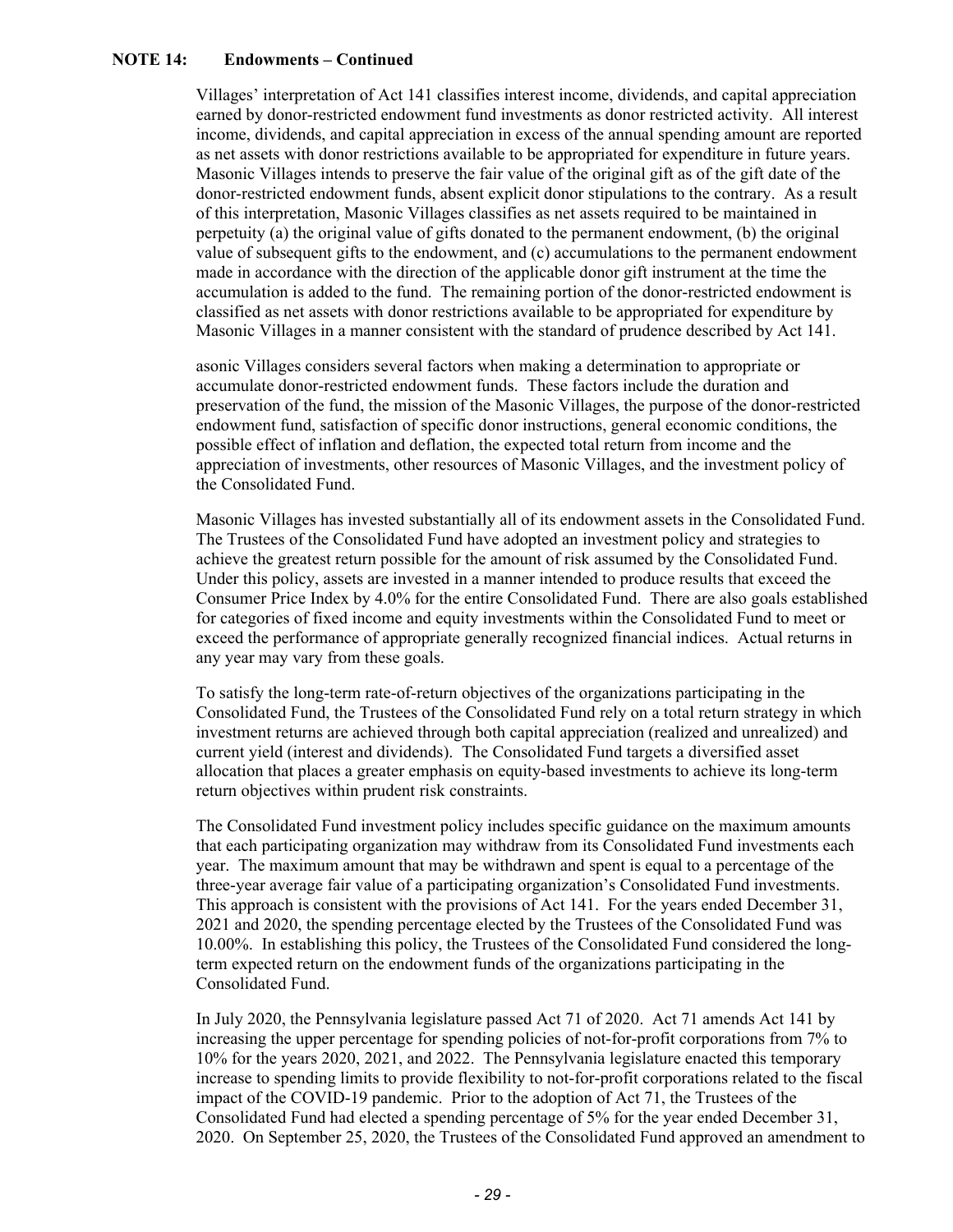### **NOTE 14: Endowments – Continued**

the Consolidated Fund investment policy. The new amendment permits organizations invested in the Consolidated Fund to increase their withdrawals from the Consolidated Fund to achieve their cash management objectives up to the 10% allowed by Act 71 for the years 2020, 2021, and 2022. This amendment had the effect of increasing the spending policy maximum percentage from 5% to 10% for the year ended December 31, 2020.

An underwater endowment fund is defined as a donor-restricted endowment fund for which the fair value is less than either the original gift amount or the amount required to be maintained by the donors or by law that extends donor restrictions. Masonic Villages has interpreted Act 141 to permit spending from underwater endowments to the extent the donor-restricted endowment has net assets with donor restrictions available to be appropriated for expenditure. Masonic Villages did not have any underwater endowments as of December 31, 2021 and 2020.

Endowment net assets consisted of the following as of December 31, 2021 and 2020:

|                                                       |   | 2021                      |    | 2020                          |
|-------------------------------------------------------|---|---------------------------|----|-------------------------------|
| Without donor restrictions<br>With donor restrictions | S | 14,661,638<br>376,659,854 | -S | 13, 152, 240<br>356, 115, 824 |
|                                                       |   | 391, 321, 492             | S  | 369,268,064                   |

The changes in endowment net assets for the years ended December 31, 2021 and 2020 were as follows:

|                                                          | Without<br><b>Donor</b><br><b>Restrictions</b> |            |    | With<br>Donor<br><b>Restrictions</b> | <b>Total</b>        |
|----------------------------------------------------------|------------------------------------------------|------------|----|--------------------------------------|---------------------|
|                                                          |                                                |            |    |                                      |                     |
| Endowment net assets at January 1, 2020                  | \$                                             | 1,530,309  | \$ | 277,659,182                          | \$<br>279,189,491   |
| Investment return, net                                   |                                                | 1,449,354  |    | 38,723,845                           | 40,173,199          |
| Addition of Pennsylvania Masonic Youth Foundation and    |                                                |            |    |                                      |                     |
| The Masonic Library and Museum of Pennsylvania           |                                                |            |    |                                      |                     |
| to the Masonic Villages financial reporting entity       |                                                | 10,358,588 |    | 11,394,799                           | 21,753,387          |
| Transfers of donor restricted endowments from affiliates |                                                |            |    | 46,442,066                           | 46,442,066          |
| Contributions and bequests                               |                                                |            |    | 4,327,277                            | 4,327,277           |
| Income from perpetual trusts held by third parties       |                                                | 5,675      |    | 122,596                              | 128,271             |
| Transfers from funds without donor restrictions          |                                                |            |    | 127,224                              | 127,224             |
| Appropriation of endowment assets for expenditure        |                                                | (191, 686) |    | (22, 681, 165)                       | (22,872,851)        |
| Endowment net assets at December 31, 2020                |                                                | 13,152,240 |    | 356,115,824                          | 369,268,064         |
| Investment return, net                                   |                                                | 1,635,002  |    | 41,366,290                           | 43,001,292          |
| Contributions and bequests                               |                                                |            |    | 1,303,420                            | 1,303,420           |
| Income from perpetual trusts held by third parties       |                                                | 23,371     |    | 122,926                              | 146,297             |
| Transfers from funds without donor restrictions          |                                                |            |    | 1,774,165                            | 1,774,165           |
| Appropriation of endowment assets for expenditure        |                                                | (148, 975) |    | (24, 022, 771)                       | (24, 171, 746)      |
| Endowment net assets at December 31, 2021                | S                                              | 14,661,638 | S  | 376,659,854                          | \$<br>391, 321, 492 |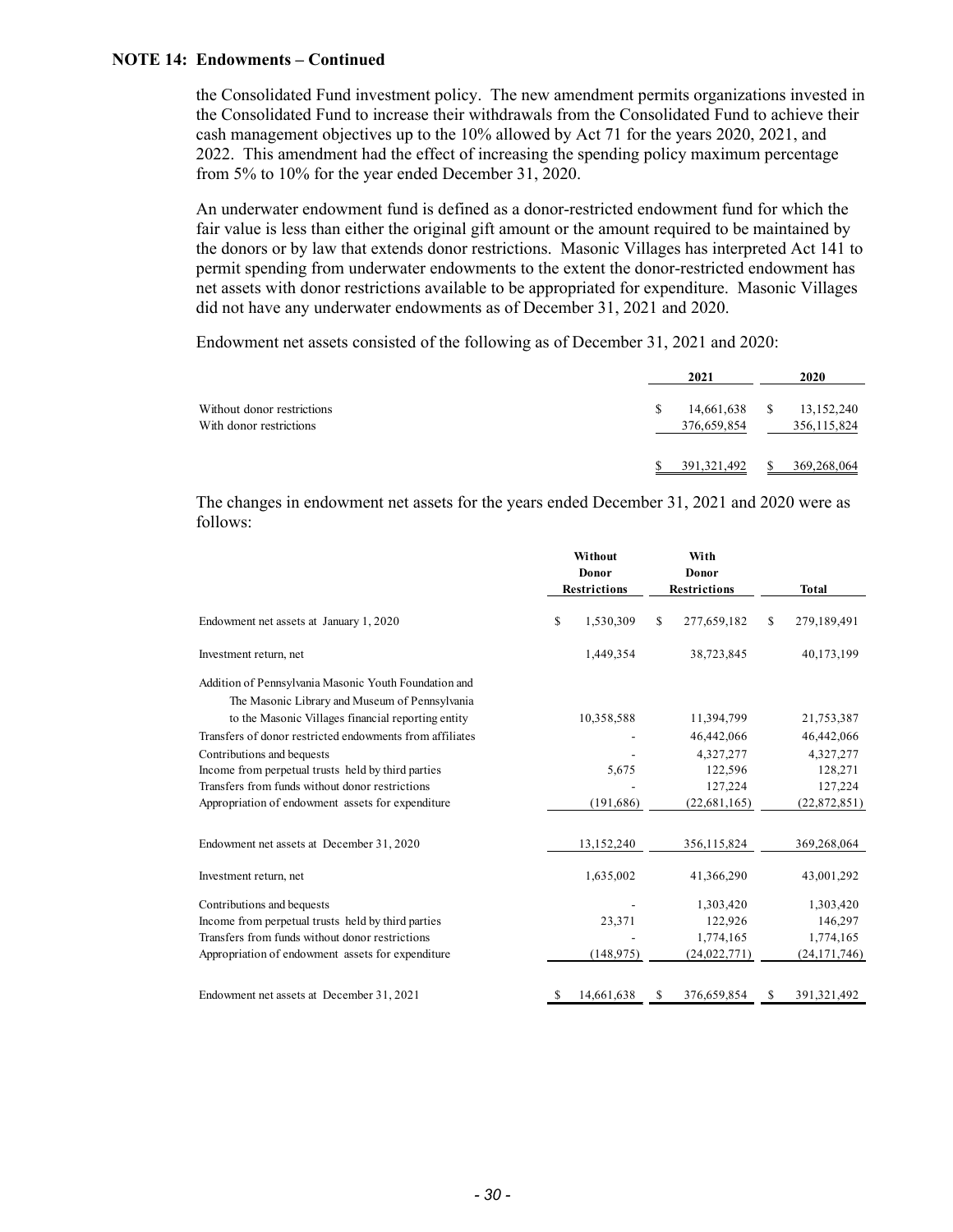### **NOTE 14: Endowments – Continued**

The amounts reported as appropriation of endowment assets with donor restrictions for expenditure consist of two components. Income from donor restricted endowments recognized as investment income without donor restrictions in the consolidated statements of operations totaled \$ 3,613,105 and \$ 4,499,313, respectively, for the years ended December 31, 2021 and 2020. Amounts withdrawn from the endowments and reported as satisfaction of program restrictions in the consolidated statements of operations and changes in net assets for the years ended December 31, 2021 and 2020 totaled \$ 19,391,354 and \$ 18,181,852, respectively.

## **NOTE 15: Net Assets with Donor Restrictions**

Net assets with donor restrictions are restricted for the following purposes at December 31, 2021 and 2020:

|                                                                    | 2021             | 2020                    |
|--------------------------------------------------------------------|------------------|-------------------------|
| Endowment net assets available to be appropriated for expenditure: |                  |                         |
| Support of Masonic Villages and its activities                     | \$<br>3,852,373  | \$<br>3,217,638         |
| Support of Children's Home and its activities                      | 16,413,602       | 11,845,227              |
| Support of Residential program for developmentally                 |                  |                         |
| disabled individuals                                               | 973,648          | 678,012                 |
| Building renovations and construction projects                     | 77,198           | 53,274                  |
| Scholarship awards                                                 | 6,266,335        | 4,992,027               |
| Care and support of eligible Masons and their families             | 5,443,663        | 2,545,299               |
| General operations of the organization                             | 107,208,201      | 99,609,033              |
|                                                                    | 140,235,020      | 122,940,510             |
| Endowment nets assets to be maintained in perpetuity:              |                  |                         |
| Support of Masonic Villages and its activities                     | 3,969,613        | 3,957,403               |
| Support of Children's Home and its activities                      | 29,695,109       | 28,721,907              |
| Support of Residential program for developmentally                 |                  |                         |
| disabled individuals                                               | 2,020,611        | 1,996,697               |
| Building renovations and construction projects                     | 150,000          | 150,000                 |
| Scholarship awards                                                 | 7,680,968        | 7,232,481               |
| Care and support of eligible Masons and their families             | 28,476,456       | 28,473,942              |
| General operations of the organization                             | 164,432,077      | 162,642,884             |
|                                                                    | 236,424,834      | 233, 175, 314           |
| Total endowment net assets                                         | 376,659,854      | 356,115,824             |
| Not subject to spending policy or appropriation:                   |                  |                         |
| Perpetual trusts held by third parties                             | 54,215,700       | 49,085,749              |
| Subject to expenditure for specified purpose:                      |                  |                         |
| Support of Masonic Villages and its activities                     | 1,770,799        | 1,597,992               |
| Support of Children's Home and its activities                      | 304,305          | 214,518                 |
| Building renovations and construction projects                     | 441,185          | 159,169                 |
| Care and support of eligible Retirement Living residents           | 2,394,818        | 1,940,445               |
| Scholarship awards                                                 | 32,206           | 102,381                 |
| Care and support of eligible Masons and their families             | 887,845          | 804,485                 |
| Employee assistance                                                | 460,904          | 394,519                 |
| General operations of the organization                             | 4,530,381        | 2,979,760               |
| Total subject to expenditure for specified purposes                | 10,822,443       | 8,193,269               |
|                                                                    | 441.697.997<br>S | S<br><u>413.394.842</u> |

Masonic Villages did not receive any donor restricted contributions that were subject to the passage of time during the years ended December 31, 2021 and 2020.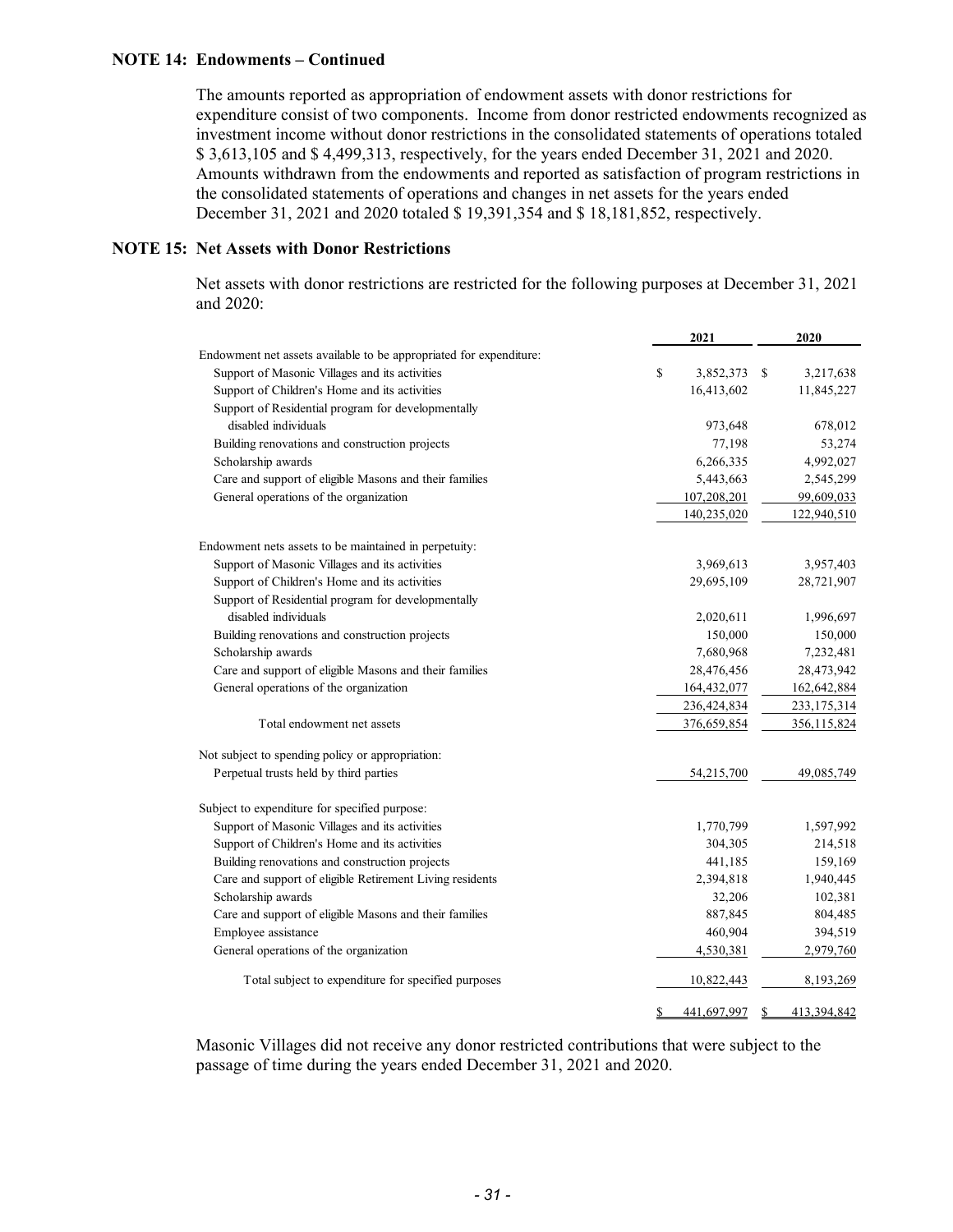### **NOTE 16: Net Assets Released from Restrictions**

Net assets were released from donor restrictions by incurring expenses satisfying the restricted purposes or by occurrence of events specified by the donors. The amounts released during the years ended December 31, 2021 and 2020 are as follows:

|                                                          | 2021         |    | 2020       |
|----------------------------------------------------------|--------------|----|------------|
| Purpose restrictions accomplished:                       |              |    |            |
| Support of Masonic Villages and its activities           | \$<br>24,928 | -8 | 4,554      |
| Support of Children's Home and its activities            | 5,058        |    | 44,948     |
| Support of Residential Care and its activities           |              |    | 44         |
| General operations of the organization                   | 19,576,437   |    | 17,149,111 |
| Care and support of eligible Retirement Living residents | 398,205      |    | 423,860    |
| Care and support of eligible Masons and their families   | 880,500      |    | 560,500    |
| Employee assistance                                      | 31,316       |    | 20,368     |
| Scholarship awards                                       | 275,013      |    | 205,432    |
| Satisfaction of restrictions - Operations                | 21, 191, 457 |    | 18,408,817 |
| Satisfaction of restrictions - Purchase of property      |              |    |            |
| and equipment                                            | 562,638      |    | 195,356    |
|                                                          | 21,754,095   |    | 18,604,173 |

During the years ended December 31, 2021 and 2020, assets totaling \$ 1,814,165 and \$ 147,224, respectively, were transferred from the designated Charitable Gift Annuity Reserve (a fund without donor restrictions) into a restricted fund in accordance with donor restrictions. These assets were transferred upon the deaths of the donors and the corresponding termination of charitable gift annuity arrangements.

### **NOTE 17: Retirement Plans**

Masonic Villages sponsors a retirement plan established under Section 403 (b) of the Internal Revenue Code. This retirement plan is available to substantially all Masonic Villages' employees and is funded by contributions made by employees and Masonic Villages to a third-party administrator. Annual contributions by the employees are subject to maximum limits established by federal legislation. Masonic Villages made contributions to the defined contribution retirement plan totaling \$ 3,636,114 and \$ 3,651,630 during the years ended December 31, 2021 and 2020, respectively. Masonic Villages also incurred administrative costs related to the defined contribution retirement plan totaling \$ 49,422 and \$ 59,874 during the years ended December 31, 2021 and 2020, respectively.

In April 2012, Masonic Villages established a noncontributory retirement plan under Section 457 (b) of the Internal Revenue Code. This retirement plan is available to certain senior management employees of Masonic Villages and is funded solely by contributions made by employees to a third-party administrator. Annual contributions by the employees are subject to maximum limits established by federal legislation. Accumulated assets of this noncontributory retirement plan are included in Masonic Villages' investments with a corresponding liability reported in accrued expenses in the consolidated balance sheets. The accumulated assets and the corresponding liability totaled \$ 1,137,595 and \$ 1,061,959 as of December 31, 2021 and 2020, respectively. Masonic Villages incurred administrative costs related to this noncontributory retirement plan totaling \$ 9,404 and \$ 2,094 during the years ended December 31, 2021 and 2020, respectively.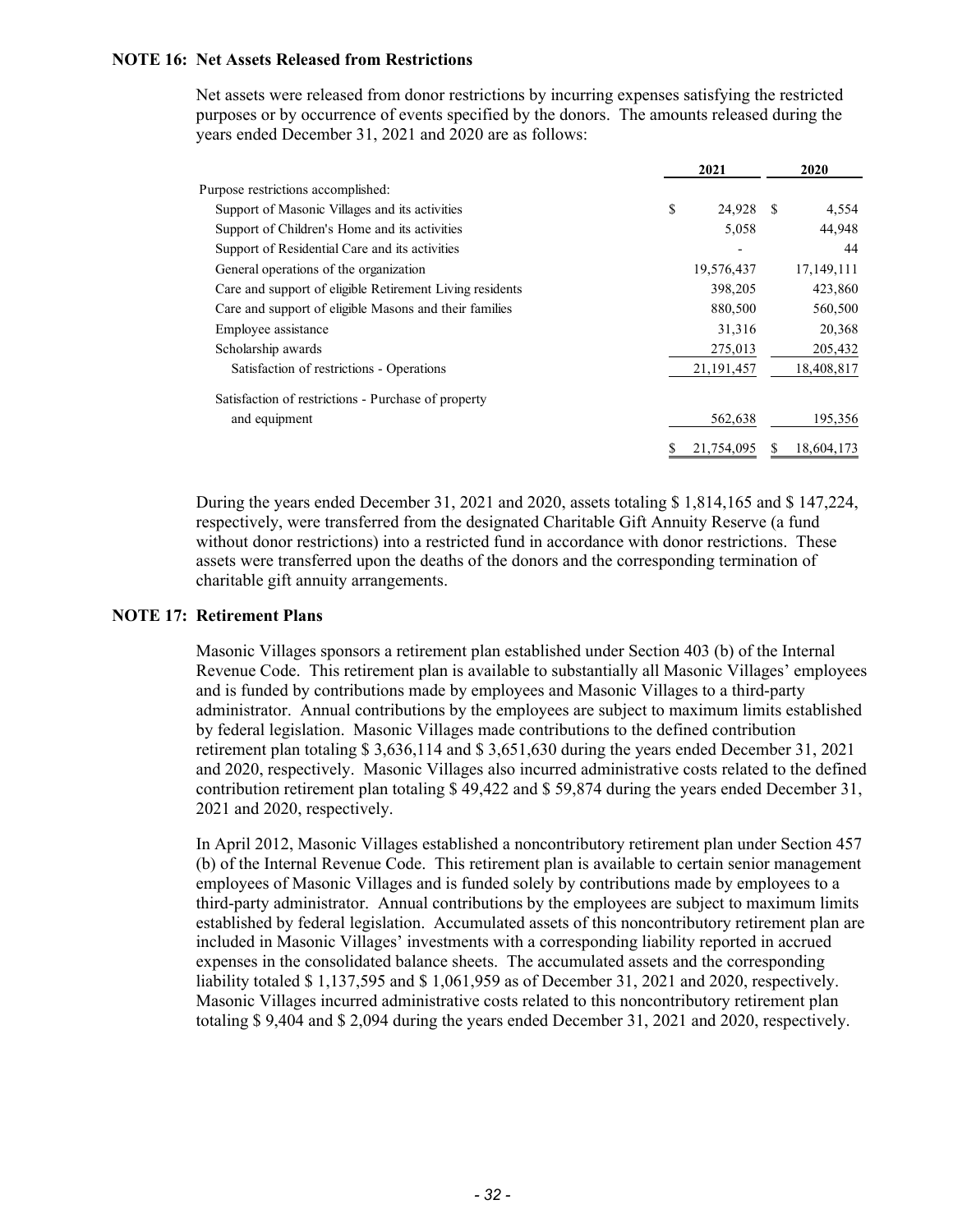### **NOTE 18: Resident Service Revenue**

Masonic Villages has agreements with third-party payors that provide for reimbursement to Masonic Villages at amounts different from its established rates. Contractual adjustments under third-party reimbursement programs represent the difference between the billings at established rates for services and amounts reimbursed by third-party payors. Masonic Villages' major thirdparty payors are Medicare and Medicaid.

For the years ended December 31, 2021 and 2020, services rendered to Medicare program beneficiaries were reimbursed on a prospective payment system or fee schedule, depending on the medical services provided. Under the prospective payment system, Masonic Villages is reimbursed according to the beneficiaries' acuity level and services provided. Under the fee schedule, Masonic Villages is reimbursed the lesser of its charge or the allowable amount per the fee schedule.

Services rendered to Medicaid program beneficiaries are reimbursed based on a prospective casemix payment system. Under this system, nursing facilities are categorized into peer groups based on geographic location and number of certified beds. The Commonwealth of Pennsylvania's Department of Human Services (Department) establishes per diem rates to reimburse nursing facilities using peer group data adjusted for each individual facility's resident acuity.

In January 2005, the Department implemented a nursing facility assessment program for nursing facilities operating in Pennsylvania. Under this program, the Department collects an assessment from nursing facilities operating in Pennsylvania based on each facility's assessment days. The payments received by the Department from this quarterly assessment are used to obtain federal matching funds to maintain reimbursement for those nursing facilities participating in the Medicaid program. Masonic Villages recognized nursing assessment costs of \$ 751,073 and \$ 1,619,071 for the years ended December 31, 2021 and 2020, respectively. Nursing assessment costs are reported as a component of other operating expenses by Masonic Villages in the consolidated statements of operations. Masonic Villages recognized increased Medicaid reimbursement of \$ 3,045,397 and \$ 2,204,909 from the nursing assessment program for the years ended December 31, 2021 and 2020, respectively. Increased Medicaid reimbursement from the nursing assessment program is reported as a component of contractual adjustments under third party programs. The amount of additional reimbursement recognized as an estimated third-party settlement receivable at December 31, 2021 and 2020 was \$ 0.

Masonic Villages recognizes resident service revenue associated with services provided to residents who have third party coverage on the basis of contractual rates for the services rendered. For uninsured private pay residents that qualify for charity care, Masonic Villages recognizes revenue on the basis of its standard rates for services provided, reduced by the estimated portion of the standard rate the resident is unable to pay. The estimated portion of the standard rate the resident is unable to pay is recognized as a charity care allowance. For uninsured private pay residents that do not qualify for charity care, Masonic Villages recognizes revenue on the basis of its standard rates for services provided. On the basis of historical experience, a portion of Masonic Villages' uninsured private pay residents that do not qualify for charity care will be unable or unwilling to pay for the services provided. Masonic Villages records a provision for bad debts related to these uninsured private pay residents in the period the services are provided.

Generally accepted accounting principles require organizations to disaggregate revenue from contracts with customers to depict how the nature, amount, timing and uncertainty of revenue and cash flows are affected by economic factors. Masonic Villages disaggregates its resident service revenue from contracts with customers by payor source and by service type.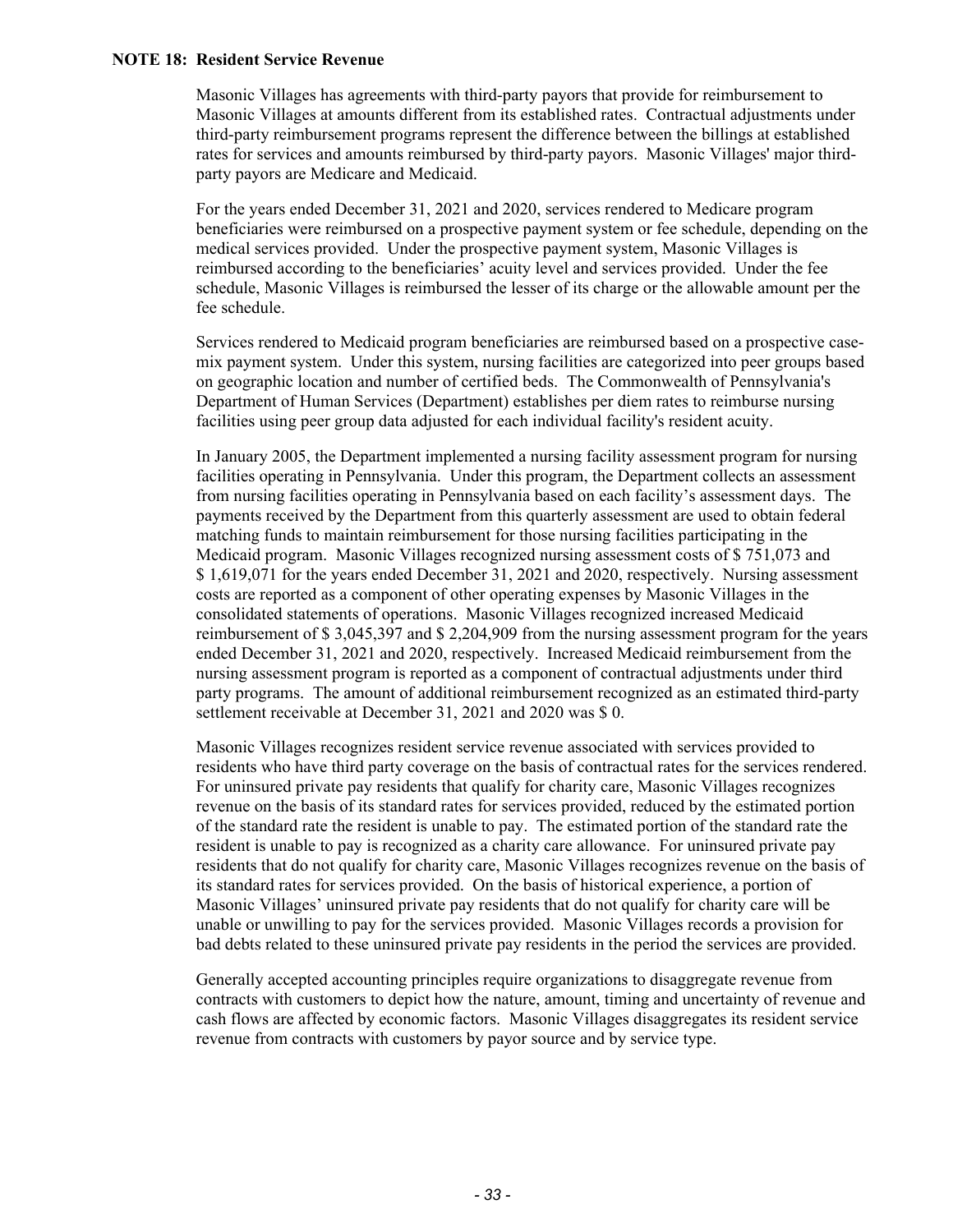### **NOTE 18: Resident Service Revenue – Continued**

Masonic Villages' major payor sources consist of the Medicaid and Medicare programs, other third-party payors (primarily commercial insurance and managed care organizations), and private pay individuals. Resident service revenue, net of contractual and charity care allowances provided (but before the provision for bad debts), recognized in the consolidated statements of operations for the years ended December 31, 2021 and 2020 from these major payor sources is as follows:

|                                              | 2021                |                     |                    |                     |               |                    |   |               |
|----------------------------------------------|---------------------|---------------------|--------------------|---------------------|---------------|--------------------|---|---------------|
|                                              | <b>Medicare and</b> |                     | <b>Other Third</b> |                     |               |                    |   |               |
|                                              |                     | Medicaid            |                    | <b>Party Payors</b> |               | <b>Private Pav</b> |   | <b>Total</b>  |
| Gross resident                               |                     |                     |                    |                     |               |                    |   |               |
| service revenue                              | \$                  | 65,516,656          | -S                 | 22, 251, 564        | <sup>\$</sup> | 105,729,823        | S | 193,498,043   |
| Less provisions for:                         |                     |                     |                    |                     |               |                    |   |               |
| Contractual adjustments<br>under third party |                     |                     |                    |                     |               |                    |   |               |
| reimbursement programs                       |                     | 27,387,838          |                    | 6,518,282           |               |                    |   | 33,906,120    |
| Charity care allowances                      |                     |                     |                    |                     |               | 11,943,110         |   | 11,943,110    |
| Net resident service revenue,                |                     |                     |                    |                     |               |                    |   |               |
| before provision for bad debts               | S.                  | 38,128,818          | S                  | 15,733,282          | S             | 93,786,713         | S | 147,648,813   |
|                                              |                     | 2020                |                    |                     |               |                    |   |               |
|                                              |                     | <b>Medicare and</b> |                    | <b>Other Third</b>  |               |                    |   |               |
|                                              |                     | Medicaid            |                    | <b>Party Payors</b> |               | <b>Private Pay</b> |   | <b>Total</b>  |
| Gross resident                               |                     |                     |                    |                     |               |                    |   |               |
| service revenue                              | \$                  | 69,228,371          | S.                 | 22, 242, 408        | -S            | 106,679,223        | S | 198,150,002   |
| Less provisions for:                         |                     |                     |                    |                     |               |                    |   |               |
| Contractual adjustments                      |                     |                     |                    |                     |               |                    |   |               |
| under third party                            |                     |                     |                    |                     |               |                    |   |               |
| reimbursement programs                       |                     | 27,545,102          |                    | 7,296,901           |               |                    |   | 34,842,003    |
| Charity care allowances                      |                     |                     |                    |                     |               | 11,128,629         |   | 11,128,629    |
| Net resident service revenue,                |                     |                     |                    |                     |               |                    |   |               |
| before provision for bad debts               | \$                  | 41,683,269          | S                  | 14,945,507          | S             | 95,550,594         | S | 152, 179, 370 |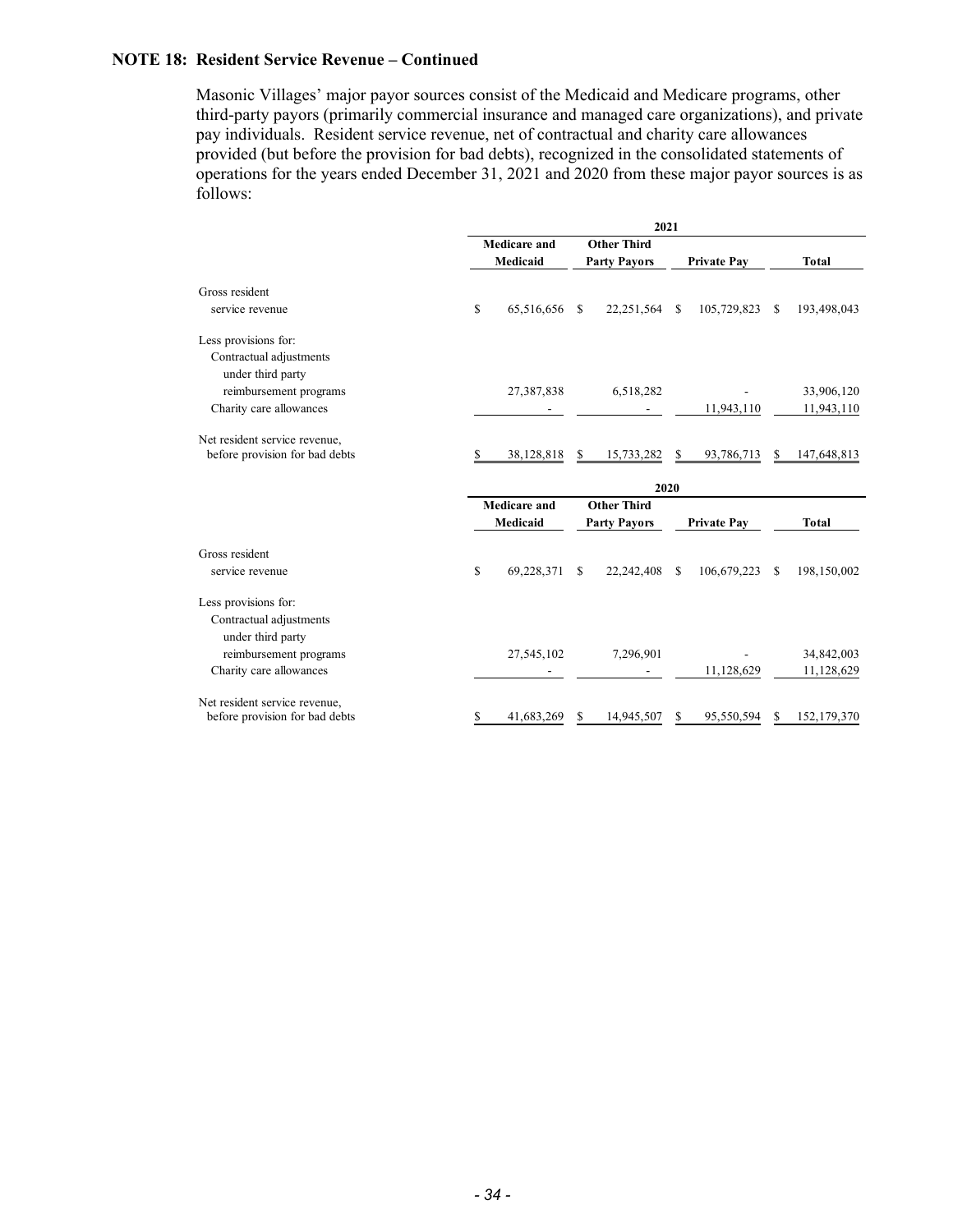### **NOTE 18: Resident Service Revenue – Continued**

Resident service revenue by service type for the years ended December 31, 2021 and 2020 is as follows:

|                                                  | 2021             |    | 2020          |
|--------------------------------------------------|------------------|----|---------------|
|                                                  |                  |    |               |
| Nursing Care                                     | \$<br>61,644,424 | S. | 66,843,507    |
| Medical Ancillary Clinics                        | 3,815,183        |    | 3,849,260     |
| Pharmacy                                         | 10,418,066       |    | 10,034,326    |
| Personal Care                                    | 10,100,665       |    | 10,519,239    |
| Retirement Living                                | 50,755,231       |    | 49, 382, 348  |
| Child Day Center                                 | 2,177            |    | 562,407       |
| <b>Adult Daily Living Center</b>                 |                  |    | 57,026        |
| Residential Care Program                         | 422,934          |    | 405,785       |
| Hospice                                          | 3,975,886        |    | 4,309,206     |
| <b>Wellness Center</b>                           | 132,796          |    | 156,467       |
| Home Health Care Services                        | 2,217,023        |    | 2,062,104     |
| Home Care Services                               | 1,408,648        |    | 1,402,950     |
| Other services, including meals, communications, |                  |    |               |
| laundry, parking, and gift and beauty shops      | 2,755,780        |    | 2,594,745     |
| Net resident service revenue,                    |                  |    |               |
| before provision for bad debts                   | 147,648,813      | S  | 152, 179, 370 |

#### **NOTE 19: Charity Care and Community Service**

Masonic Villages' mission has been to provide services to residents, regardless of their ability to pay, who have medical, social, or financial need.

Masonic Villages provides services to adult individuals who meet certain criteria under its charity care policy without charge or at amounts less than its established rates. Criteria considered in Masonic Villages' charity care policy include the income and net worth of the adult individuals applying for charity care. Adult individuals applying for charity care must also be determined to be ineligible for reimbursement from applicable government programs for the services to be provided. Charity care may be provided to qualifying adult individuals for Personal Care, Retirement Living, Residential Care, and certain medical and nonmedical ancillary services. All services provided in the Children's Home are provided as charity care.

Masonic Villages maintains records to identify and monitor the level of charity care and community service it provides. These records include the amount of charges forgone based on established rates for the services and supplies furnished under its charity care policy. Charges forgone for charity care are excluded from net resident service revenue recorded by Masonic Villages. The cost to provide charity care is estimated on an annual basis for each service area providing charity care. Estimated charity care costs for an individual service area are determined by multiplying the individual service area's forgone charges by the ratio of the individual service area's direct and allocated indirect expenses to its gross charges. Masonic Villages' aggregate estimated cost of providing charity care is the sum of the charity care costs calculated for the individual service areas.

Charges forgone for charity care and the estimated costs of providing charity care for the years ended December 31, 2021 and 2020 were as follows:

|                           | 2021       |     | 2020       |  |
|---------------------------|------------|-----|------------|--|
| Charges forgone           | 11,943,110 | - S | 11,128,629 |  |
| Estimated cost to provide |            |     |            |  |
| charity care              | 10,122,786 |     | 9,513,287  |  |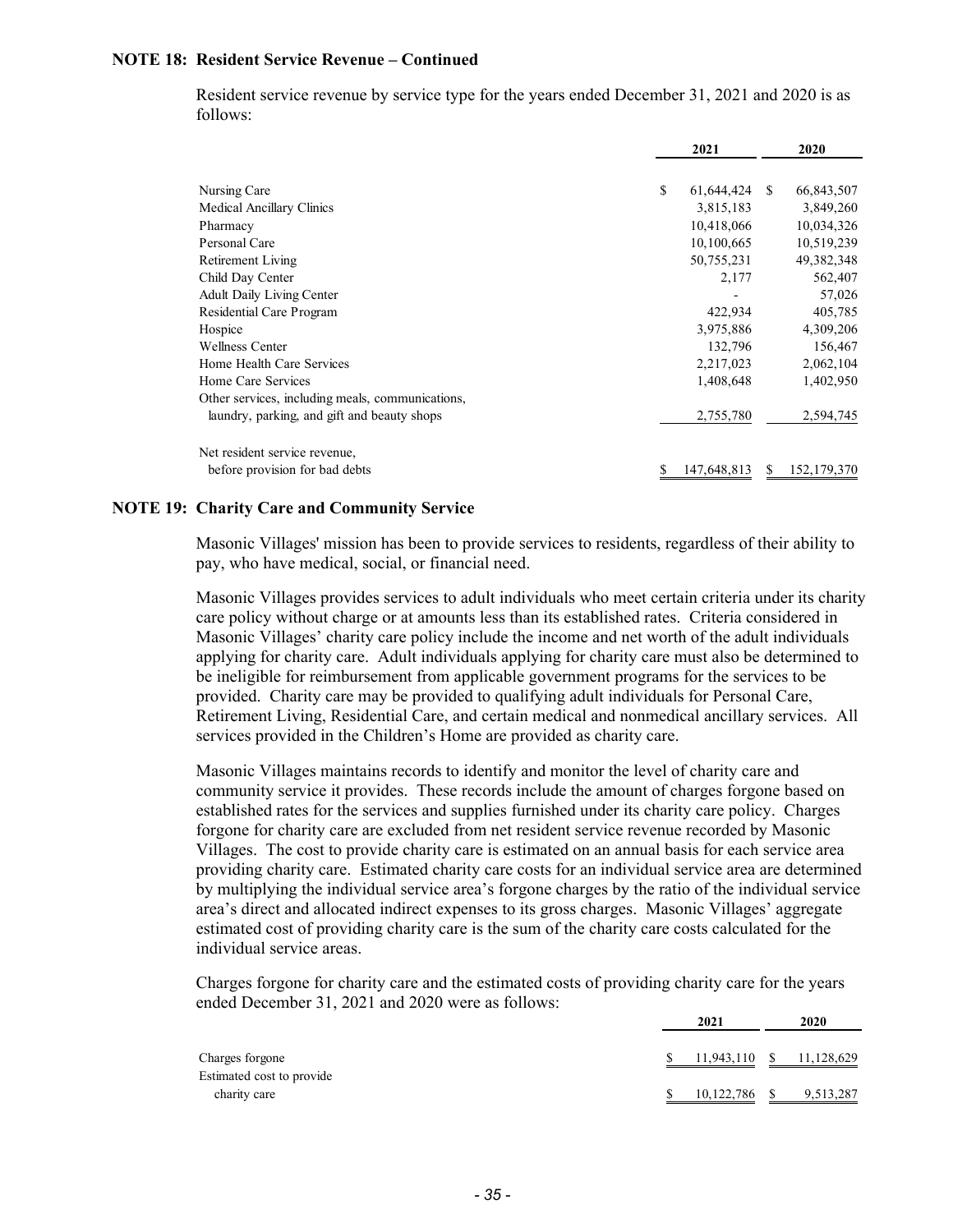### **NOTE 19: Charity Care and Community Service – Continued**

Masonic Villages has received contributions restricted for the care and support of Retirement Living residents eligible for charity care. These contributions are recorded as net assets with donor restrictions and periodically released from restriction to subsidize charges forgone to provide charity care to Retirement Living residents. Net assets released from donor restriction to subsidize charity care provided to Retirement Living residents totaled \$ 400,355 and \$ 403,860 for the years ended December 31, 2021 and 2020, respectively.

Masonic Villages also participates in the Medicare and Medical Assistance programs which make payment for services provided to financially eligible residents at rates which are less than the cost of such services. Management estimates the unpaid costs of these programs are approximately \$ 25,950,000 and \$ 24,756,000 in 2021 and 2020, respectively.

Masonic Villages conducts two programs that benefit people not residing at one of the five locations. The Home Assistance program (Home Assistance) provides financial resources and other services to Pennsylvania Masons and their families in need. Home Assistance is provided in two forms: charity care and temporary assistance. The cost of providing Home Assistance totaled \$ 168,153 and \$ 152,543 for the years ended December 31, 2021 and 2020, respectively. Masonic Villages has also established an Outreach program (Outreach) to assist individuals in their communities. People contacting Outreach receive information about various aspects of long-term care, including government programs available, selecting a long-term care facility, insurance, transportation, and counseling. The cost of Outreach totaled \$ 4,115 for the year ended December 31, 2021.

During 2021 and 2020, Masonic Villages permitted its meeting and conference facilities to be used by several not-for-profit organizations, including the Elizabethtown Area School District. Masonic Villages received no rental fees for the use of the meeting and conference facilities. The cost of providing this service to these organizations totaled approximately \$ 10,000 and \$ 20,000 for the years ended December 31, 2021 and 2020, respectively.

Masonic Villages made contributions of cash and in-kind services to not-for-profit organizations in the communities it serves. For the years ended December 31, 2021 and 2020, these contributions totaled \$ 246,516 and \$ 254,863, respectively. Masonic Villages also awarded scholarships to several individuals. Individuals receiving scholarships included graduating high school students based on academic achievement, financial need, and community service. Scholarships for child day care services were awarded for pre-school age children whose families met certain financial need criteria as specified in the Pennsylvania Educational Improvement Tax Credit program. Scholarship payments totaled \$ 231,450 and \$ 193,736 for the years ended December 31, 2021 and 2020, respectively.

### **NOTE 20: Functional Allocation of Expenses**

The costs of providing the various programs and other activities have been summarized on a natural basis in the consolidated statements of operations. Functional expenses reported in the consolidated financial statements represent combinations of specific cost centers within the Masonic Villages' accounting structure. Cost centers are used to focus on specific operational activities, such as an individual program or administrative service. Use of the cost centers enable individual expenses to be assigned directly to the appropriate activity as incurred throughout the year. Certain expenses that are incurred at an entity level are not assigned to an individual cost center and must be allocated among the programs and supporting services benefited using a reasonable basis that is consistently applied. Expenses that require allocation include employee healthcare costs and net periodic pension expense.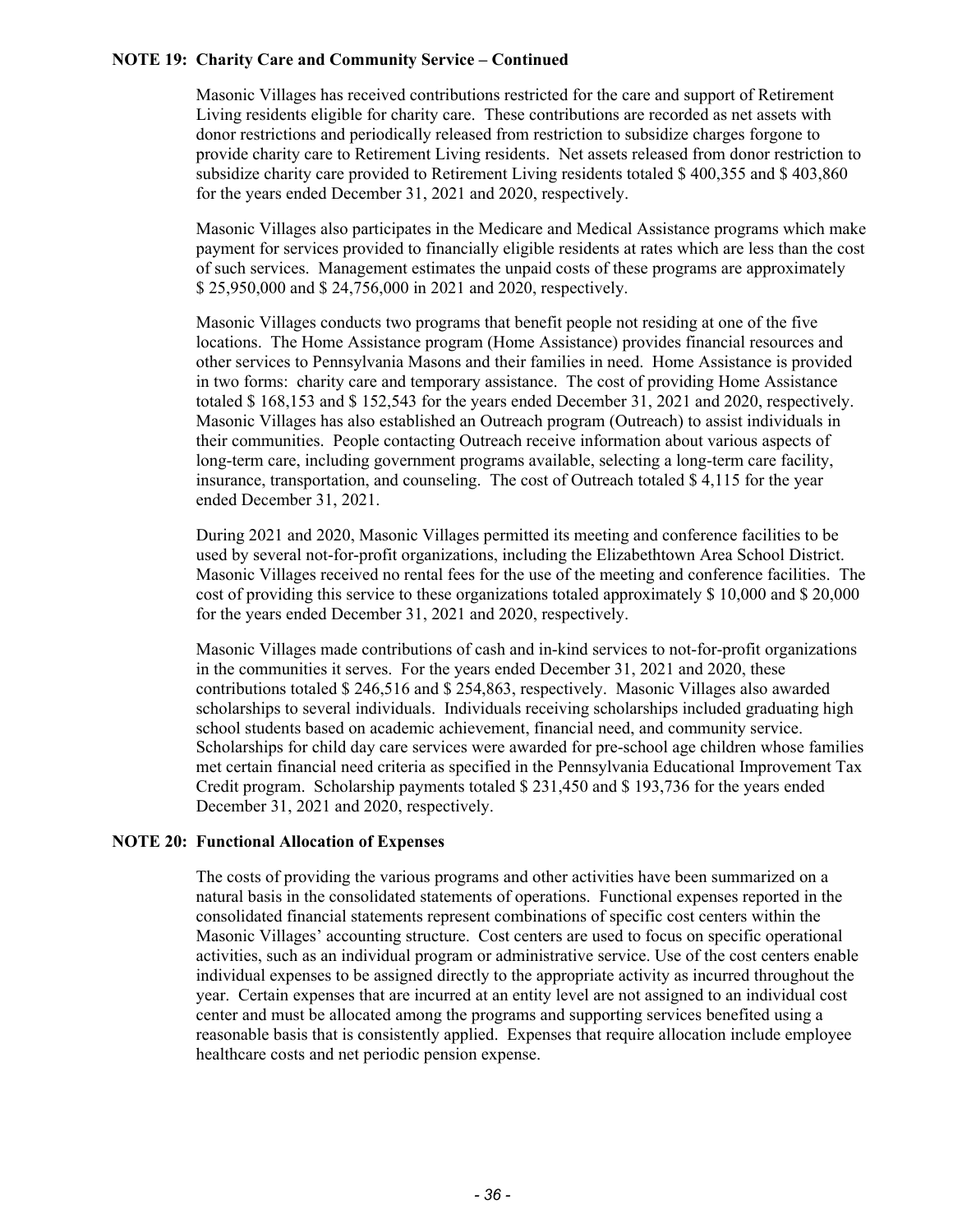### **NOTE 20: Functional Allocation of Expenses - Continued**

The following table summarizes operating expenses on a functional basis for the year ended December 31, 2021 and 2020:

|                                         | 2021              | 2020              |
|-----------------------------------------|-------------------|-------------------|
| Program Services:                       |                   |                   |
| Nursing Care                            | \$<br>65,066,959  | 65,987,186<br>-S  |
| Medical Ancillary Clinics               | 6,069,272         | 6,138,973         |
| Pharmacy                                | 10,164,936        | 9,794,149         |
| Personal Care                           | 11,200,142        | 11,230,929        |
| Retirement Living                       | 51,899,515        | 50,983,755        |
| Children's Home                         | 2,296,067         | 2,183,196         |
| <b>Adult Daily Living Center</b>        | 10                | 248,015           |
| Residential Care Program                | 348,551           | 322,765           |
| Hospice                                 | 3,991,692         | 4,001,402         |
| <b>Wellness Center</b>                  | 1,148,815         | 1,142,856         |
| Home Health Care Services               | 2,406,738         | 1,974,515         |
| Home Care Services                      | 1,155,966         | 1,123,943         |
| <b>Community Services</b>               | 288,258           | 278,633           |
| Child Day Care Center                   | 42,595            | 850,024           |
| Conference Facilities                   | 2,770,532         | 2,951,357         |
| Contributions to Affiliates             | 185,543           | 675               |
| Youth programs                          | 425,899           | 417,958           |
| Library and museum activities           | 549,661           | 857,716           |
| Employee Housing and Rental Property    | 1,369,100         | 1,285,773         |
| Farm                                    | 1,937,729         | 1,831,922         |
| <b>Communications Services</b>          | 1,490,595         | 1,488,400         |
| Admissions and Resident Services        | 2,671,654         | 2,155,673         |
| <b>Support Services</b>                 | 4,828,517         | 4,845,410         |
| Maintenance                             | 12,232,697        | 10,677,195        |
| Food Services                           | 6,303,816         | 5,354,974         |
| Total program services expense          | 190,845,259       | 188, 127, 394     |
| Management and general - Administration | 25,685,265        | 26,540,996        |
| Fundraising - Gift Planning             | 1,611,865         | 1,870,577         |
|                                         | \$<br>218,142,389 | \$<br>216,538,967 |

#### **NOTE 21: Transactions with Affiliated Organizations**

As described in Notes 1 and 2, on January 1, 2020, Masonic Villages became the sole member of the Foundation and Masonic Library and Museum and also received donor restricted funds reassigned from Grand Lodge and the Grand Lodge of Pennsylvania Charity Foundation. These significant additions to Masonic Villages' consolidated financial reporting entity also changed the nature of continuing transactions with these entities and funds. Prior to January 1, 2020, transactions conducted by Masonic Villages with the Foundation and Masonic Library and Museum were disclosed in Masonic Villages' consolidated financial statements since the Foundation and Masonic Library and Museum were affiliates of Masonic Villages. Subsequent to December 31, 2019, transactions conducted by Masonic Villages with the Foundation and Masonic Library and Museum are not disclosed in Masonic Villages' consolidated financial statements since the Foundation and Masonic Library and Museum are subsidiaries of Masonic Villages. Prior to January 1, 2020, income from the transferred donor restricted funds was recognized as contribution revenue from Grand Lodge and Grand Lodge of Pennsylvania Charity Foundation. Subsequent to December 31, 2019, income from the transferred donor restricted funds and used for qualifying expenses is recorded as a satisfaction of program restrictions.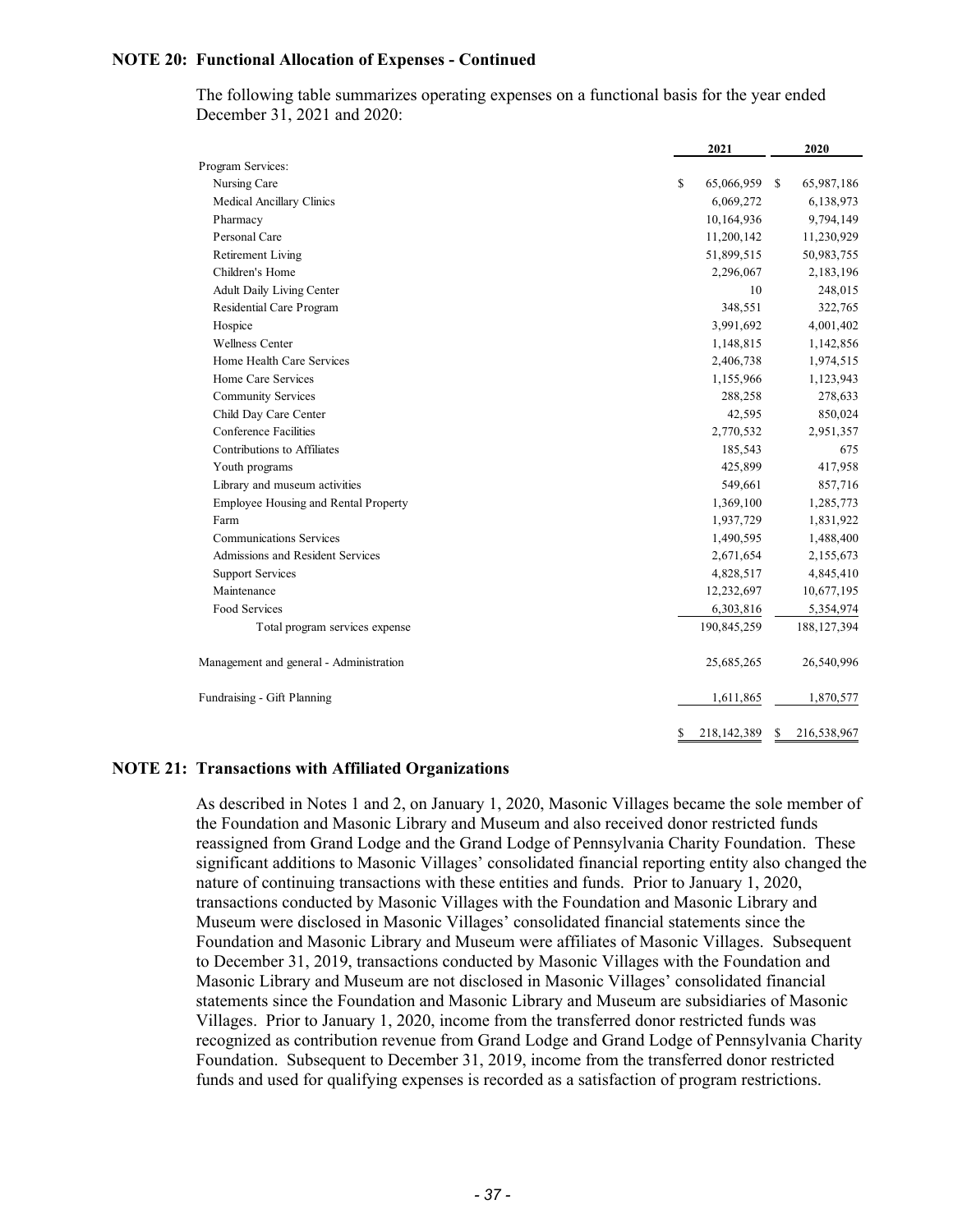### **NOTE 21: Transactions with Affiliated Organizations – Continued**

## Contributions from Affiliated Organizations

Masonic Villages receives contributions from certain Grand Lodge permanently restricted net assets. The contributions are made from trusts established by donors to benefit needy Masons, widows, and children. Contributions were received by Masonic Villages from the following trusts for the years ended December 31, 2021 and 2020:

|                      | 2021 |        |   | 2020 |  |  |
|----------------------|------|--------|---|------|--|--|
| Sommerville Art Fund | ٠.   | 29.000 | S | .000 |  |  |

During the year ended December 31, 2018, the Grand Lodge of Pennsylvania Charity Foundation received a bequest to establish a permanent endowment fund. The donor specified that income generated by the permanent endowment be used for the repair, improvement and maintenance of Masonic Villages' outdoor swimming pool and conference facilities. Investment income earned by this endowment and contributed by the Grand Lodge of Pennsylvania Charity Foundation to Masonic Villages totaled \$ 2,208 and \$ 1,653 for the years ended December 31, 2021 and 2020, respectively. These contributions from Grand Lodge of Pennsylvania Charity Foundation are included in non-operating gains in the consolidated statement of operations for the years ended December 31, 2021 and 2020.

During the year ended December 31, 2021, Masonic Villages received a contribution in the amount of \$ 437,500 from Grand Lodge of Pennsylvania Charity Foundation. The contribution by the Foundation is to support the Masonic Library and Museum and Pennsylvania Masonic Youth Foundation.

### Contributions to Affiliated Organizations

Contributions from Masonic Villages' net assets with donor restrictions are made to the Grand Lodge of Pennsylvania Charity Foundation. These contributions are reported as satisfaction of donor restrictions in the consolidated statements of changes in net assets. The contributions are made from the Reidler Helping Hand Fund, which was established to benefit Masonic Villages and the Grand Lodge of Pennsylvania Charity Foundation. Contributions from this trust to the Grand Lodge of Pennsylvania Charity Foundation totaled \$ 543 and \$ 675 for the years ended December 31, 2021 and 2020, respectively.

In addition, Masonic Villages made restricted contributions to the Grand Lodge of Pennsylvania Charity Foundation totaling \$ 185,000 for the year ended December 31, 2021. The contribution was provided as a reimbursement for gift annuity contracts that terminated at December 31, 2020.

#### Administrative and Program Service Expenses

For the year ended December 31, 2020, Masonic Villages' employees provided human resources, accounting, and information technology services to Grand Lodge under an expense reimbursement arrangement with Masonic Villages. Masonic Villages' costs for these services allocated to Grand Lodge for the year ended December 31, 2020 was \$ 92,408. Reimbursement received for these costs is included in other operating revenue in the consolidated statements of operations.

Effective January 1, 2021 Masonic Villages entered into a resource sharing and fiduciary agreement with Grand Lodge. Under the agreement, Masonic Villages has agreed to pay Grand Lodge a fiduciary services and management fee in the amount of \$ 250,000 annually. In addition, as defined in the resource sharing and fiduciary agreement, Masonic Villages will no longer require Grand Lodge to reimburse Masonic Villages for costs associated with human resources, accounting, information technology and public relations. Masonic Villages cost associated with the fiduciary and management fee totaled \$ 250,000 for the year ended December 31, 2021.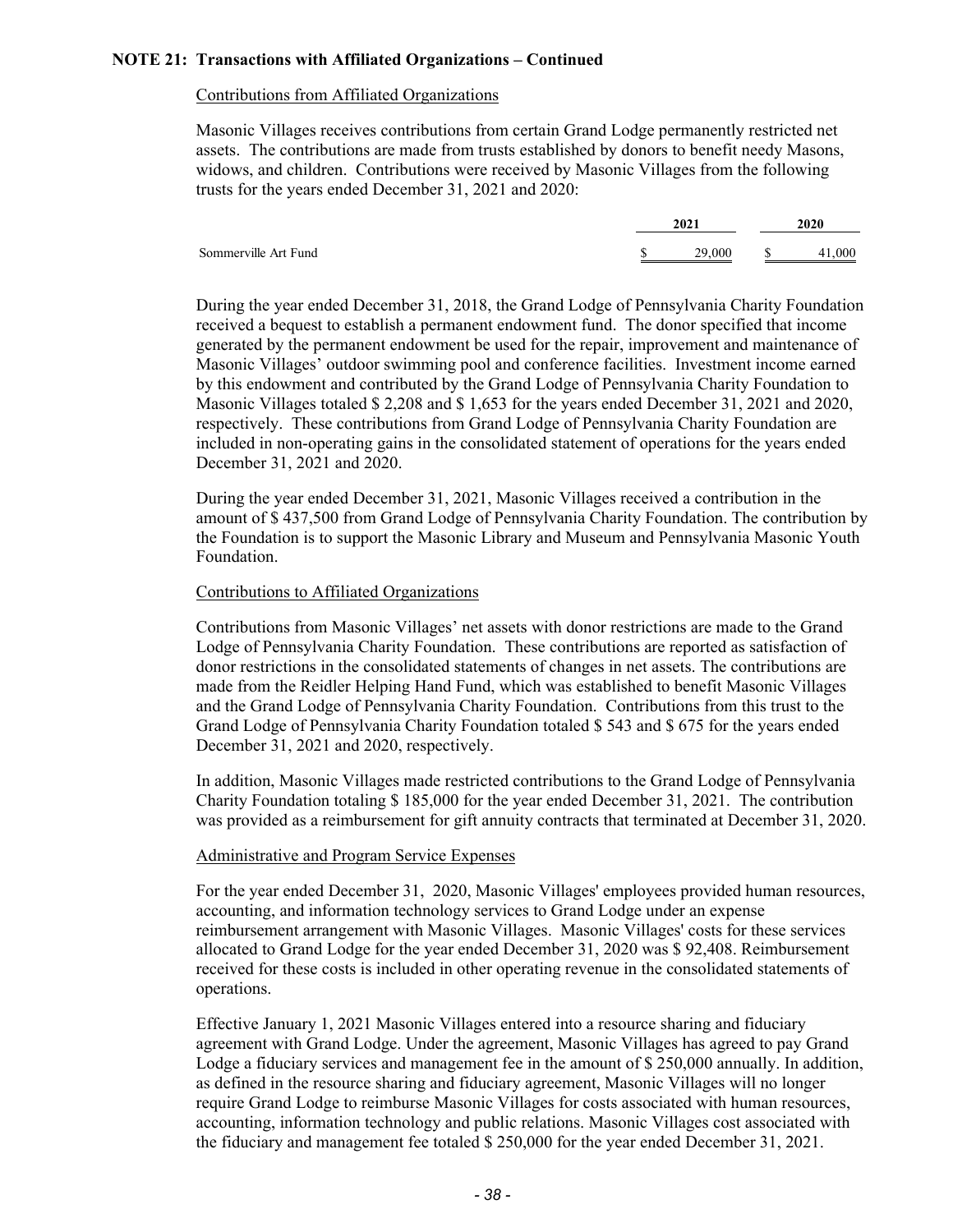### **NOTE 21: Transactions with Affiliated Organizations – Continued**

### Administrative and Program Service Expenses - Continued

During 2020, Masonic Villages' employees provided fundraising services to the Grand Lodge of Pennsylvania Charity Foundation under an expense reimbursement arrangement with Masonic Villages. Masonic Villages' costs for these services allocated to the Grand Lodge of Pennsylvania Charity Foundation for the year ended December 31, 2020 were \$ 6,537 and are included in other operating revenue in the consolidated statements of operations.

### Note Receivable – Grand Lodge

In November 2018, Grand Lodge was required to make a cash contribution totaling \$ 542,846 to the defined benefit pension plan in order to complete the final settlement of the pension plan. Masonic Villages made this cash contribution on behalf of Grand Lodge to enable the pension plan settlement transaction to proceed. On December 31, 2018, Grand Lodge entered an unsecured promissory note agreement to repay the \$ 542,846 to Masonic Villages. The promissory note provides for interest at a rate of 3.31%. Grand Lodge was to pay interest to Masonic Villages on a quarterly basis, beginning on March 31, 2020. Grand Lodge repaid the full amount of this note as part of the reassignment of donor restricted net assets that occurred on January 1, 2020.

### **NOTE 22: Split-Interest Agreements**

Masonic Villages has entered into several split-interest agreements with donors. These splitinterest agreements include charitable gift annuities, charitable remainder unitrusts, charitable lead trusts, and perpetual trusts held by third parties. Under split-interest agreements, a donor makes an initial gift to a trust or directly to Masonic Villages in which Masonic Villages has a beneficial interest. Donated assets are maintained by a trust or Masonic Villages and distributions are made to a beneficiary or beneficiaries during the term of the agreement.

At the end of the agreement's term, any remaining assets covered by the agreement are distributed to Masonic Villages.

Assets received under split-interest agreements are recorded at the fair value of the assets on the date received. Liabilities to beneficiaries are recorded at the net present value of expected payments based upon the amount of the contribution, any contractual rate of return, and the life expectancy of the beneficiary. Contribution revenue is classified as either without donor restrictions or with donor restrictions based on the existence of any donor-imposed conditions in the split-interest agreement.

As of December 31, 2021 and 2020, the fair value of assets recognized under split-interest agreements by Masonic Villages, consisting principally of cash and investments, was as follows:

|                                        |   | 2021         |  |            |  |
|----------------------------------------|---|--------------|--|------------|--|
| Perpetual trusts held by third parties | S | 54, 215, 700 |  | 49,085,749 |  |
| Charitable gift annuities              |   | 7,515,865    |  | 9,705,103  |  |
| Charitable remainder unitrusts         |   | 10,137,043   |  | 5,041,444  |  |
|                                        |   | 71,868,608   |  | 63,832,296 |  |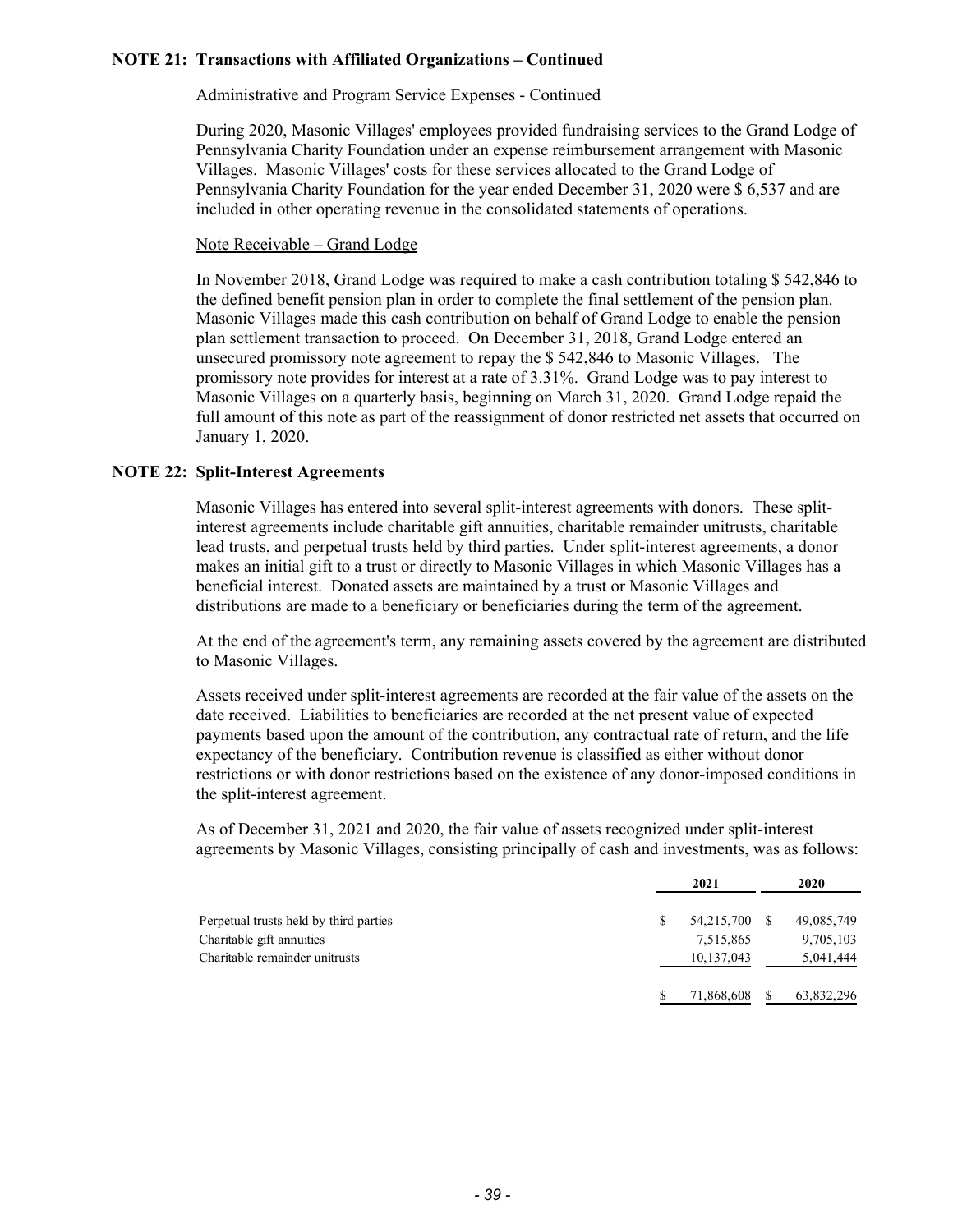## **NOTE 22: Split-Interest Agreements – Continued**

Contribution revenues recognized by Masonic Villages under split-interest agreements for the years ended December 31, 2021 and 2020 were as follows:

|                                | 2021          | 2020         |  |  |
|--------------------------------|---------------|--------------|--|--|
| Without donor restrictions -   |               |              |  |  |
| Charitable gift annuities      | \$<br>330,539 | 255,180<br>S |  |  |
| Charitable remainder unitrusts | 1,125,084     | 1,563,299    |  |  |
| With donor restrictions -      |               |              |  |  |
| Charitable lead annuity trusts | 1,124,277     |              |  |  |
| Promises to give               | 120,000       | -            |  |  |
|                                | 2,699,900     | 1,818,479    |  |  |

Masonic Villages is an income beneficiary of several perpetual trusts held by third parties. Distributions of income are made at the discretion of the trustees. Income distributed to the Masonic Villages by perpetual trusts held by third parties amounted to \$ 2,123,377 and \$ 2,071,940 for the years ended December 31, 2021 and 2020, respectively.

### **NOTE 23: Fair Value Measurements**

The framework for measuring fair value provides a fair value hierarchy that prioritizes the inputs to valuation techniques used to measure fair value. The hierarchy gives the highest priority to unadjusted quoted prices in active markets for identical assets or liabilities (level 1) and the lowest priority to unobservable inputs (level 3). Valuation techniques maximize the use of relevant observable inputs and minimize the use of unobservable inputs. The three levels of the fair value hierarchy are described as follows:

- Level 1: Inputs to the valuation methodology are quoted prices (unadjusted) in active markets for identical assets or liabilities that the organization can access at the measurement date.
- Level 2: Inputs other than quoted prices included within Level 1 that are observable for the asset or liability, either directly or indirectly, such as:
	- Quoted prices for similar assets or liabilities in active markets;
	- Quoted prices for identical or similar assets or liabilities in inactive markets;
	- Inputs other than quoted prices that are observable for the asset or liability;
	- Inputs that are derived principally from or corroborated by observable market data by correlation or other means.

Level 3: Inputs that are unobservable inputs for the asset or liability.

The following is a description of the valuation methodologies used for assets measured at fair value. There have been no changes in the methodologies used at December 31, 2021 and 2020.

### *Domestic and International Common Stock, Mutual Funds – Equity Securities, Exchange Traded Funds, Royalty Trusts and Real Estate Investment Trusts*

Valued at end of day quoted prices in active markets for identical assets, if available (Level 1). If the market is not active, they are valued using quoted prices for similar assets in active markets or identical assets in inactive markets (Level 2).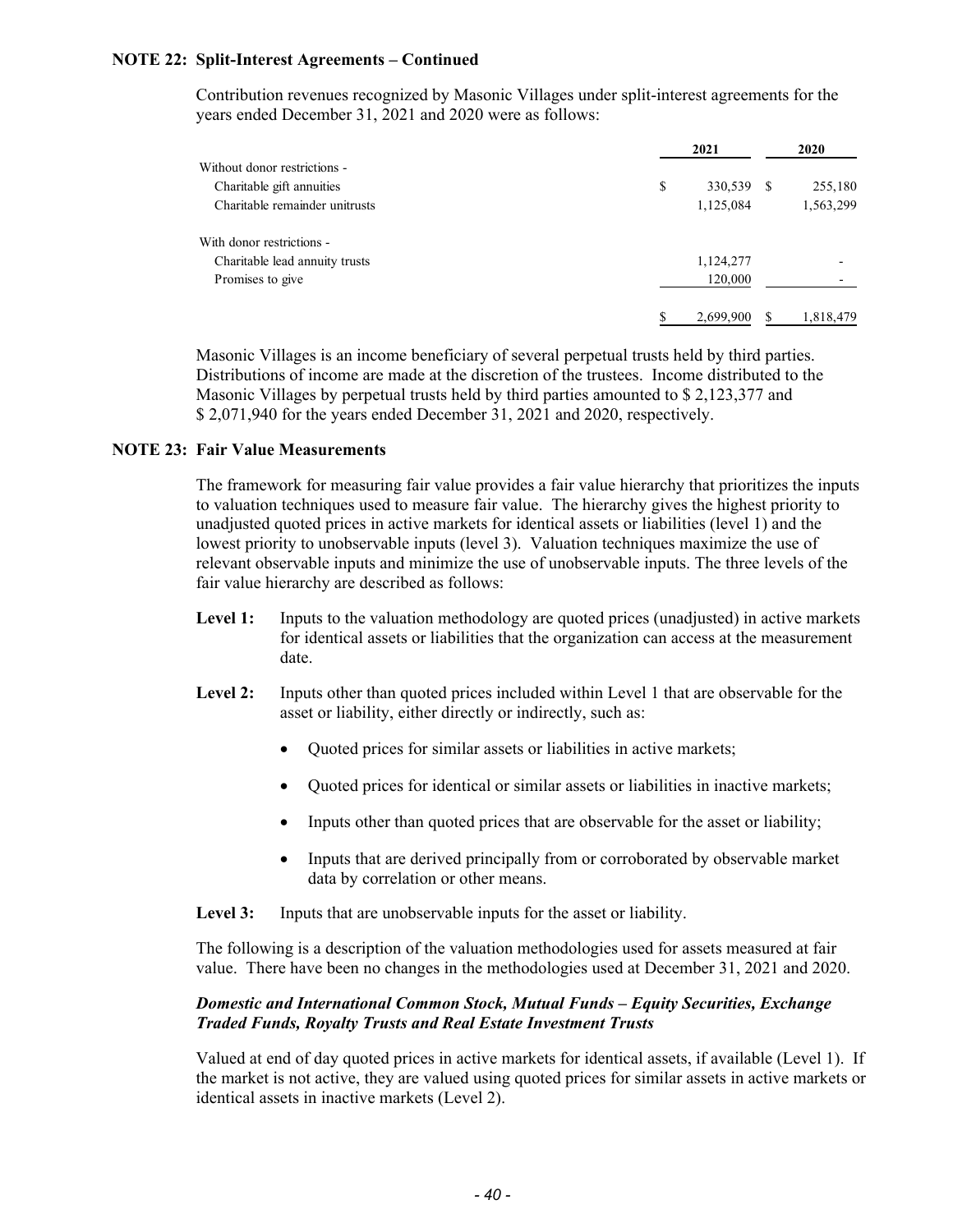### *U.S. Government Securities, Domestic Corporate Bonds, Municipal Securities, Mortgage-Backed Securities, Assets Backed Securities and Demand Notes*

Valued at end of day pricing using quoted prices for similar assets in active markets or identical assets in inactive markets.

#### *Money Market Mutual Funds*

These funds are valued at the end of day closing price based on net asset value (NAV). The value is based on quoted prices for similar assets in active markets or identical assets in inactive markets.

### *Perpetual Trust Held by Third Parties*

The value of perpetual trusts is determined based on the end of day value of the underlying investments. The investments are valued using quoted prices in active markets or quoted prices for similar assets in active markets or identical assets in inactive markets.

## *Private Equity Investments*

Valued at the bid price of the investment or if there is no price for the investment in question, the value is the amount which would be paid to a seller for an immediate transfer to another plus any charges for the transfer. The value of an investment which has no price is determined using comparable assets of public markets, private transactions or valuations of comparable companies or assets.

As described in Note 8, Masonic Villages' most significant investment is its share of the Consolidated Fund.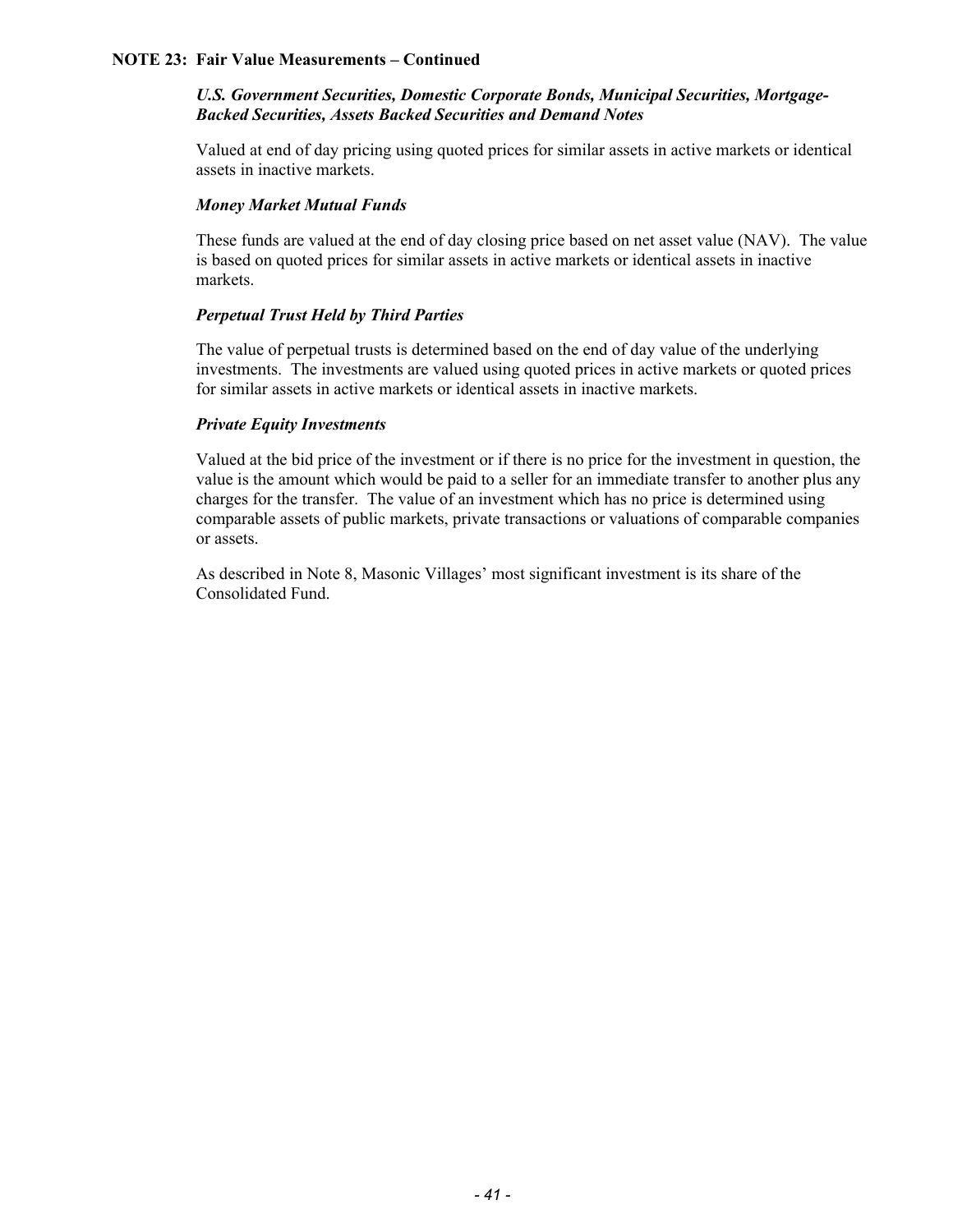The fair values of the Consolidated Fund's assets measured on a recurring basis as of December 31, 2021 and 2020 are as follows:

|                                                   |                      | Quote Prices<br>in Active<br>Markets for<br><b>Identical Assets</b> | Significant<br>Other<br>Observable<br>Inputs | Significant<br>Unobservable<br>Inputs |
|---------------------------------------------------|----------------------|---------------------------------------------------------------------|----------------------------------------------|---------------------------------------|
| <b>At December 31, 2021</b>                       | Fair Value           | (Level 1)                                                           | (Level 2)                                    | (Level 3)                             |
| Domestic and international common stocks:         |                      |                                                                     |                                              |                                       |
| Consumer staples and discretionary                | \$<br>144,470,586    | S<br>140,774,347                                                    | \$<br>3,696,239                              | S                                     |
| Energy                                            | 9,407,115            | 9,407,115                                                           |                                              |                                       |
| Financial                                         | 49,537,976           | 49,456,905                                                          | 81.071                                       |                                       |
| Industrials                                       | 140,511,647          | 140,032,207                                                         | 479,440                                      |                                       |
| Information technology                            | 28,856,680           | 28,856,680                                                          |                                              |                                       |
| Materials<br>Transportation                       | 6,330,617            | 6,262,783                                                           | 67,834                                       |                                       |
| Telecommunications services                       | 2,333,367            | 2,333,367                                                           |                                              |                                       |
|                                                   | 25,293,776           | 25,293,776                                                          |                                              |                                       |
| Total domestic and international<br>common stocks | 406,741,764          | 402,417,180                                                         | 4,324,584                                    |                                       |
| U.S. Government securities                        | 23,400,126           |                                                                     | 23,400,126                                   |                                       |
| Domestic corporate bonds:                         |                      |                                                                     |                                              |                                       |
| Aaa credit rating                                 |                      |                                                                     |                                              |                                       |
| Aa credit rating                                  | 5,663,322            |                                                                     | 5,663,322                                    |                                       |
| A credit rating                                   | 21,403,106           |                                                                     | 21,403,106                                   |                                       |
| Baa credit rating                                 | 2,283,014            |                                                                     | 2,283,014                                    |                                       |
| B credit rating                                   | 1,845,590            |                                                                     | 1,845,590                                    |                                       |
| Bb credit rating                                  | 14,430,892           |                                                                     | 14,430,892                                   |                                       |
| Bbb credit rating                                 | 41,883,764           |                                                                     | 41,883,764                                   |                                       |
| Unrated                                           | 3,390,374            | ÷,                                                                  | 3,390,374                                    | ÷.                                    |
| Total domestic corporate bonds                    | 90,900,062           |                                                                     | 90,900,062                                   | $\overline{a}$                        |
| Municipal bonds:                                  |                      |                                                                     |                                              |                                       |
| Aaa credit rating                                 | 2,720,974            |                                                                     | 2,720,974                                    |                                       |
| Aa credit rating                                  | 6,459,980            |                                                                     | 6,459,980                                    |                                       |
| A credit rating                                   | 270,306              |                                                                     | 270,306                                      |                                       |
| Bb credit rating<br>Unrated                       | 135,148              |                                                                     | 135,148                                      |                                       |
| Total municipal bonds                             | 357,021<br>9,943,429 | ä,                                                                  | 357,021<br>9,943,429                         | $\omega$                              |
| Mutual funds - Equity securities                  | 20,019,771           | 19,730,069                                                          | 289,702                                      | $\overline{a}$                        |
|                                                   |                      |                                                                     |                                              |                                       |
| Exchange traded funds                             | 94,791,217           | 94,791,217                                                          | $\overline{a}$                               | ÷.                                    |
| Mortgage backed securities                        | 21,752,507           |                                                                     | 21,752,507                                   |                                       |
| Asset backed securities                           | 28,573,152           | 301,255                                                             | 28,271,897                                   |                                       |
| Real estate investment trusts                     | 1,323,157            | 1,323,157                                                           |                                              |                                       |
| Money Market funds                                | 56,091,178           | 56,009,117                                                          | 82,061                                       |                                       |
| Private equity investments                        | 19,420,262           |                                                                     |                                              | 19,420,262                            |
| Investments measured at net asset value:          |                      |                                                                     |                                              |                                       |
| Limited partnerships                              | 127,053,968          |                                                                     |                                              |                                       |
| Mutual funds - equity securities                  | 40,602,810           |                                                                     |                                              |                                       |
| Total investments measured<br>at net asset value  | 167,656,778          |                                                                     |                                              |                                       |
| Total - All Investment Types                      | 940,613,403<br>\$    | S<br>574,571,995                                                    | S<br>178,964,368                             | $\mathbf{\hat{S}}$<br>19,420,262      |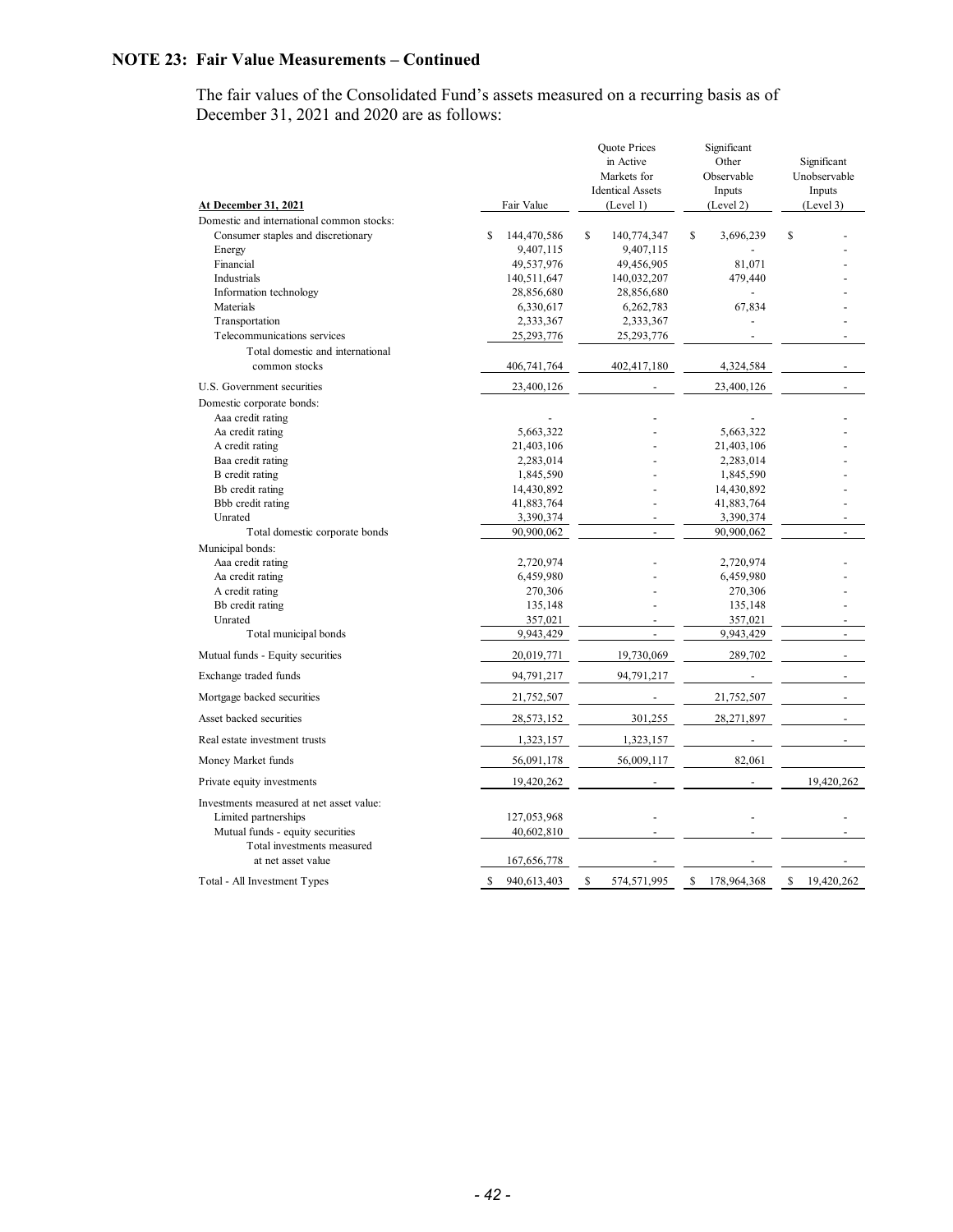|                                                                                                      |   |                          | <b>Quote Prices</b><br>in Active<br>Markets for<br><b>Identical Assets</b> |                          | Significant<br>Other<br>Observable<br>Inputs |                          | Significant<br>Unobservable<br>Inputs |                          |
|------------------------------------------------------------------------------------------------------|---|--------------------------|----------------------------------------------------------------------------|--------------------------|----------------------------------------------|--------------------------|---------------------------------------|--------------------------|
| <b>At December 31, 2020</b>                                                                          |   | Fair Value               |                                                                            | (Level 1)                |                                              | (Level 2)                |                                       | (Level 3)                |
| Domestic and international common stocks:                                                            |   |                          |                                                                            |                          |                                              |                          |                                       |                          |
| Consumer staples and discretionary                                                                   | S | 130,206,708              | \$                                                                         | 129,218,135              | S                                            | 988,573                  | \$                                    |                          |
| Energy                                                                                               |   | 2,426,171                |                                                                            | 2,426,171                |                                              |                          |                                       |                          |
| Financial                                                                                            |   | 50,744,282               |                                                                            | 50,744,282               |                                              |                          |                                       |                          |
| Industrials                                                                                          |   | 117,724,174              |                                                                            | 116,768,868              |                                              | 955,306                  |                                       |                          |
| Information technology                                                                               |   | 19,397,993               |                                                                            | 19,382,109               |                                              | 15,884                   |                                       |                          |
| Materials                                                                                            |   | 5,299,346                |                                                                            | 5,299,346                |                                              |                          |                                       |                          |
| Transportation                                                                                       |   | 1,008,872                |                                                                            | 1,008,872                |                                              |                          |                                       |                          |
| Telecommunications services                                                                          |   | 25,279,733               |                                                                            | 25,279,733               |                                              | L.                       |                                       |                          |
| Total domestic and international<br>common stocks                                                    |   | 352,087,279              |                                                                            | 350, 127, 516            |                                              | 1,959,763                |                                       |                          |
| U.S. Government securities                                                                           |   | 25,031,386               |                                                                            |                          |                                              | 25,031,386               |                                       |                          |
| Domestic corporate bonds:                                                                            |   |                          |                                                                            |                          |                                              |                          |                                       |                          |
| Aaa credit rating                                                                                    |   | 320,296                  |                                                                            |                          |                                              | 320,296                  |                                       |                          |
| Aa credit rating                                                                                     |   | 5,009,667                |                                                                            |                          |                                              | 5,009,667                |                                       |                          |
| A credit rating                                                                                      |   | 25,658,786               |                                                                            |                          |                                              | 25,658,786               |                                       |                          |
| Baa credit rating                                                                                    |   | 2,647,736                |                                                                            |                          |                                              | 2,647,736                |                                       |                          |
| B credit rating                                                                                      |   | 2,265,513                |                                                                            |                          |                                              | 2,265,513                |                                       |                          |
| Bb credit rating                                                                                     |   | 13,553,417               |                                                                            |                          |                                              | 13,553,417               |                                       |                          |
| Bbb credit rating                                                                                    |   | 39,681,614               |                                                                            |                          |                                              | 39,681,614               |                                       |                          |
| Unrated                                                                                              |   | 2,021,335                |                                                                            |                          |                                              | 2,021,335                |                                       |                          |
| Total domestic corporate bonds                                                                       |   | 91,158,364               |                                                                            |                          |                                              | 91,158,364               |                                       |                          |
| Municipal bonds:                                                                                     |   |                          |                                                                            |                          |                                              |                          |                                       |                          |
| Aaa credit rating                                                                                    |   | 1,584,888                |                                                                            |                          |                                              | 1,584,888                |                                       |                          |
| Aa credit rating                                                                                     |   | 4,909,310                |                                                                            |                          |                                              | 4,909,310                |                                       |                          |
| A credit rating                                                                                      |   | 340,843                  |                                                                            |                          |                                              | 340,843                  |                                       |                          |
| Unrated                                                                                              |   | 1,440,094                |                                                                            |                          |                                              | 1,440,094                |                                       |                          |
| Total municipal bonds                                                                                |   | 8,275,135                |                                                                            |                          |                                              | 8,275,135                |                                       |                          |
| Mutual funds - Equity securities                                                                     |   | 21,372,319               |                                                                            | 21,145,940               |                                              | 226,379                  |                                       |                          |
| Exchange traded funds                                                                                |   | 103,876,568              |                                                                            | 103,876,568              |                                              | $\Box$                   |                                       | $\overline{\phantom{a}}$ |
| Mortgage backed securities                                                                           |   | 25,158,403               |                                                                            | $\blacksquare$           |                                              | 25,158,403               |                                       | $\overline{a}$           |
| Asset backed securities                                                                              |   | 32,518,282               |                                                                            | $\overline{\phantom{a}}$ |                                              | 32,518,282               |                                       | ä,                       |
| Royalty trusts                                                                                       |   | 1,916,372                |                                                                            | 1,916,372                |                                              | ÷,                       |                                       | ÷,                       |
| Real estate investment trusts                                                                        |   | 1,038,408                |                                                                            | 1,038,408                |                                              | $\overline{\phantom{a}}$ |                                       | ÷,                       |
| Money Market funds                                                                                   |   | 61,688,220               |                                                                            | ÷.                       |                                              | 61,688,220               |                                       | ÷,                       |
| Private equity investments                                                                           |   | 14,074,952               |                                                                            | $\mathbf{r}$             |                                              |                          |                                       | 14,074,952               |
| Investments measured at net asset value:<br>Limited partnerships<br>Mutual funds - equity securities |   | 87,089,492<br>38,129,954 |                                                                            | $\blacksquare$           |                                              |                          |                                       |                          |
| Total investments measured<br>at net asset value                                                     |   | 125,219,446              |                                                                            |                          |                                              |                          |                                       |                          |
| Total - All Investment Types                                                                         | S | 863,415,134              | \$                                                                         | 478,104,804              | \$                                           | 246,015,932              | S                                     | 14,074,952               |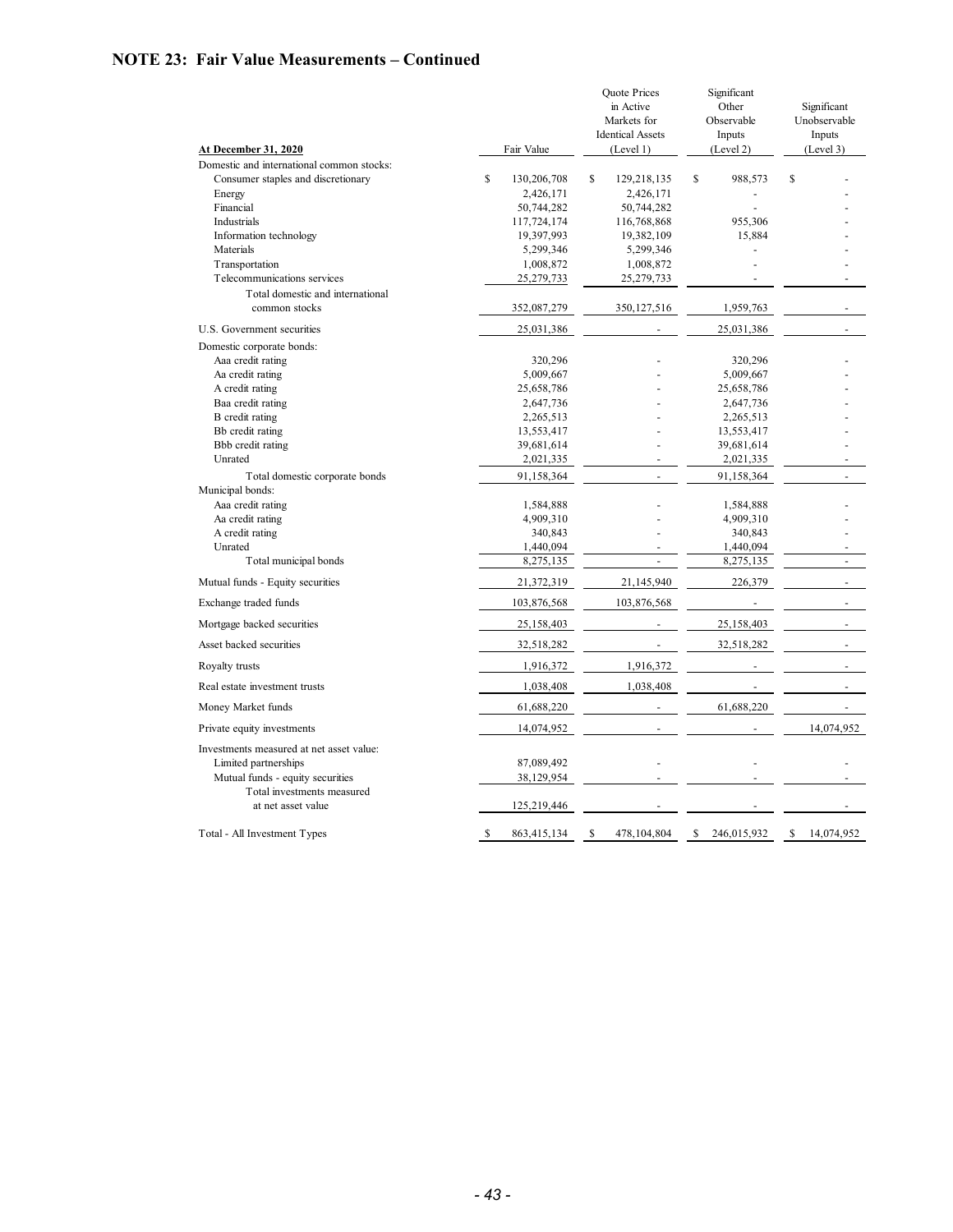The Consolidated Fund has investments in certain financial instruments whose fair values are measured as a practical expedient by using the net asset value per share of the investment. This feature may limit the ability of the Consolidated Fund to liquidate these financial instruments quickly, if necessary. Financial instruments whose fair values are determined as a practical expedient by using the net asset value per share of the investment and their redemption features are as follows as of December 31, 2021 and 2020:

|                                 | <b>Fair Value</b> |   | <b>Unfunded</b><br><b>Commitments</b> | Redemption<br><b>Frequency</b> | Redemption<br><b>Notice Period</b> |
|---------------------------------|-------------------|---|---------------------------------------|--------------------------------|------------------------------------|
| <b>At December 31, 2021</b>     |                   |   |                                       |                                |                                    |
| Mutual fund - Equity securities | \$<br>30,834,481  | S | $\overline{\phantom{a}}$              | Quarterly                      | 60 Days                            |
| Mutual fund - Equity securities | 9.768.329         | S | $\overline{\phantom{0}}$              | Monthly                        | 30 Days                            |
| Limited partnerships            | 10,588,133        |   | ۰                                     | Quarterly                      | 90 Days                            |
| Limited partnerships            | 10,735,664        |   | $\overline{\phantom{a}}$              | Annual                         | 180 Days                           |
| Limited partnerships            | 26,018,043        |   | $\overline{\phantom{a}}$              | <b>Quarterly</b>               | 60 Days                            |
| Limited partnerships            | 27,370,959        |   | $\overline{\phantom{a}}$              | Monthly                        | 5 Days                             |
| Limited partnerships            | 52, 341, 169      |   | $\overline{\phantom{a}}$              | Weekly                         | 10 Days                            |
| Private equity investments      | 19,420,262        |   |                                       | Illiquid                       | Not Applicable                     |
|                                 | 187,077,040       | S |                                       |                                |                                    |

|                                 | <b>Fair Value</b> |   | Unfunded<br><b>Commitments</b> | Redemption<br><b>Frequency</b> | Redemption<br><b>Notice Period</b> |
|---------------------------------|-------------------|---|--------------------------------|--------------------------------|------------------------------------|
| <b>At December 31, 2020</b>     |                   |   |                                |                                |                                    |
| Mutual fund - Equity securities | 28,364,890        | S | $\overline{\phantom{a}}$       | Quarterly                      | 60 Days                            |
| Mutual fund - Equity securities | 9,765,064         |   | $\overline{\phantom{a}}$       | Monthly                        | 5 Days                             |
| Limited partnerships            | 40,833,505        |   | $\overline{\phantom{a}}$       | Monthly                        | 10 Days                            |
| Limited partnerships            | 46,255,987        |   | ۰                              | Weekly                         | Not Applicable                     |
| Private equity investments      | 14,074,952        |   |                                | Illiquid                       | Not Applicable                     |
|                                 | 139.294.398       |   | $\sim$                         |                                |                                    |

The redemption restrictions for these financial instruments are included in the contracts with the investment management firms responsible for these investments.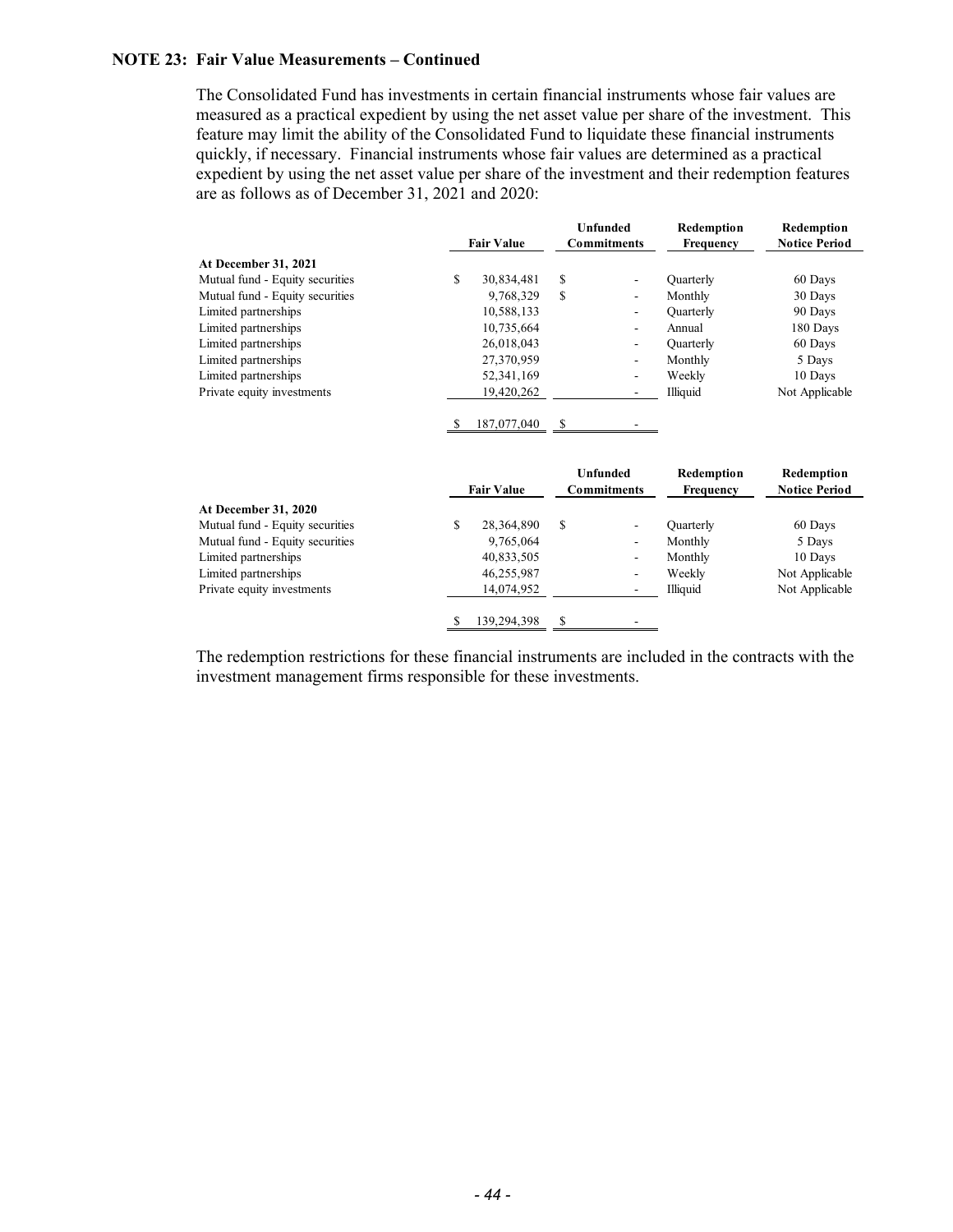Changes in the Consolidated Fund's investments in financial instruments whose fair values are determined using significant unobservable inputs were as follows for the years ended December 31, 2021 and 2020:

|                                 | <b>Total</b>     | Private<br><b>Equity</b><br><b>Investments</b> |             |  |
|---------------------------------|------------------|------------------------------------------------|-------------|--|
| Fair value at January 1, 2020   | \$<br>10,274,924 | $\mathbb{S}$                                   | 10,274,924  |  |
| Unrealized gains                | 986,249          |                                                | 986,249     |  |
| Sales                           | (808, 823)       |                                                | (808, 823)  |  |
| Purchases                       | 3,622,602        |                                                | 3,622,602   |  |
| Fair value at December 31, 2020 | 14,074,952       |                                                | 14,074,952  |  |
| Unrealized gains                | 4,368,270        |                                                | 4,368,270   |  |
| <b>Sales</b>                    | (1,501,721)      |                                                | (1,501,721) |  |
| Purchases                       | 2,478,761        |                                                | 2,478,761   |  |
| Fair value at December 31, 2021 | \$<br>19,420,262 | \$                                             | 19,420,262  |  |

The fair values of Masonic Villages' assets are measured using different techniques. Fair values for investments are determined by reference to quoted market prices and other relevant information generated by market transactions. Fair values of perpetual trusts held by third parties are measured by applying known beneficiary percentages to the fair values of the trust's assets which consists of a combination of actively traded securities and other securities which are valued using significant other observable inputs. When unable to obtain a fair value for a perpetual trust, the fair value is estimated by calculating the present value of income received from the trust under a reasonable rate of return percentage. Fair value for contributions receivable from beneficial interests in charitable lead annuity trusts is determined by calculating the present value of the annuity using published life expectancy tables and discount rates ranging from 2.17% to 4.25%. Fair values for unconditional promises to give are determined by calculating the present value of the future cash flows expected to be received, using the stated terms of the promises to give and discount rates ranging from 1.92% to 2.45%.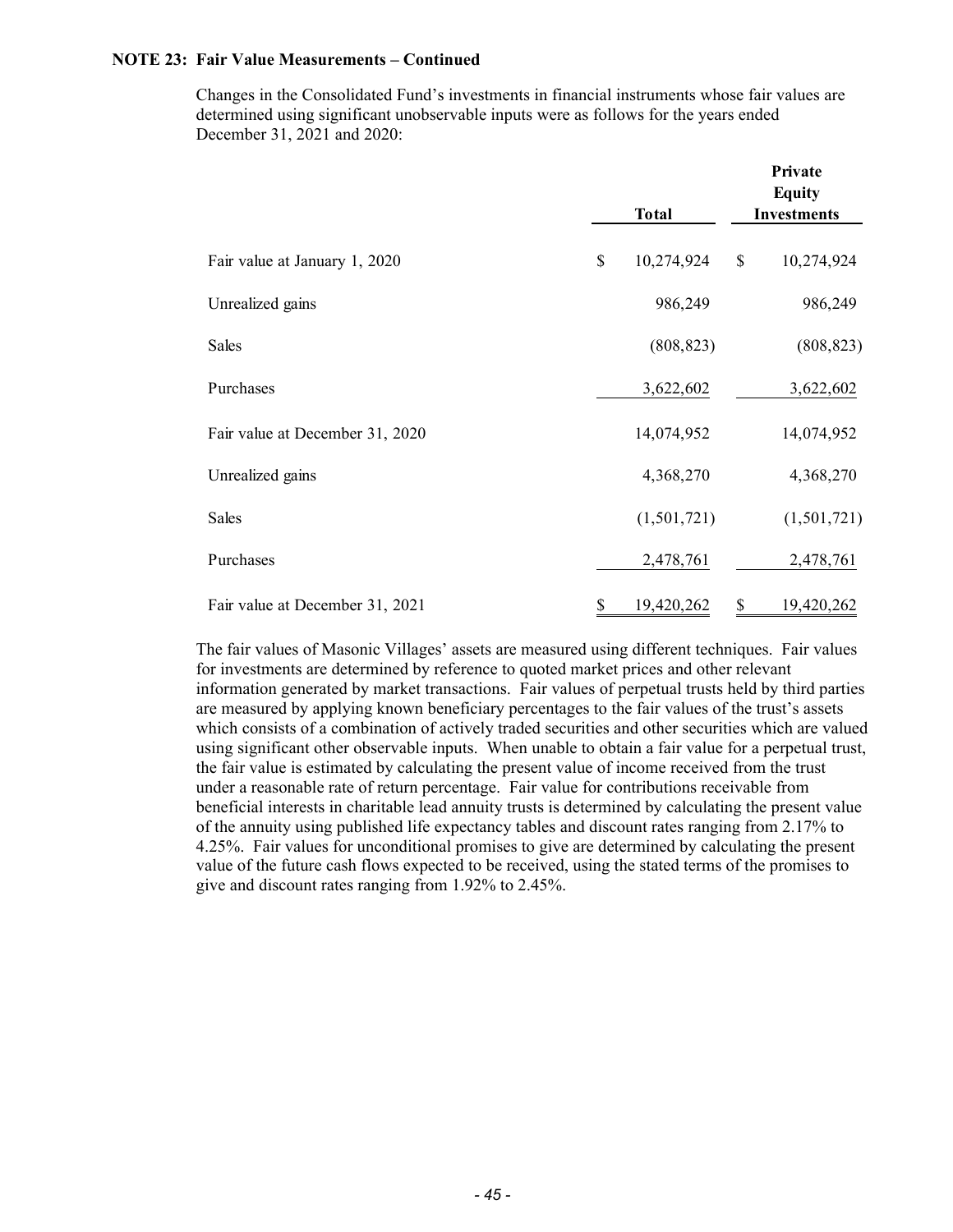The fair values of assets measured on a recurring basis as of December 31, 2021 and 2020 are as follows:

|                                        |    | <b>Fair Value</b> |     | <b>Ouote Prices</b><br>In Active<br>Markets for<br><b>Identical</b><br><b>Assets</b><br>(Level 1) | Significant<br>Other<br><b>Observable</b><br>Input<br>(Level 2) |      | Significant<br>Unobservable<br>Inputs<br>(Level 3) |
|----------------------------------------|----|-------------------|-----|---------------------------------------------------------------------------------------------------|-----------------------------------------------------------------|------|----------------------------------------------------|
| At December 31, 2021                   |    |                   |     |                                                                                                   |                                                                 |      |                                                    |
| Investments (excluding                 |    |                   |     |                                                                                                   |                                                                 |      |                                                    |
| Consolidated Fund):                    |    |                   |     |                                                                                                   |                                                                 |      |                                                    |
| Money Market Funds                     |    | 9,339,008         | \$. | 9,339,008                                                                                         | \$                                                              | \$   |                                                    |
| <b>Equity Funds</b>                    |    | 11,274,638        |     | 11,274,638                                                                                        |                                                                 |      |                                                    |
| Real estate                            |    | 391,007           |     |                                                                                                   | 391,007                                                         |      |                                                    |
| Perpetual Trusts Held by Third Parties |    | 54,215,700        |     |                                                                                                   | 54,215,700                                                      |      |                                                    |
| Contributions receivable:              |    |                   |     |                                                                                                   |                                                                 |      |                                                    |
| Charitable lead annuity trusts         |    | 1,329,744         |     |                                                                                                   | 1,329,744                                                       |      |                                                    |
| Promises to give                       |    | 117,336           |     |                                                                                                   |                                                                 |      | 117,336                                            |
|                                        | -S | 76,667,433        | -S  | 20,613,646                                                                                        | \$<br>55,936,451                                                | - \$ | 117,336                                            |
| At December 31, 2020                   |    |                   |     |                                                                                                   |                                                                 |      |                                                    |
| Investments (excluding                 |    |                   |     |                                                                                                   |                                                                 |      |                                                    |
| Consolidated Fund):                    |    |                   |     |                                                                                                   |                                                                 |      |                                                    |
| Money Market Funds                     | S  | 9,685,803         | \$  | 9,685,803                                                                                         | \$                                                              | \$   |                                                    |
| <b>Equity Funds</b>                    |    | 6,103,403         |     | 6,103,403                                                                                         |                                                                 |      |                                                    |
| Common Trust Funds                     |    | 391,007           |     |                                                                                                   | 391,007                                                         |      |                                                    |
| Perpetual Trusts Held by Third Parties |    | 49,085,749        |     |                                                                                                   | 49,085,749                                                      |      |                                                    |
| Contributions receivable:              |    |                   |     |                                                                                                   |                                                                 |      |                                                    |
| Charitable lead annuity trusts         |    | 253,217           |     |                                                                                                   | 253,217                                                         |      |                                                    |
| Promises to give                       |    | 68,681            |     |                                                                                                   |                                                                 |      | 68,681                                             |
|                                        | S  | 65,587,860        | \$  | 15,789,206                                                                                        | \$<br>49,729,973                                                | \$   | 68.681                                             |

The changes in assets measured at fair value on a recurring basis using significant unobservable inputs (Level 3 inputs) are as follows for the years ended December 31, 2021 and 2020:

| 2021      |  | 2020      |  |  |
|-----------|--|-----------|--|--|
| 68.681    |  | 167,179   |  |  |
| 150,000   |  |           |  |  |
|           |  |           |  |  |
|           |  |           |  |  |
|           |  | 36,617    |  |  |
| (100,000) |  | (139,500) |  |  |
|           |  |           |  |  |
| (1,345)   |  | 4,385     |  |  |
| 117,336   |  | 68,681    |  |  |
|           |  |           |  |  |

The fair values of Masonic Villages' liabilities are measured using different techniques. Fair values for annuities payable resulting from charitable gift annuity agreements and charitable remainder unitrust agreements with donors are determined by calculating the present value of the annuity using published life expectancy tables and the contractual discount rates. Fair values for interest rate swap agreements are determined based on the terms of each agreement and proprietary valuation techniques of Wells Fargo Bank, NA, which consider the present value of estimated expected future cash flows.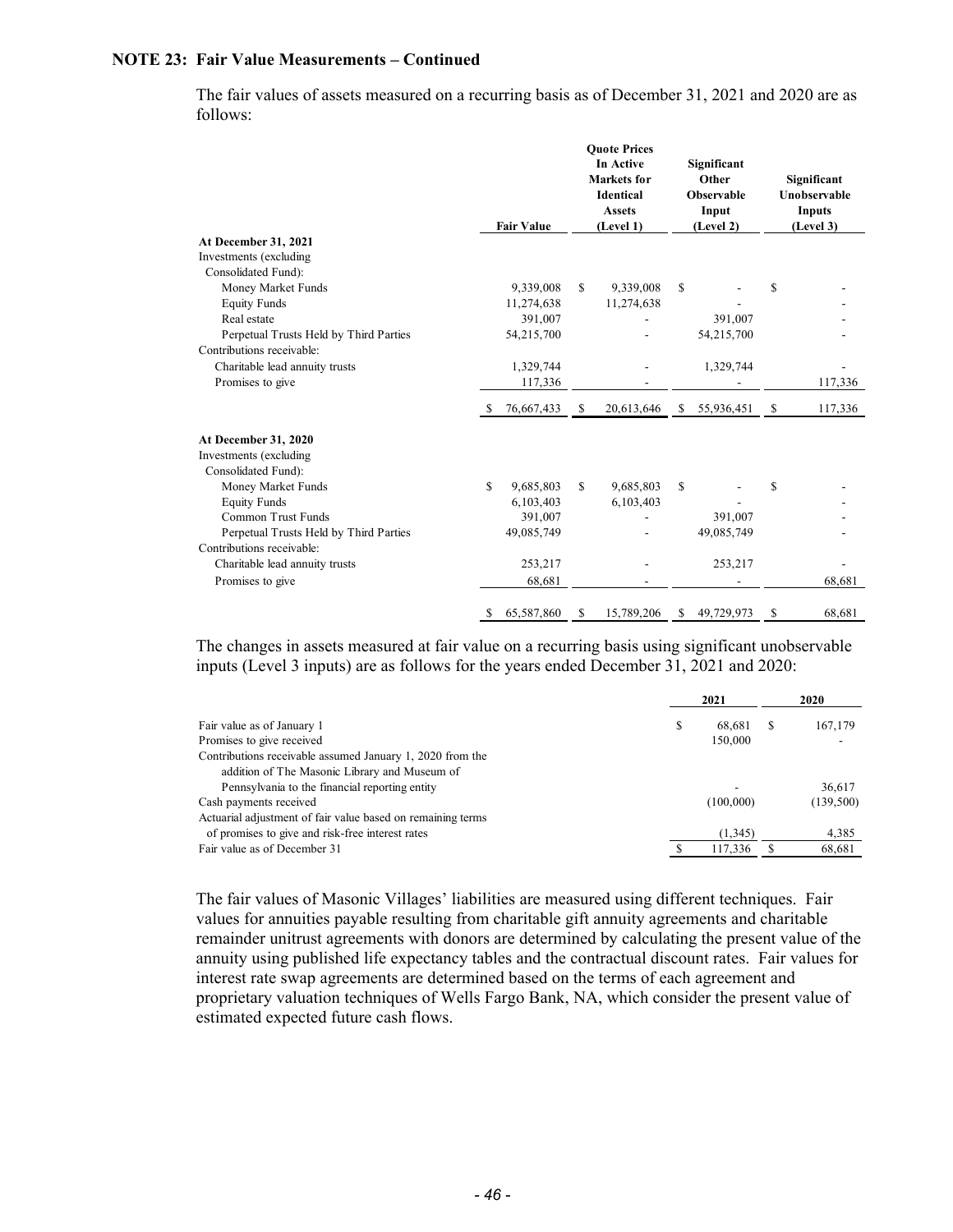The fair values of liabilities measured on a recurring basis as of December 31, 2021 and 2020 are as follows:

|                               | <b>Fair Value</b> |    | <b>Ouote Prices</b><br>In Active<br><b>Markets</b> for<br><b>Identical</b><br><b>Assets</b><br>(Level 1) |    | Significant<br>Other<br><b>Observable</b><br>Input<br>(Level 2) |               | Significant<br>Unobservable<br>Inputs<br>(Level 3) |
|-------------------------------|-------------------|----|----------------------------------------------------------------------------------------------------------|----|-----------------------------------------------------------------|---------------|----------------------------------------------------|
| At December 31, 2021          |                   |    |                                                                                                          |    |                                                                 |               |                                                    |
| Annuities payable             | \$<br>10,333,348  | \$ |                                                                                                          | \$ | 10,333,348                                                      | \$            |                                                    |
| Interest rate swap agreements | 15,272,173        |    |                                                                                                          |    | 15,272,173                                                      |               |                                                    |
|                               | 25,605,521        | S. |                                                                                                          | S  | 25,605,521                                                      | S.            |                                                    |
| At December 31, 2020          |                   |    |                                                                                                          |    |                                                                 |               |                                                    |
| Annuities payable             | \$<br>6,654,240   | \$ |                                                                                                          | \$ | 6,654,240                                                       | <sup>\$</sup> |                                                    |
| Interest rate swap agreements | 20,442,514        |    |                                                                                                          |    | 20,442,514                                                      |               |                                                    |
|                               | \$<br>27,096,754  | \$ |                                                                                                          | \$ | 27,096,754                                                      | \$            |                                                    |

Masonic Villages meets the requirements for disclosure of fair value information about financial instruments, whether or not recognized in the consolidated balance sheets. In cases where quoted market prices are not available, fair values are based on estimates using present value or other valuation techniques. Those techniques are significantly affected by the assumptions used, including the discount rate and estimates of future cash flows. In that regard, the derived fair value estimates cannot be substantiated by comparison to independent markets and, in many cases, could not be realized in immediate settlement of the instruments. Certain financial instruments and all non-financial instruments are excluded from disclosure requirements. Accordingly, the aggregate fair value amounts presented do not represent the underlying value of Masonic Villages.

The carrying amounts and fair values of Masonic Village's financial instruments are as follows:

|                                         |    | Carrying     |                   |                   |         |              |         |             |            |  |
|-----------------------------------------|----|--------------|-------------------|-------------------|---------|--------------|---------|-------------|------------|--|
|                                         |    | Amount       | <b>Fair Value</b> |                   | Level 1 |              | Level 2 |             | Level 3    |  |
| At December 31, 2021                    |    |              |                   |                   |         |              |         |             |            |  |
| <b>Financial Assets:</b>                |    |              |                   |                   |         |              |         |             |            |  |
| Cash and cash equivalents               | S  | 19,628,864   | S.                | 19,628,864        | S.      | 19,628,864   | S       |             | S          |  |
| Assets whose use is limited             |    | 2.859.331    |                   | 2,859,331         |         | 2,859,331    |         |             |            |  |
| Resident accounts and other receivables |    | 7,291,525    |                   | 7,291,525         |         |              |         |             | 7,291,525  |  |
| Notes receivable                        |    | 636,830      |                   | 636,830           |         |              |         |             | 636,830    |  |
| <b>Financial Liabilities:</b>           |    |              |                   |                   |         |              |         |             |            |  |
| Accounts payable and accrued expenses   | S. | 22,715,297   | S                 | 22,715,297        | S       | 22,715,297   | S       |             | S          |  |
| Annuities payable                       |    | 10,333,348   |                   | 10,333,348        |         |              |         |             | 10,333,348 |  |
| Interest rate swap agreements           |    | 15,272,173   |                   | 15,272,173        |         |              |         | 15,272,173  |            |  |
| Long-term debt                          |    | 158,751,623  |                   | 162,702,234       |         |              |         | 162,702,234 |            |  |
|                                         |    | Carrying     |                   |                   |         |              |         |             |            |  |
|                                         |    | Amount       |                   | <b>Fair Value</b> |         | Level 1      |         | Level 2     | Level 3    |  |
| At December 31, 2020                    |    |              |                   |                   |         |              |         |             |            |  |
| <b>Financial Assets:</b>                |    |              |                   |                   |         |              |         |             |            |  |
| Cash and cash equivalents               | S  | 24,411,393   | S                 | 24,411,393        | S       | 24,411,393   | S       |             | S          |  |
| Assets whose use is limited             |    | 2,748,382    |                   | 2,748,382         |         | 2,748,382    |         |             |            |  |
| Resident accounts and other receivables |    | 6.976.427    |                   | 6,976,427         |         |              |         |             | 6,976,427  |  |
| Notes receivable                        |    | 963,030      |                   | 963,030           |         |              |         |             | 963,030    |  |
| <b>Financial Liabilities:</b>           |    |              |                   |                   |         |              |         |             |            |  |
| Accounts payable and accrued expenses   | S  | 25, 167, 365 | s                 | 25,167,365        | S       | 25, 167, 365 | S       |             | S          |  |
| Annuities payable                       |    | 6,654,240    |                   | 6,654,240         |         |              |         |             | 6,654,240  |  |
| Interest rate swap agreements           |    | 20,442,514   |                   | 20,442,514        |         |              |         | 20,442,514  |            |  |
| Long-term debt                          |    | 168,244,246  |                   | 172,016,000       |         |              |         | 172,016,000 |            |  |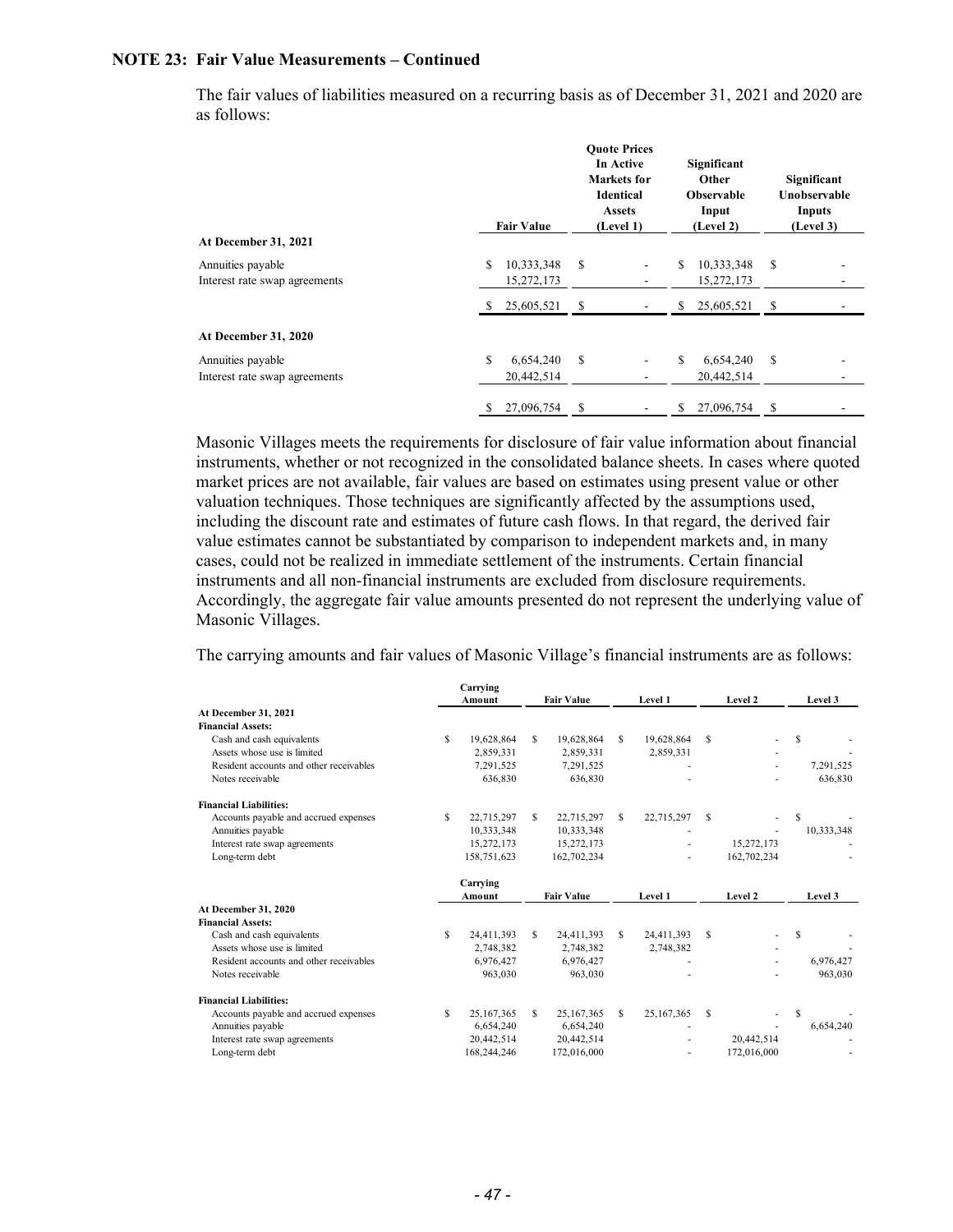### **NOTE 24: Minimum Liquid Reserve Requirement**

Masonic Villages is licensed as a continuing care provider by the Commonwealth of Pennsylvania's Insurance Department (Insurance Department). In accordance with this licensure, Masonic Villages must establish and maintain certain minimum liquid reserves. Masonic Villages' minimum liquid reserve amount equals the greater of the next twelve months long-term debt service (Debt Service Method) or 10% of the operating expenses excluding depreciation (Operating Expense Method). Masonic Villages' governing body, the Board of Directors, has designated a portion of the Masonic Villages Reserve Fund to satisfy this minimum liquid reserve requirement. On October 31, 1996, the Insurance Department approved this approach to comply with the minimum reserve requirement.

The minimum required reserve amounts for the years ended December 31, 2021 and 2020 were determined using projected expense and principal payment amounts for the years ending December 31, 2022 and 2021, respectively. The minimum required reserve amounts calculated under the two methods were as follows:

|                                                   | 2021                |    | 2020        |
|---------------------------------------------------|---------------------|----|-------------|
| Operating Expense Method                          |                     |    |             |
| Operating expenses                                | \$<br>230, 310, 653 | S. | 222,018,266 |
| Less: Depreciation expense                        | 31,125,252          |    | 29,817,394  |
| Cash expenses for minimum liquid reserve          | 199, 185, 401       |    | 192,200,872 |
| Percentage of cash expenses to be held in reserve | 10%                 |    | 10%         |
| Minimum liquid reserve requirement                |                     |    |             |
| under Operating Expense Method                    | 19,918,540          | \$ | 19,220,087  |
| Debt Service Method                               |                     |    |             |
| Interest expense                                  | \$<br>6.440.118     | \$ | 6,286,218   |
| Principal payments                                | 9,495,000           |    | 9,145,000   |
| Minimum liquid reserve requirement                |                     |    |             |
| under Debt Service Method                         | 15,935,118          |    | 15,431,218  |

### **NOTE 24: Minimum Liquid Reserve Requirement– Continued**

The fair value of the Masonic Villages Reserve Fund at December 31, 2021 and 2020 totaled \$ 201,055,908 and \$ 180,809,802, respectively. Masonic Villages met the minimum liquid reserve required by the Insurance Department for the years ended December 31, 2021 and 2020.

#### **NOTE 25: Subsequent Events**

Masonic Villages has evaluated events and transactions subsequent to December 31, 2021 through April 26, 2022, the date these consolidated financial statements were issued. Based on the definitions and requirements of generally accepted accounting principles, Masonic Villages has identified the Pennsylvania Department of State's approval to liquidate Ashlar Creative Solutions, LLC as explained in Note 1 as a subsequent event.

#### **NOTE 26: Commitments and Contingencies**

Masonic Villages has signed contracts for various construction projects approximating \$ 6,722,000. Approximately \$ 5,861,000 has been paid or accrued on these contracts as of December 31, 2021.

Masonic Villages is involved in various claims and legal actions arising in the ordinary course of business. In the opinion of management, the ultimate disposition of these matters will not have a material adverse effect on the Masonic Villages' financial position.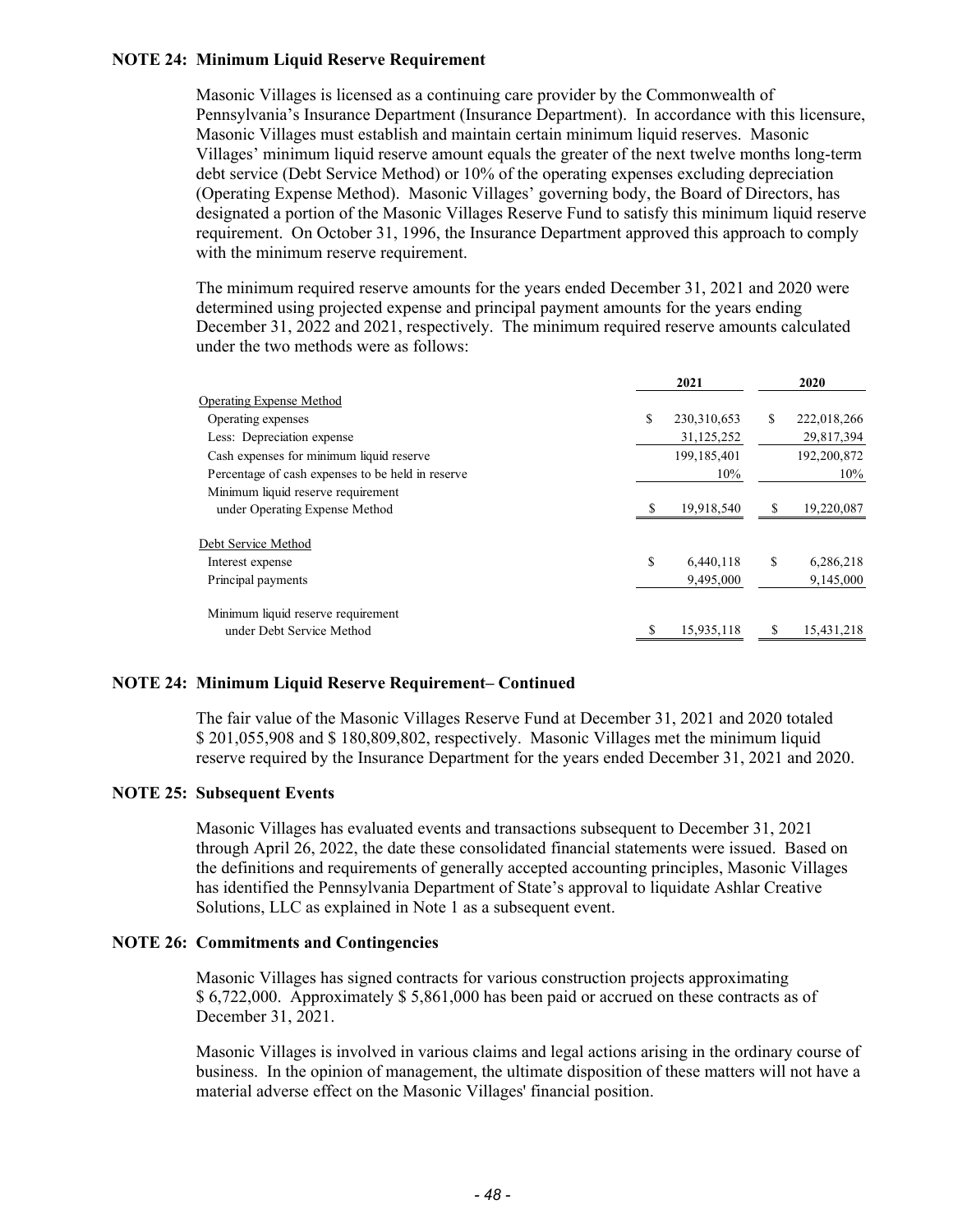### **NOTE 26: Commitments and Contingencies - Continued**

During the year ended December 31, 2008, Masonic Villages negotiated an agreement with the Elizabethtown Area School District (School District), Elizabethtown Borough (Borough), West Donegal Township (Township), and Lancaster County (County) for annual payments in lieu of taxes for all properties located at the Elizabethtown campus. This agreement became effective in 2008 and will expire on June 30, 2029. The agreement includes a specific annual payment schedule for lieu of tax payments to the School District, the Borough, the Township, and the County for the 20-year term of the agreement. The agreement also contains provisions for an annual contribution of \$ 15,000 from Masonic Villages to the School District's Education Foundation. Masonic Villages will also annually fund up to six \$ 2,500 college scholarships for qualified students from the School District. Masonic Villages paid \$ 1,335,834 and \$ 1,312,880 in lieu of tax payments under this agreement for the years ended December 31, 2021 and 2020, respectively. For the year ending December 31, 2022, Masonic Villages' commitment under the agreement is approximately \$ 1,348,916.

During the year ended December 31, 2004, Masonic Villages negotiated an agreement with Aleppo Township (Aleppo), the Quaker Valley School District (Quaker Valley), and the County of Allegheny (Allegheny) for annual payments in lieu of taxes for certain tax-exempt properties at the Sewickley campus. This agreement became effective in 2004 and will expire December 31, 2024. The agreement includes a specific annual payment schedule for lieu of tax payments to Aleppo, Quaker Valley, and Allegheny for the 21-year term of the agreement. The agreement also includes provisions for an annual contribution from Masonic Villages to the Sewickley Public Library. Masonic Villages is also required to fund annually a minimum amount for college scholarships for Quaker Valley students. Masonic Villages paid \$ 888,289 and \$ 867,872 under this agreement for the years ended December 31, 2021 and 2020, respectively. For the year ending December 31, 2022 Masonic Villages' commitment under the agreement is approximately \$ 889,900.

Masonic Villages' Lafayette Hill campus has two agreements with Whitemarsh Township (Whitemarsh) for annual payments in lieu of taxes for the tax-exempt Masonic Villages property. The first agreement, for gross receipts tax, requires a minimum annual payment to Whitemarsh of \$ 10,000, adjusted for an inflation factor based on the Consumer Price Index for the Philadelphia region. The second agreement, for real estate taxes, requires an annual payment to Whitemarsh based on the assessed value of the Lafayette Hill campus and Whitemarsh's current millage rate. Masonic Villages paid Whitemarsh \$ 52,020 and \$ 51,869 under these two agreements for the years ended December 31, 2021 and 2020, respectively.

During the year ended December 31, 2012, Masonic Villages negotiated an agreement with Dallas Township, Dallas Area School District, and Luzerne County for annual payments in lieu of taxes for certain tax-exempt properties at the Dallas campus. This agreement became effective retroactive to 2011 and will expire December 31, 2030. The agreement includes a specific payment schedule for lieu of tax payments to Dallas Township, Dallas Area School District, and Luzerne County for the 20-year term of the agreement. The agreement also includes provisions for an annual contribution from Masonic Villages to Dallas Township to support the local fire and ambulance organizations. Masonic Villages paid \$ 37,123 and \$ 36,275 under this agreement for the years ended December 31, 2021 and 2020, respectively. For the year ending December 31, 2022, Masonic Villages' commitment under the agreement is approximately \$ 37,474.

On February 28, 1997, Masonic Villages entered an Agreement of Remediation (Agreement) with Waste Management Disposal Services of Pennsylvania, Inc. (Waste Management). The Agreement concerns remediation of an inactive landfill site adjacent to the Elizabethtown campus. A secondary well was contaminated with manganese believed to have been caused by the inactive landfill site. Under the Agreement, Waste Management will pay Masonic Villages a total of \$ 300,000 for costs to be incurred by Masonic Villages during the remediation process. It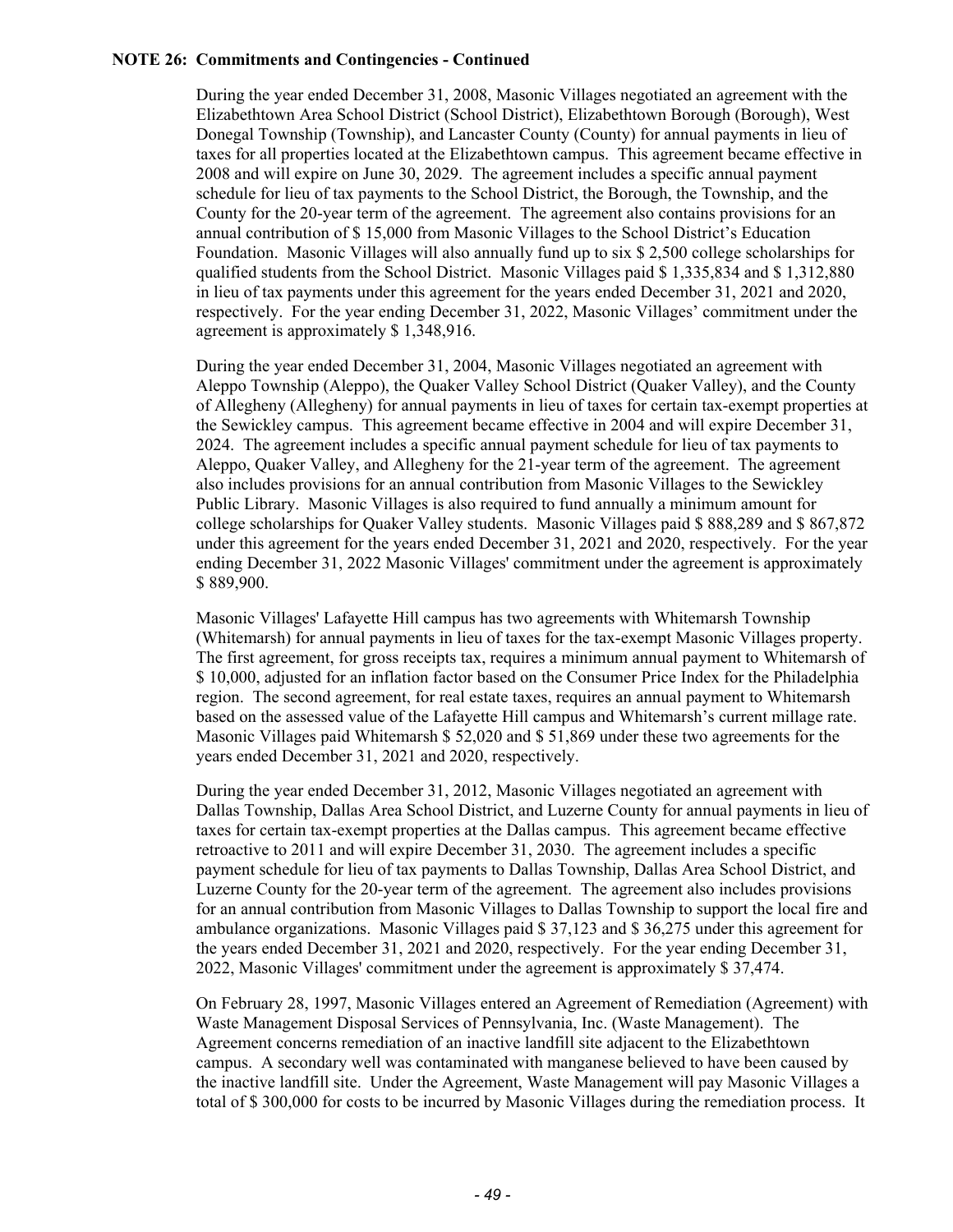### **NOTE 26: Commitments and Contingencies - Continued**

is anticipated the remediation process may require thirty years to complete. In April 1997, Masonic Villages received a payment totaling \$ 150,000 to be used for costs incurred during the first fifteen years of the remediation process. This payment has been recorded as deferred revenue and is amortized, using the straight-line method, as a reduction of the related operating expenses incurred by Masonic Villages. An additional payment of \$ 75,000 was received by Masonic Villages in 1998, to be used for costs incurred during the second fifteen years of the remediation process. Waste Management also agreed to reimburse Masonic Villages for the cost of drilling a new well. Two new wells were installed in 2000 to replace the existing water supply and the costs associated with installation were reimbursed by Waste Management.

#### **NOTE 27: Risk**

Financial instruments which subject Masonic Villages to concentrations of credit risk consist primarily of cash and cash equivalents, short-term investments (i.e. certificates of deposit), fixed income securities, common stocks, and resident accounts receivable.

Masonic Villages typically maintains cash and cash equivalents which, at times, exceed \$ 250,000, in banks. Cash and cash equivalents and certain short-term investments are insured by the Federal Deposit Insurance Corporation up to a limit of \$ 250,000 per bank. Fixed income securities and common stocks are uninsured.

Masonic Villages grants credit to its residents and other third-party payors, primarily Medicare, Medical Assistance, and various commercial insurance companies. Masonic Villages maintains reserves for potential credit losses and such losses have historically been within management's expectations.

Masonic Villages' investments are exposed to various risks, such as interest rate, market, currency, and credit risks. Due to the level of risk associated with certain investments, it is at least reasonably possible that changes in the values of investments will occur in the near term and that such changes could be material.

Recent economic and government reactions to the COVID-19 pandemic have resulted in temporary reductions or shut down of operations for some businesses and created many economic uncertainties. These events could impact the financial condition and operating results of Masonic Villages. However, the financial impact and duration cannot be reasonably estimated at this time.

### **NOTE 28: Cybersecurity Incident**

Masonic Villages identified certain system functionality and access issues with its computer network on or about June 27, 2019. Following notification to its cyber liability insurance carrier, Masonic Villages engaged special cyber liability legal counsel and a third party data security consulting firm to conduct a root cause forensic investigation. The forensic investigation concluded that malware containing a crypto mining bot infiltrated Masonic Villages systems on or around June 7, 2019. The malware spread across Masonic Villages systems, affecting functionality and access. Although the malware established persistence in Masonic Villages systems, the malware was not known to have exfiltration or data targeting capabilities. There was no evidence of a targeted attack, data staging, data exfiltration or data access. There was no evidence of the compromise of any personally identifiable information or protected health information in Masonic Villages' environment. Based on the results of the investigation, special legal counsel concluded that the malware incident did not rise to the level of a reportable event under applicable state and federal laws, rules, and regulations. Accordingly, Masonic Villages was not required to disclose the malware incident to any regulators or individuals pursuant to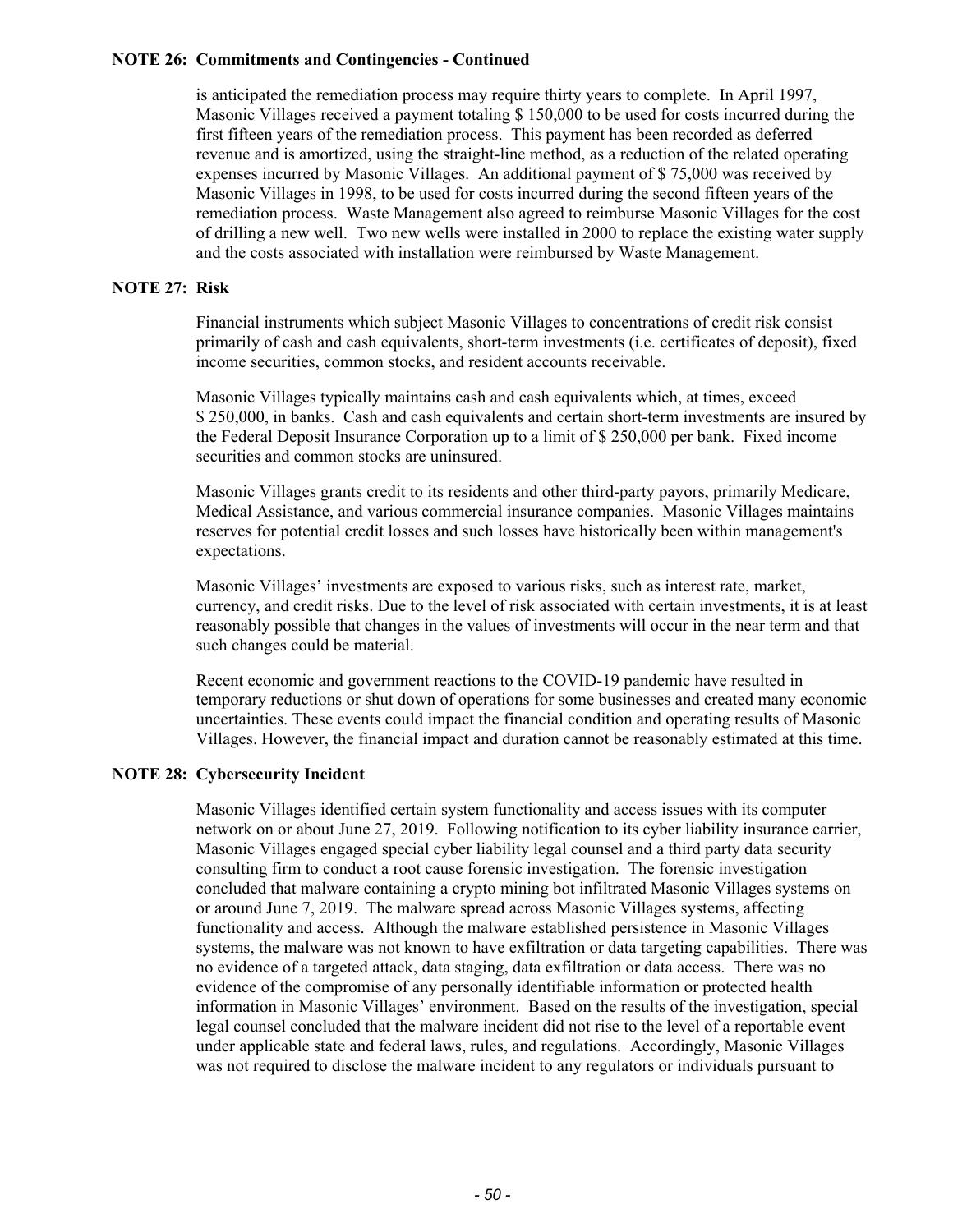### **NOTE 28: Cybersecurity Incident - Continued**

these laws, rules and regulations. Masonic Villages is not aware that the malware incident affected any requirements or obligations under its contractual arrangements with third parties, including notification and privacy provisions in its business associate agreements and financial covenants in loan agreements.

Masonic Villages incurred direct expenditures totaling \$ 1,269,411 during the year ended December 31, 2019 in connection with the investigation of this cybersecurity incident and the subsequent remediation and recovery effort to restore functionality and access to its systems. These expenditures include fees paid to special cyber security legal counsel, the third party data security consulting firm principally responsible for the forensic investigation of Masonic Villages' systems, and other third party consultants engaged to assist Masonic Villages with its remediation and recovery effort. These expenditures also include the purchase of new replacement equipment and the restoration of equipment exposed to the infected systems. Cybersecurity incident remediation costs have been reported in Masonic Villages' consolidated financial statements for the year ended December 31, 2019 as follows:

| Purchases of equipment capitalized as depreciable assets | 584,290      |
|----------------------------------------------------------|--------------|
| Payments for specialized services and other incidental   |              |
| items recognized as expense                              | 685.121      |
|                                                          | \$ 1,269,411 |

Masonic Villages submitted a claim to the business interruption insurer on May 19, 2020 for the costs incurred for investigation and remediation of the cybersecurity incident. Masonic Villages accrued insurance reimbursement receivable related to this claim totaling \$ 290,322 as of December 31, 2020. Masonic Villages received insurance reimbursement related to the cybersecurity incident in October 2021 in the amount of \$ 688,219.

### **NOTE 29: COVID-19 Pandemic Financial Activities**

In March 2020, the COVID-19 pandemic began in the United States. The federal, state and local governments took a variety of measures to respond to this public health threat, including placing restrictions on certain business activities to prevent spread of the COVID-19 virus, producing and distributing mass quantities of necessary medical supplies, and providing financial assistance to healthcare providers. The financial assistance primarily was in the form of federal and state grants that were sent to healthcare providers unsolicited.

In response to the COVID-19 pandemic Masonic Villages implemented temporary moratoriums on new admissions to its different senior living service areas at various times throughout 2021 and 2020, which resulted in resident occupancy declining below normal levels. Certain ancillary activities, including therapy clinics and child day care, experienced declines in the volume of services provided. Resident dining areas were closed for most of 2020 to prevent spread of the COVID-19 virus. The aggregate impact of these circumstances was a decline in Masonic Villages' operating revenues for the years ended December 31, 2021 and 2020. Despite reduced revenue, Masonic Villages was able to fund its operations, meet its debt service obligations, and maintain adequate liquidity due to income generated by its unrestricted investments and financial assistance from federal government programs created to support healthcare providers during the COVID-19 pandemic. The presence of significant earning assets should enable Masonic Villages to conduct normal operations and maintain adequate liquidity for the duration of the COVID-19 pandemic.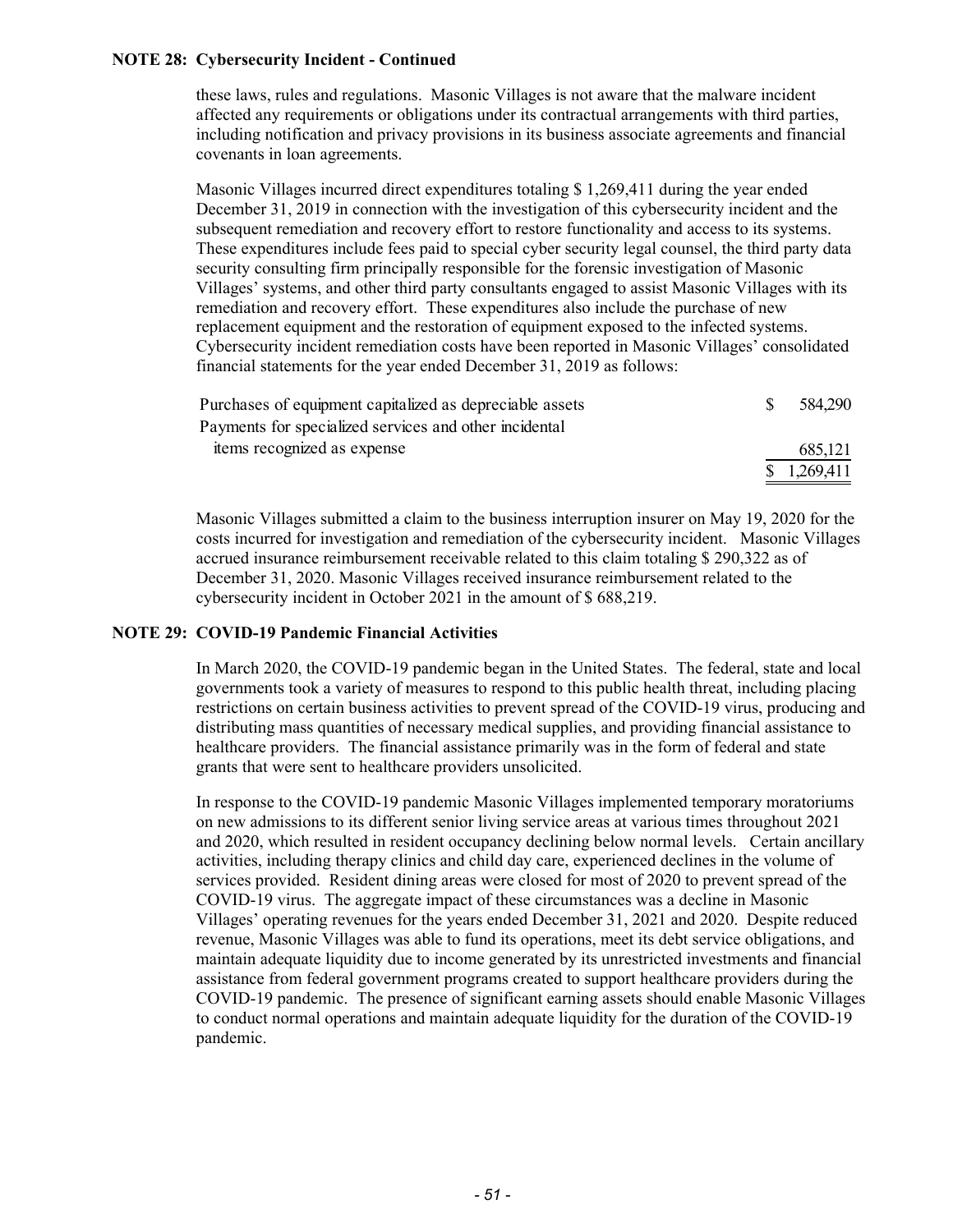### **NOTE 29: COVID-19 Pandemic Financial Activities - Continued**

Masonic Villages received federal assistance for the COVID-19 pandemic totaling \$ 3,416,756 and \$ 9,818,537 for the years ended December 31, 2021 and 2020, respectively. The assistance was presumed to reimburse the costs associated with the COVID-19 pandemic and lost revenue from the decline in resident occupancy and ancillary activities. These amounts have been recognized as other operating revenue in the consolidated statement of operations. COVID-19 pandemic costs have been reported in Masonic Villages' consolidated financial statements for the years ended December 31, 2021 and 2020 as follows:

|                                                                         |    | 2021        | 2020         |
|-------------------------------------------------------------------------|----|-------------|--------------|
| Labor incurred by Masonic Villages' employees and recognized as wages   |    |             |              |
| salaries and benefits in the consolidated statements of operations      | S. | 2.376.443   | \$3,222,169  |
| Payments for specialized services and other incidental items recognized |    |             |              |
| as COVID-19 costs in the consolidated statements of operations          |    | 1, 191, 206 | 1,972,773    |
|                                                                         |    | 3,567,649   | \$ 5,194,942 |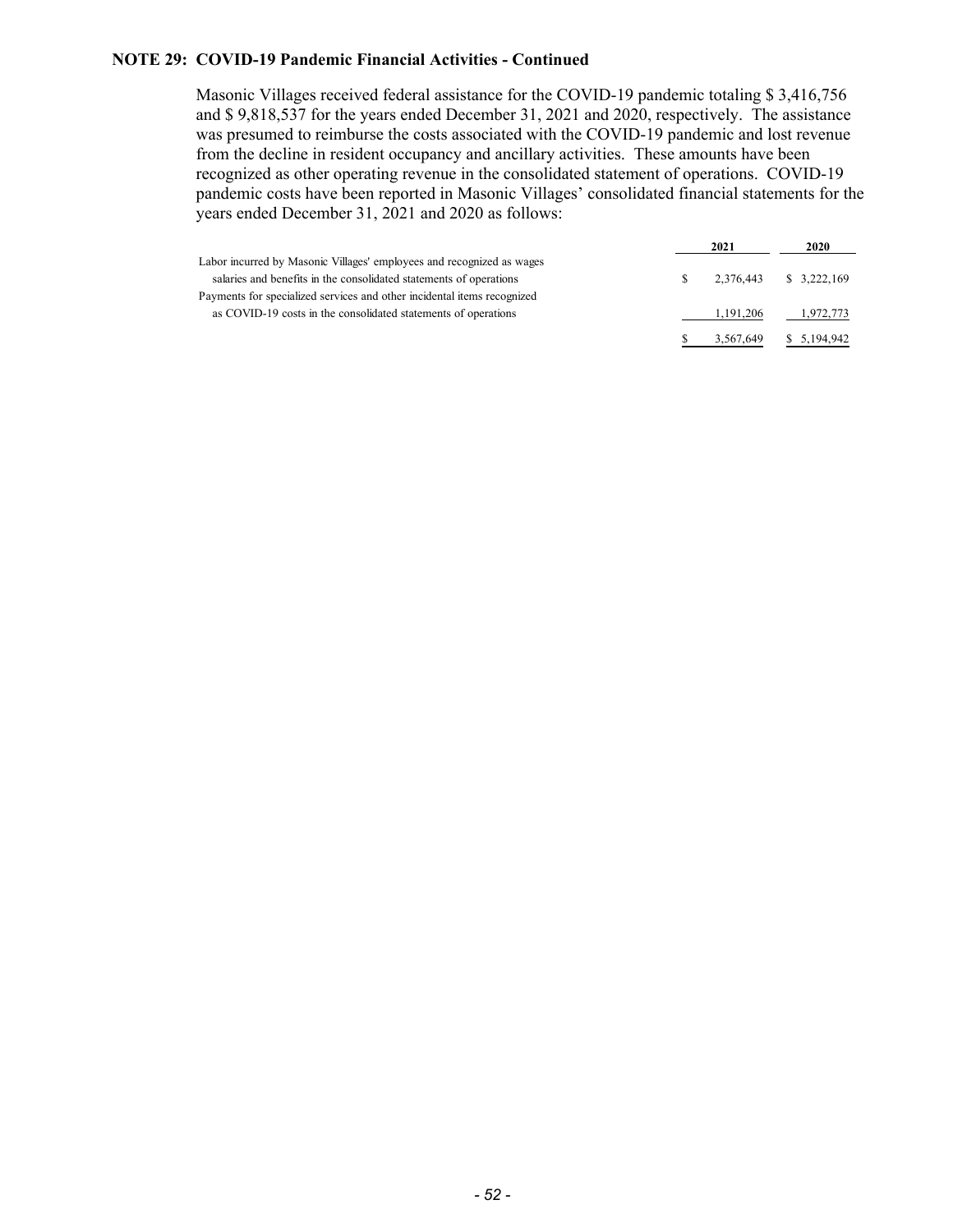

# *INDEPENDENT AUDITOR'S REPORT ON INTERNAL CONTROL OVER FINANCIAL REPORTING AND ON COMPLIANCE AND OTHER MATTERS BASED ON AN AUDIT OF FINANCIAL STATEMENTS PERFORMED IN ACCORDANCE WITH GOVERNMENT AUDITING STANDARDS*

Board of Directors Masonic Villages of the Grand Lodge of Pennsylvania Elizabethtown, Pennsylvania

We have audited, in accordance with the auditing standards generally accepted in the United States of America and the standards applicable to financial audits contained in *Government Auditing Standards* issued by the Comptroller General of the United States, the financial statements of Masonic Villages of the Grand Lodge of Pennsylvania (a non-for-profit organization) and subsidiaries, which comprise the consolidated balance sheet as of December 31, 2021, and the related consolidated statements of operations, functional expenses, changes in net assets, and cash flows for the year then ended, and the related notes to the financial statements, and have issued our report thereon dated April 26, 2022.

### **Report on Internal Control over Financial Reporting**

In planning and performing our audit of the consolidated financial statements, we considered Masonic Villages of the Grand Lodge of Pennsylvania and subsidiaries' internal control over financial reporting (internal control) as a basis for designing audit procedures that are appropriate in the circumstances for the purpose of expressing our opinion on the consolidated financial statements, but not for the purpose of expressing an opinion on the effectiveness of Masonic Villages of the Grand Lodge of Pennsylvania and subsidiaries' internal control. Accordingly, we do not express an opinion on the effectiveness of Masonic Villages of the Grand Lodge of Pennsylvania and subsidiaries' internal control.

A *deficiency in internal control* exists when the design or operation of a control does not allow management or employees, in the normal course of performing their assigned functions, to prevent, or detect and correct, misstatements on a timely basis. A *material weakness* is a deficiency, or a combination of deficiencies, in internal control, such that there is a reasonable possibility that a material misstatement of the entity's financial statements will not be prevented, or detected and corrected, on a timely basis. A *significant deficiency* is a deficiency, or a combination of deficiencies, in internal control that is less severe than a material weakness, yet important enough to merit attention by those charged with governance.

Our consideration of internal control was for the limited purpose described in the first paragraph of this section and was not designed to identify all deficiencies in internal control that might be material weaknesses or significant deficiencies and therefore, material weaknesses or significant deficiencies may exist that have not been identified. We identified a deficiency in internal control, described in the accompanying schedule of findings and responses as item 2021-001 that we consider to be a material weakness.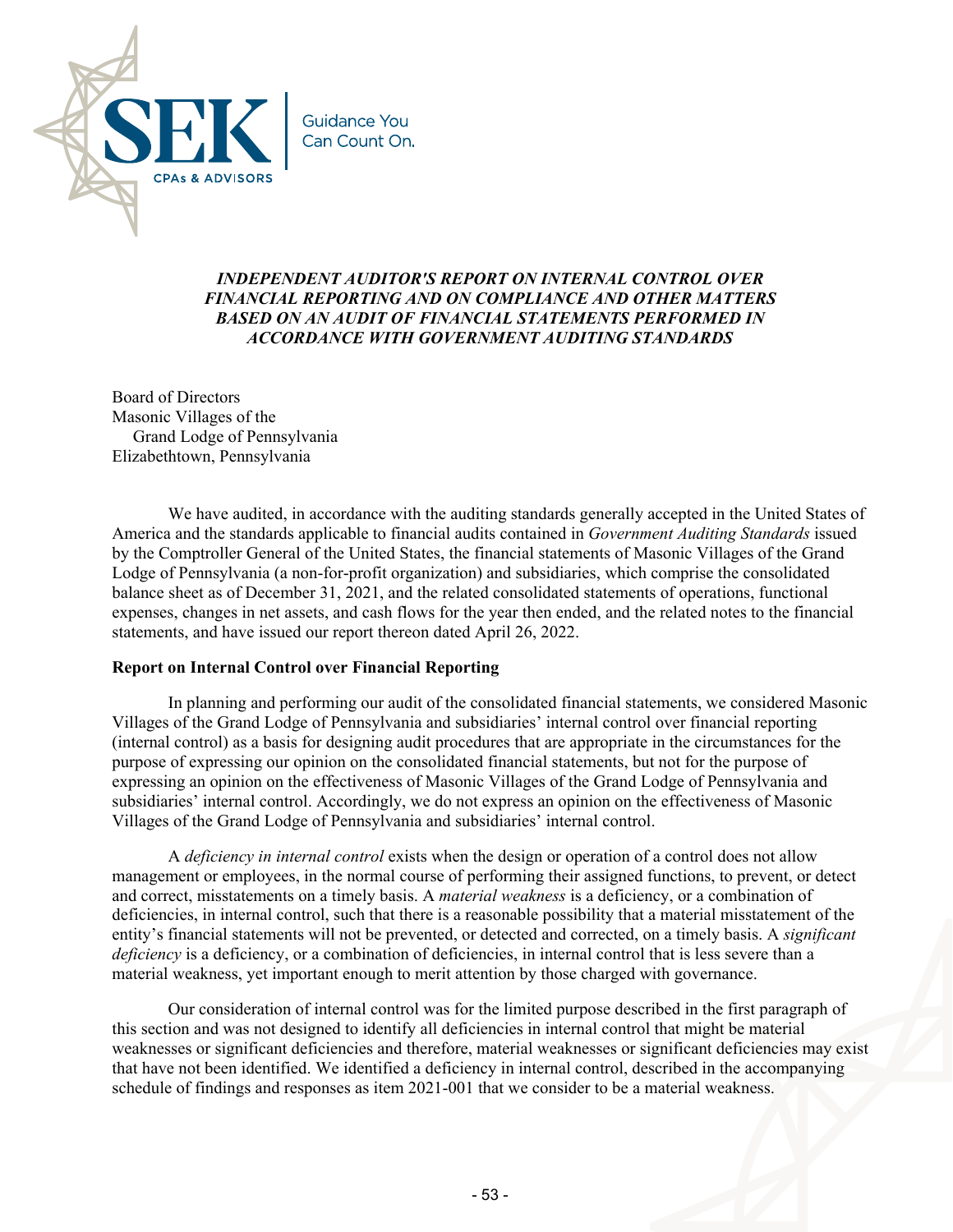Board of Directors Masonic Villages of the Grand Lodge of Pennsylvania

#### **Report on Compliance and Other Matters**

As part of obtaining reasonable assurance about whether Masonic Villages of the Grand Lodge of Pennsylvania and subsidiaries' consolidated financial statements are free from material misstatement, we performed tests of its compliance with certain provisions of laws, regulations, contracts, and grant agreements, noncompliance with which could have a direct and material effect on the consolidated financial statements. However, providing an opinion on compliance with those provisions was not an objective of our audit, and accordingly, we do not express such an opinion. The results of our tests disclosed no instances of noncompliance or other matters that are required to be reported under *Government Auditing Standards.*

#### **Masonic Villages of the Grand Lodge of Pennsylvania and subsidiaries' Response to Findings**

Government Auditing Standards required the auditor to perform limited procedures on Masonic Villages of the Grand Lodge of Pennsylvania and subsidiaries' response to the findings identified in our audit and described in the accompanying schedule of findings and responses. Masonic Villages of the Grand Lodge of Pennsylvania and subsidiaries' response was not subjected to the auditing procedures applied in the audit of the consolidated financial statements and, accordingly, we express no opinion on the response.

#### **Purpose of this Report**

The purpose of this report is solely to describe the scope of our testing of internal control and compliance and the results of that testing, and not to provide an opinion on the effectiveness of the organization's internal control or on compliance. This report is an integral part of an audit performed in accordance with *Government Auditing Standards* in considering the organization's internal control and compliance. Accordingly, this communication is not suitable for any other purpose.

Swith Elliott Rearn à Company, LLC

Camp Hill, Pennsylvania April 26, 2022